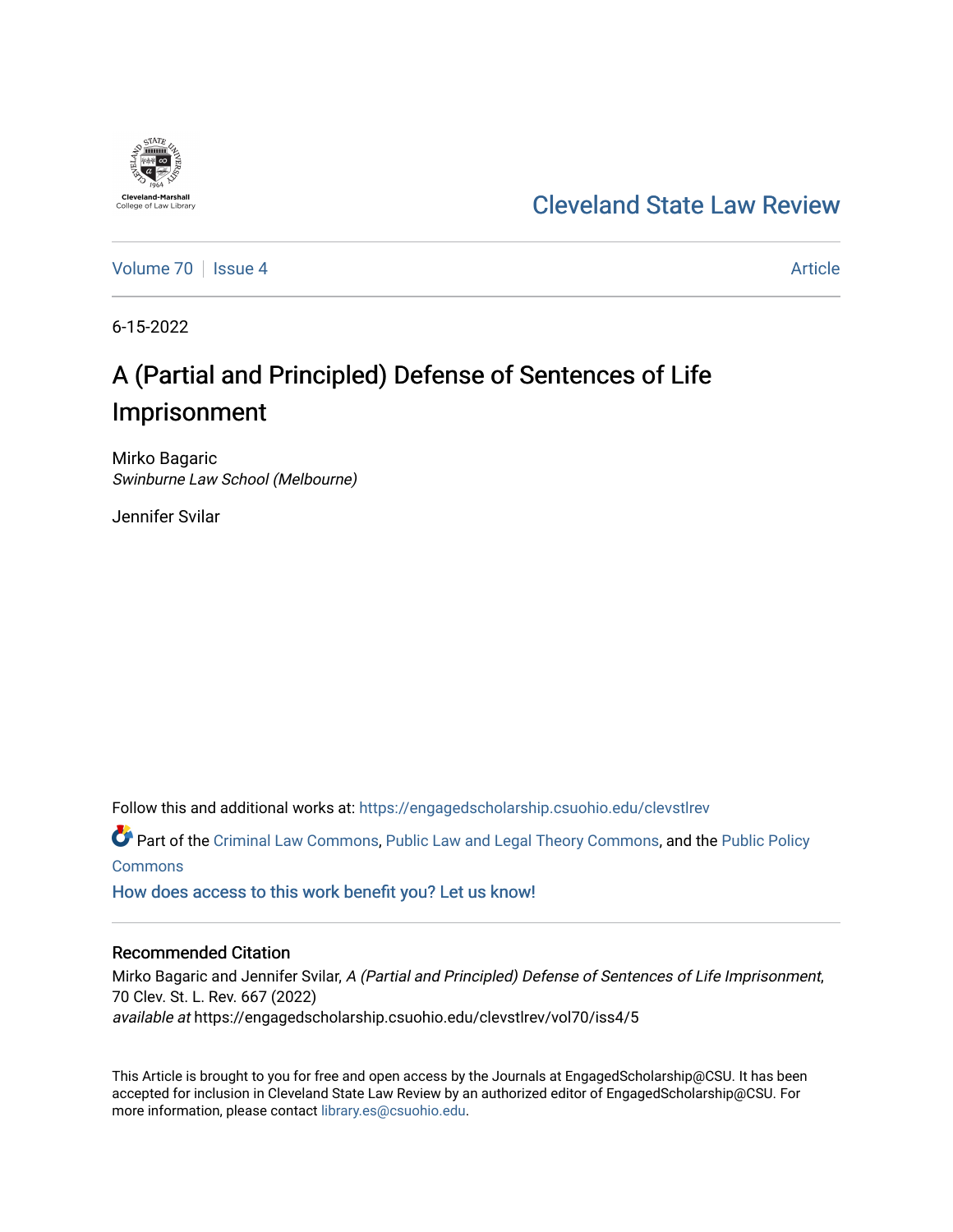## **A (PARTIAL AND PRINCIPLED) DEFENSE OF SENTENCES OF LIFE IMPRISONMENT**

#### PROFESSOR MIRKO BAGARIC<sup>\*</sup> AND JENNIFER SVILAR<sup>\*\*</sup>

## **ABSTRACT**

There has been more than a five-fold increase in the number of life sentences in the United States over the past four decades. One in seven prisoners in the United States is serving a life (or virtual) life sentence. This amounts to over 200,000 prisoners. The increase has occurred against the backdrop of near universal condemnation by scholars and public policy advocates – many of whom are now advocating for the abolition of life sentences. Arguments that life sentences are not an effective deterrent or means of protecting the community have some merit. Yet, we argue that in a limited range of circumstances, penalties of life imprisonment are appropriate. The proportionality principle commands that the devastating consequences of certain crimes are punishable by a permanent loss of liberty. Any lesser form of punishment fails to acknowledge the suffering inflicted by the crime and the loss experienced by the victim. First-degree murder mandates no lesser punishment. The reforms in this Article, while justifying some life terms and enhancing the integrity of the sentencing system, would paradoxically reduce the number of prisoners sentenced to life imprisonment in the United States by over 60% given that life terms for all other offenses should be abolished. The same rationale that justifies life imprisonment for first-degree murder also requires that lesser forms of punishments are imposed for all other crimes – life in prison is too harsh given the seriousness of all other offenses.

Dean of Law, Swinburne Law School, Melbourne.

<sup>\*\*</sup> J.D., University of Tennessee College of Law. Jennifer is an attorney in the Commercial Litigation Group at Butler Snow LLP.

<sup>667</sup>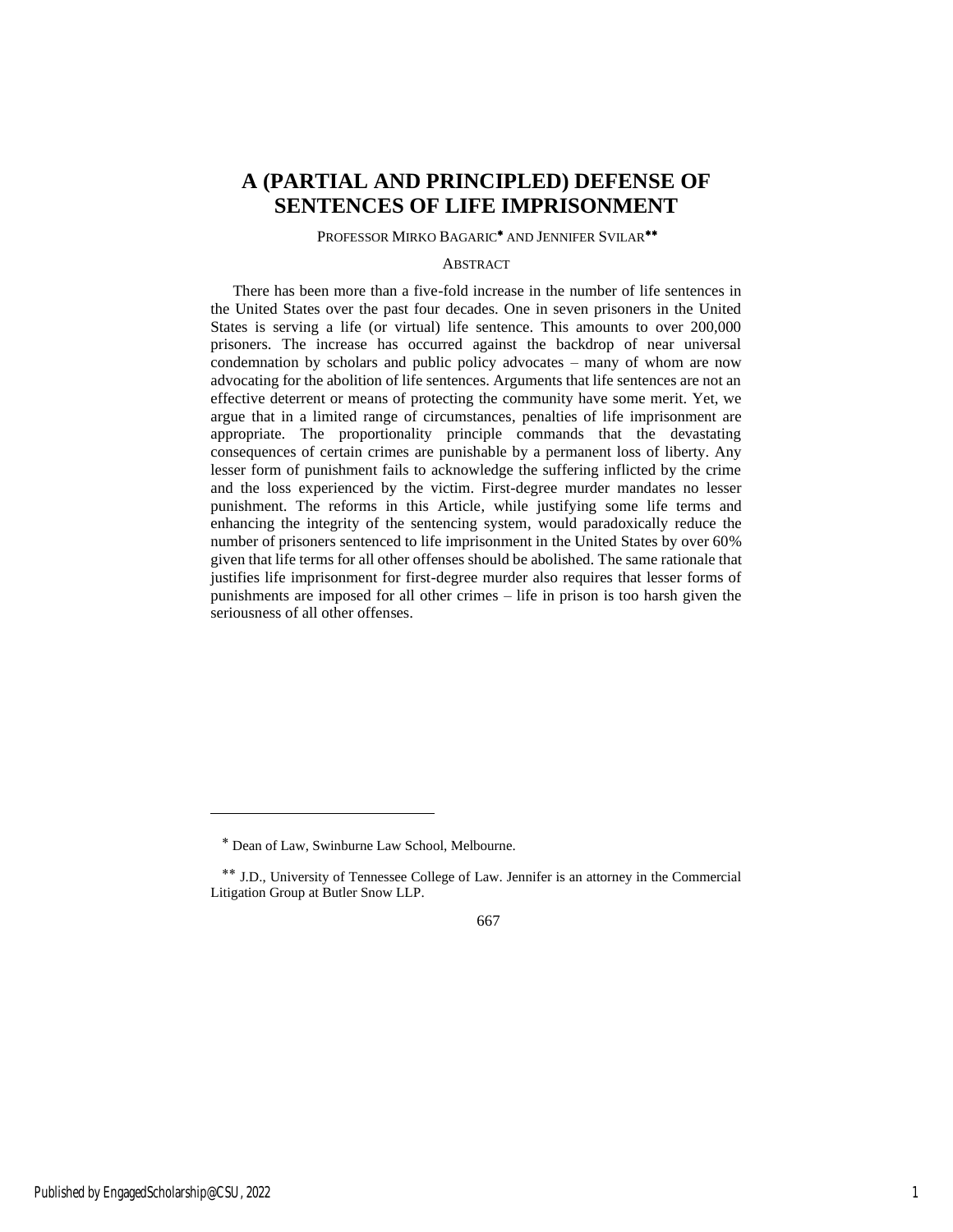## 668 *CLEVELAND STATE LAW REVIEW* [70:667

#### **CONTENTS**

| I.          |                                                                    |
|-------------|--------------------------------------------------------------------|
| II.         |                                                                    |
|             |                                                                    |
|             | $\bf{B}$ .                                                         |
|             | $\mathbf{1}$ .                                                     |
|             | 2.                                                                 |
|             | 3.                                                                 |
| III.        | FOCUS ON LIFE SENTENCES - INCREASING RATES OF VIOLENT CRIME IN THE |
| IV.         | ARGUMENTS FOR LIFE SENTENCES THAT DO NOT WORK: DETERRENCE AND      |
|             |                                                                    |
|             | B.                                                                 |
| $V_{\cdot}$ | ARGUMENTS IN FAVOR OF LIFE IMPRISONMENT THAT DO WORK: THE          |
|             |                                                                    |
| VI.         | CRUELTY: IMPLICATION OF MAIN ARGUMENT AGAINST LIFE SENTENCES:      |
| VII.        |                                                                    |

## <span id="page-2-0"></span>I. INTRODUCTION

The number of prisoners sentenced to life imprisonment has increased markedly in the United States in recent decades,<sup>1</sup> despite a decline in the overall prison population in recent years.2This is largely an American phenomenon. Approximately 40% of all offenders in the world serving life sentences are in American prisons.3

The runaway increase in life sentences in America has occurred despite near universal criticism by scholars and public policy advocates.4 The topic of life

<sup>1</sup> Daniel S. Nagin, *Guest Post: Reduce Prison Populations by Reducing Life Sentences*, WASH. POST (Mar. 31, 2019), https://www.washingtonpost.com/crime-law/2019/03/21/guestpost-reduce-prison-populations-by-reducing-life-sentences/.

<sup>2</sup> *See infra* Part II.

<sup>3</sup> ASHLEY NELLIS, SENT'G PROJECT, N<sup>O</sup> END IN SIGHT: AMERICA'S ENDURING RELIANCE ON LIFE IMPRISONMENT 15 (2021), https://www.sentencingproject.org/wpcontent/uploads/2021/02/No-End-in-Sight-Americas-Enduring-Reliance-on-Life-Imprisonment.pdf.

<sup>4</sup> *See, e.g.*, Cary Aspinwall, *Life Without Parole Is Replacing the Death Penalty — But the Legal Defense System Hasn't Kept Up*, MARSHALL PROJECT (May 22, 2021, 6:00 AM),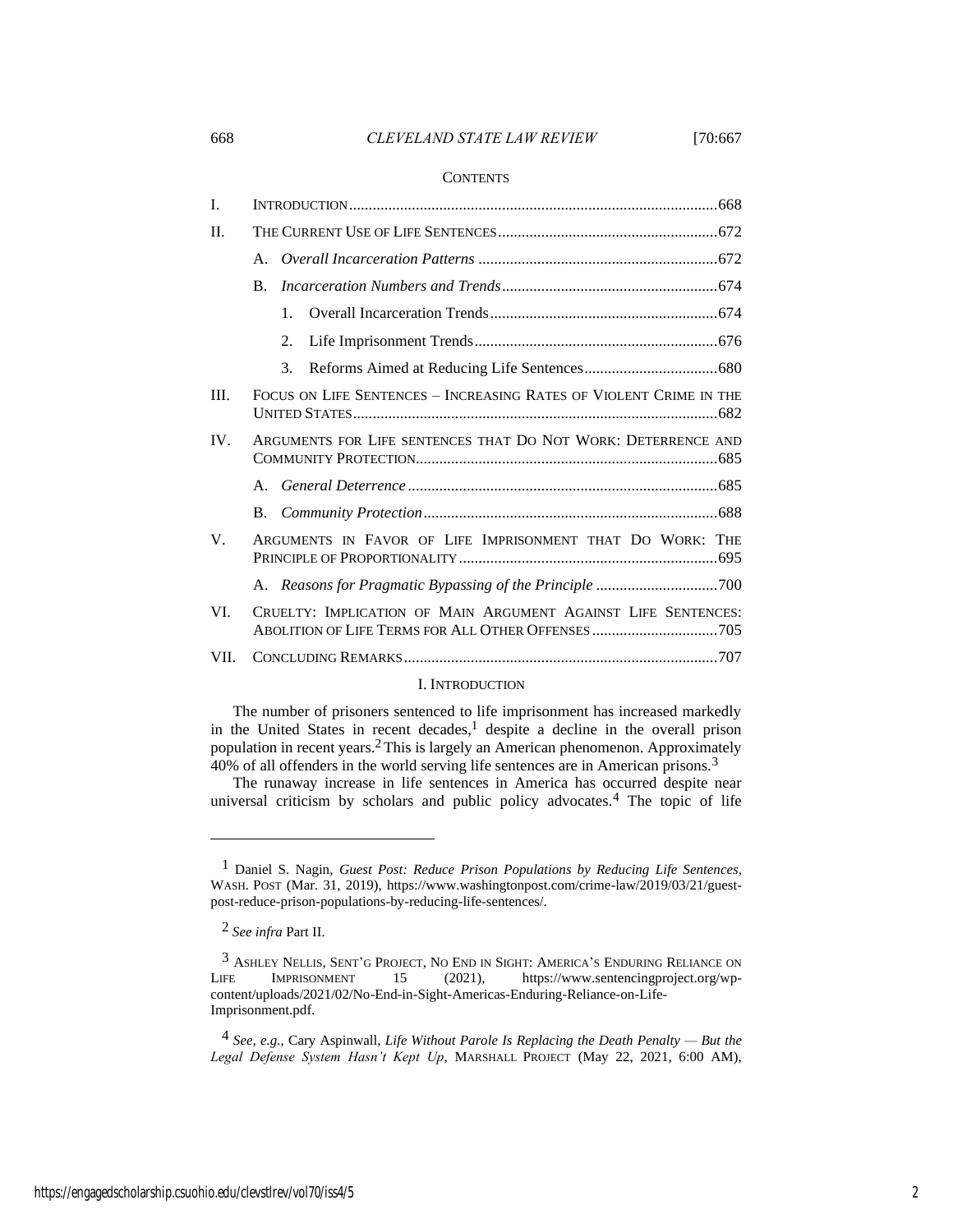sentences, at both the theoretical and pragmatic level, is now especially important given the surge in violent crime, including homicides, in America in recent years<sup>5</sup> and the move away from capital punishment—there were (only) eleven executions in the United States in 2021.6

<span id="page-3-0"></span>Critics of life sentences argue that life terms are inappropriate because they are not effective deterrents, do not meaningfully enhance community safety, and are cruel.<sup>7</sup> While there is some merit to these arguments, we argue that life sentences are necessary and appropriate in a limited range of circumstances.

Life terms for offenders who commit first-degree murder will not deter other offenders; they will not meaningfully enhance community safety and they will impose suffering on the offender. But life terms for these offenses are the only legal response that is proportionate to the devastation inflicted on the victim. Only a permanent loss of liberty is commensurate with the harm caused by first-degree murder, can uphold the importance of human life, and preserve the integrity of the criminal justice system. This stems from the operation of the proportionality principle, which stipulates that the harshness of the sanction must match the severity of the crime.<sup>8</sup>

First-degree murder involves the intentional killing of another person.<sup>9</sup> Approximately 16,000 of these offenses are committed annually in the United States.10 Every murder involves a tragic outcome; it is dramatic and results in extreme trauma to victims and suffering to their relatives. Many murderers are repeat offenders.11 For example, in July 2021, twenty-five homicide suspects were arrested in Baltimore City alone, and, of those, ten were violent repeat offenders.12 Included among these individuals is Davon Douglass, whose criminal history covers almost a

5 *See infra* Part III.

6 *Facts About the Death Penalty*, DEATH PENALTY INFO. CTR., https://documents.deathpenaltyinfo.org/pdf/FactSheet.pdf (last updated Feb. 22, 2022).

7 *See* sources cited *supra* not[e 4.](#page-2-0)

8 *See infra* Part V.

9 *See infra* Part II.

10 *2019 Crime in the United States: Murder*, FBI, https://ucr.fbi.gov/crime-in-theu.s/2019/crime-in-the-u.s.-2019/topic-pages/murder (last visited Mar. 6, 2022).

<sup>11</sup> U.S. SENT'G COMM'N, RECIDIVISM AMONG FEDERAL VIOLENT OFFENDERS (2019), https://www.ussc.gov/sites/default/files/pdf/research-and-publications/researchpublications/2019/20190124\_Recidivism\_Violence.pdf.

12 Alexa Ashwell, *Report: Past Crimes Repeat Violent Offenders Were Charged with Prior to Homicide Arrests*, FOX 45 NEWS (July 7, 2021), https://foxbaltimore.com/news/local/reportpast-crimes-repeat-violent-offenders-were-charged-with-prior-to-homicide-arrests.

https://www.themarshallproject.org/2021/05/22/life-without-parole-is-replacing-the-deathpenalty-but-the-legal-defense-system-hasn-t-kept-up; ASHLEY NELLIS, SENT'G PROJECT, STILL LIFE: AMERICA'S INCREASING USE OF LIFE AND LONG-TERM SENTENCES 29 (2017), https://www.sentencingproject.org/publications/still-life-americas-increasing-use-life-longterm-sentences/#IV.%20Crime%20of%20Conviction.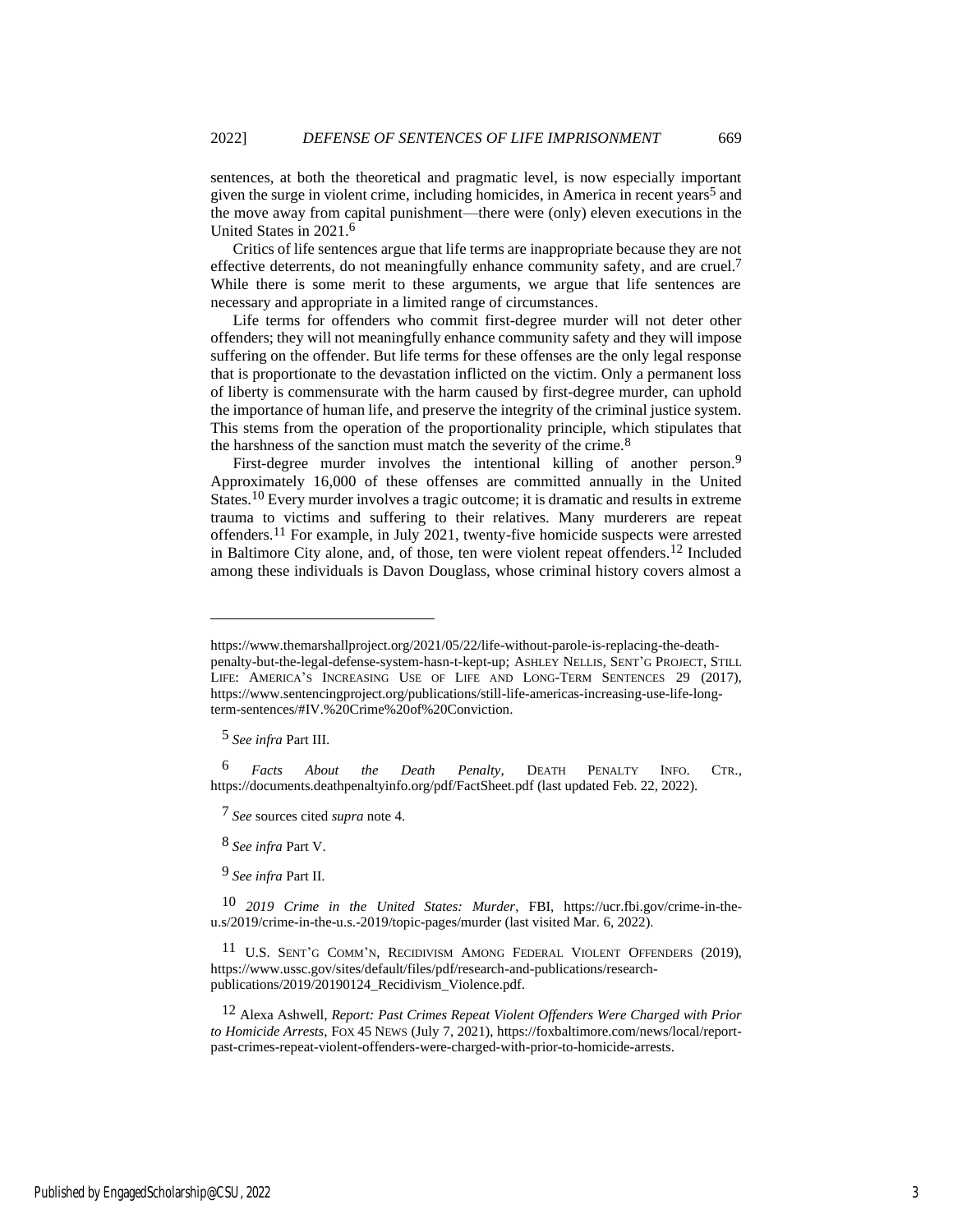decade and includes his arrest for the murder of a man in 2019.13 Another individual, Garrick Powell, was charged in the murder of Safe Streets violence interrupter Dante Barksdale and had a long history of violence, including a previous murder charge of which he was cleared.<sup>14</sup> Yet another tragic story involves 24-year-old Yasemin Uyar, who was murdered by her former boyfriend, Tyler Rios, who had a long history of domestic violence.15 Rios had been charged with choking Uyar multiple times, often spending up to 60 days in jail, and when Uyar was told to contact the court if he bothered her upon release, she did so.<sup>16</sup> But then, Uyar and her young son, Sebastian, went missing.<sup>17</sup> Sebastian was found with his father (Rios), and Uyar's body was found "half-naked stuffed in a duffel bag and discarded in the woods. She had been strangled and suffered blunt-force trauma two days before her remains were recovered."18

We argue that first-degree murder should always attract a standard penalty of life imprisonment. There should be only one mitigating factor capable of reducing the harshness of this penalty—youth. The corollary of our argument is that life imprisonment should be abolished for all other offenses. The logic in favor of life imprisonment for first-degree murder also requires lesser forms of punishment for all other offenses. Life imprisonment constitutes too much suffering for all other offense types, given that the harm caused by all other offenses cannot, in any measure, equate to the suffering inherent in a life prison term.

The net result of our recommendations is that the number of offenders sentenced to life imprisonment would reduce dramatically (by over 60%). 19 However, the life terms which are imposed would be more justifiable, thereby enhancing the integrity and predictability of the criminal justice system. Thus, this Article has two recommendations: life imprisonment should be the sentence for all offenders who commit first-degree murder and, secondly, life imprisonment should be abolished for all other offenses.

We propose that life imprisonment should equate to a minimum term of 30 years' imprisonment with no release after 30 years unless a risk assessment of the offender establishes that the prisoner is unlikely to reoffend. A 30-year nominal timeframe should be set for life terms because it is desirable to place some limits on the numerical disparities of time served among offenders of vastly different ages, while ensuring that a minimum level of punitiveness is exacted on first-degree murderers. Without the

16 *Id.*

17 *See id.*

18 *Id.*

19 NELLIS, *supra* note [4.](#page-2-0)

<sup>13</sup> *Id.*

<sup>14</sup> *Id.*

<sup>15</sup> Suzanne Russell, *After Daughter's Slaying, NJ Mom Is on a Mission to Help Domestic Violence Victims*, MY CENT. JERSEY (Sept. 13, 2021, 5:02 AM), https://www.mycentraljersey.com/story/news/crime/2021/09/13/after-daughters-slaying-njmom-mission-fight-domestic-violence/5572276001/.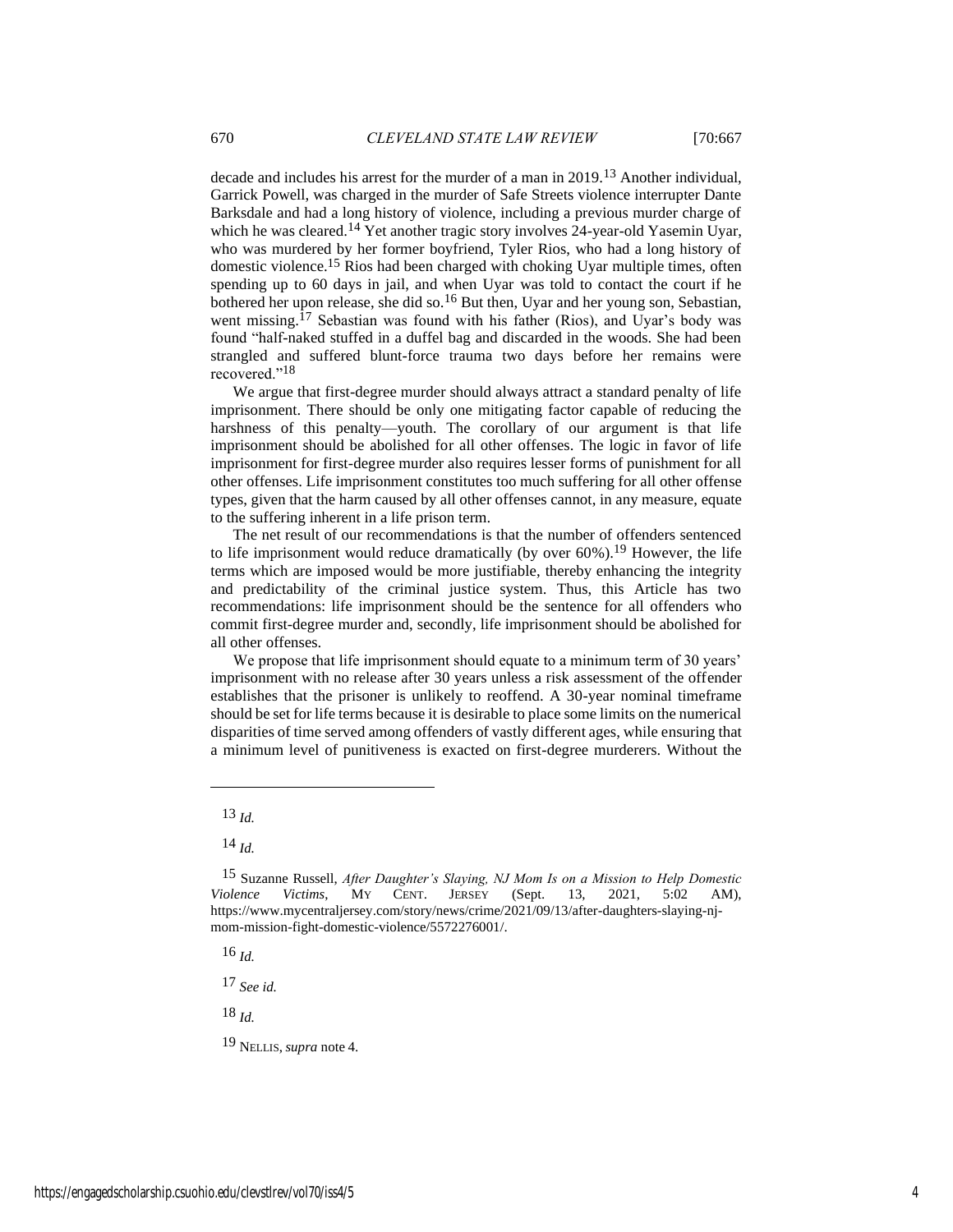setting of a 30-year default term, murderers who commit their offense at age 20 would serve on average 60 years in prison (given that adult life expectancy is 80 years of age), while those aged 70 would serve only 10 years. A 30-year nominal term limits this disparity. In this way, youth is also effectively incorporated as a mitigating factor in setting penalties for first-degree murders.

An important assumption made in this Article is that while a life term for firstdegree murder might be an appropriate penalty, the death penalty is too harsh. The appropriateness of the death penalty as a criminal sanction has a very well developed and wide-ranging jurisprudence, and it is beyond the scope of this Article to examine this at length. Briefly, our view is that the death penalty should be abolished because it, paradoxically, undercuts the importance of human life; is inhumane in its implementation (there is no guaranteed pain-free way to kill people); and there are less drastic options that can serve the same ends as the death penalty. Indeed, this Article focuses on the best alternative sanction to achieve all of the appropriate goals of the death penalty.

Omitting in depth analysis of the death penalty does not meaningfully limit our recommendations considering there are a relatively small number of executions carried out annually in the United States (less than twenty in 2020 and five in 2021 as of September 1, 2021), <sup>20</sup> and these are on the decline as opposition to the death penalty continues to grow.21 A Death Penalty Information Center survey notes that "[a] 2010 poll by Lake Research Partners found that a clear majority of voters (61%) would choose a punishment other than the death penalty for murder." 22 Thus, even if readers support the death penalty as a sanction for some first-degree murderers, the reform proposals in this Article are highly relevant because the reality now and for the foreseeable future is that only a small number (less than  $0.1$  percent)<sup>23</sup> of murderers would be dealt with by means of execution. Moreover, it is relevant to note at the outset, that the proposals in this Article only relate to the sentencing of adults. The Supreme Court has held that life terms without parole are unlawful for juveniles.<sup>24</sup> There are sound legal, biological, and normative reasons for this – especially given the enhanced rehabilitative prospects of juveniles.25

21 *Id.*

22 *Id.*

 $20$  It has been noted that: "295 death sentences were imposed in the U.S. in 1998. The number of death sentences per year has dropped dramatically since then." *Facts About the Death Penalty*, *supra* note [6.](#page-3-0) The report further notes there were 17 executions in 2020, and there are currently 2,455 prisoners on death row. *See id.*

<sup>23</sup> *See Assault or Homicide*, CTRS. FOR DISEASE CONTROL AND PREVENTION, https://www.cdc.gov/nchs/fastats/homicide.htm (last updated Jan. 5, 2022); *Facts About the Death Penalty*, *supra* note [6.](#page-3-0) The United States is the only developed nation apart from Japan that still imposes the death penalty. *See Japan Executes First Foreigner in Years, a Chinese Man Who Killed a Family*, REUTERS (Dec. 26, 2019, 12:03 AM), https://www.reuters.com/article/us-japan-deathpenalty/japan-executes-first-foreigner-in-yearsa-chinese-man-who-killed-a-family-idUSKBN1YU07N.

<sup>24</sup> *See infra* Part V.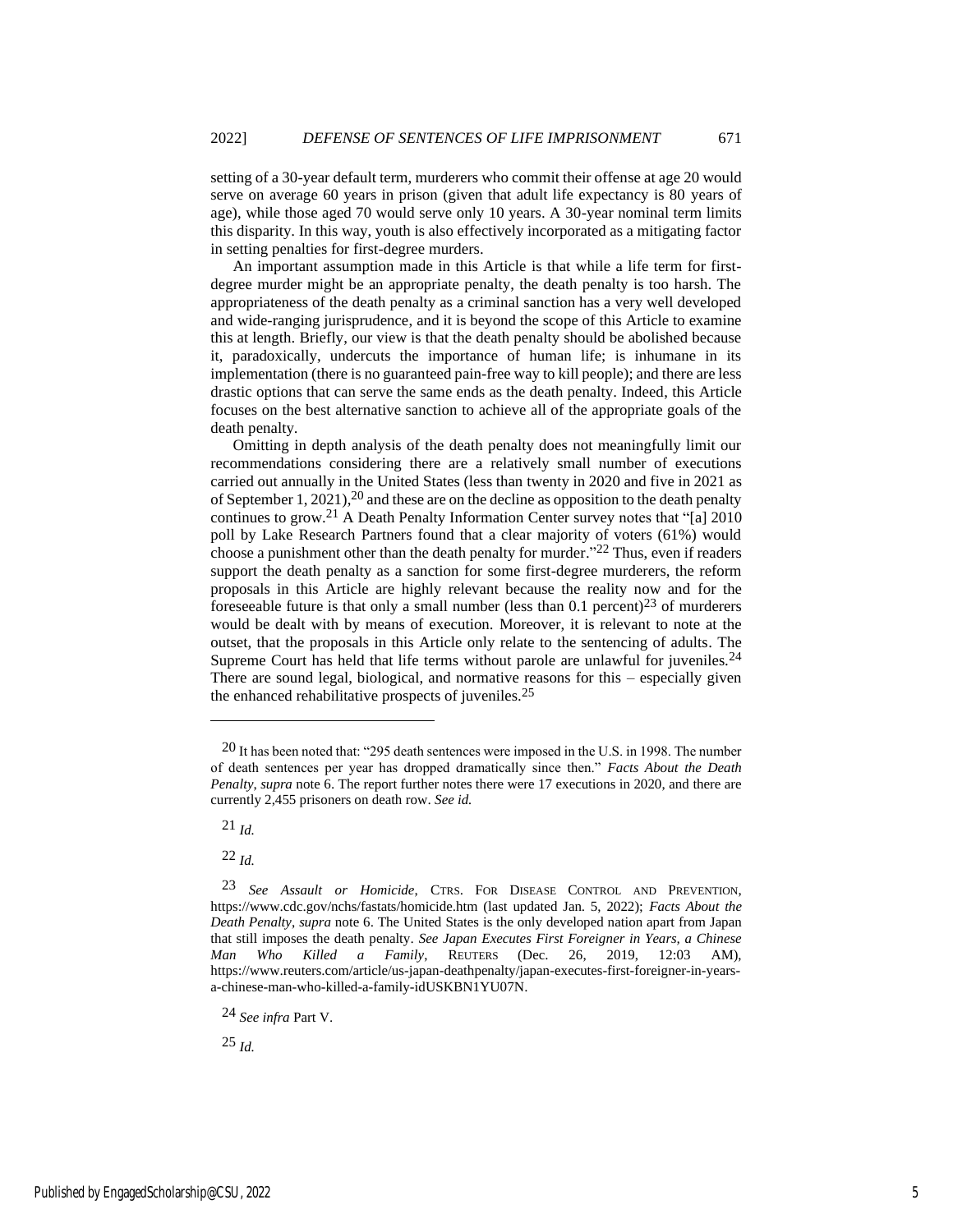In Part II of the Article, we examine the incidence of life imprisonment and the circumstances in which this sanction is imposed. This is followed by an explanation in Part III of why, given the current surge in serious crime, a close examination of the life imprisonment is necessary. In Part IV, we evaluate two of the main arguments in favor of life terms for crimes other than first-degree murder (deterrence and community deterrence) and explain why they are not compelling. This is followed in Part V by a discussion of why the principle of proportionality justifies life sentences for first-degree murder. Part VI evaluates the contention that life terms are cruel and explains why life terms for all other offenses should be abolished. The reform proposals are summarized in the concluding remarks.

## II. THE CURRENT USE OF LIFE SENTENCES

#### <span id="page-6-0"></span>*A. Overall Incarceration Patterns*

The United States incarcerates more of its people than any other nation—and by a big margin.26 But in recent years, incarceration numbers have been declining. 27 The move towards mass incarceration commenced approximately 50 years  $a\text{g}o^{28}$  when former President Nixon declared a "War on Drugs." The most obvious manifestation of this was the introduction of severe prescriptive sentencing guidelines.29 As Michael Tonry notes, prescribed penalties have had a profound impact:

Anyone who works in or has observed the American criminal justice system over time can repeat the litany of tough-on-crime sentencing laws enacted in the 1980s and the first half of the 1990s: mandatory minimum sentence laws (all 50 states), three-strikes laws (26 states), LWOP [life without parole] laws (49 states), and truth-in-sentencing laws (28 states), in some places augmented by equally severe "career criminal," "dangerous offender," and "sexual predator" laws. These laws, because they required sentences of

27 *Id.* at 6.

<sup>26</sup> ROY WALMSLEY, INST. FOR CRIM. POL'Y RSCH., WORLD PRISON POPULATION LIST 2 (12th ed. 2018), https://www.prisonstudies.org/sites/default/files/resources/downloads/wppl\_12.pdf (providing statistics for prison populations by nation).

<sup>28</sup> *See* SASHA ABRAMSKY, AMERICAN FURIES: CRIME, PUNISHMENT AND VENGEANCE IN THE AGE OF MASS IMPRISONMENT (2007); ANTHONY THOMPSON, RELEASING PRISONERS, REDEEMING COMMUNITIES: RE-ENTRY, RACE, AND POLITICS (2009). The war on drugs has been widely acknowledged as a failure. *See, e.g.*, Alex Norcia, *Poll Shows Huge Public Opposition to "War on Drugs," After 50 Years*, FILTER (June 9, 2021), https://filtermag.org/war-on-drugspoll/; David Farber, *The War on Drugs Turns 50 Today. It's Time to Make Peace.*, WASH. POST (June 17, 2021, 6:00 AM), https://www.washingtonpost.com/outlook/2021/06/17/war-drugsturns-50-today-its-time-make-peace/.

<sup>29</sup> William W. Berry III, *Discretion Without Guidance: The Need to Give Meaning to § 3553 After Booker and Its Progeny*, 40 CONN. L. REV. 631, 633 (2008); NAT'L RSCH. COUNCIL, THE GROWTH OF INCARCERATION IN THE UNITED STATES: EXPLORING CAUSES AND CONSEQUENCES 325 (Jeremy Travis et al. eds., 2014).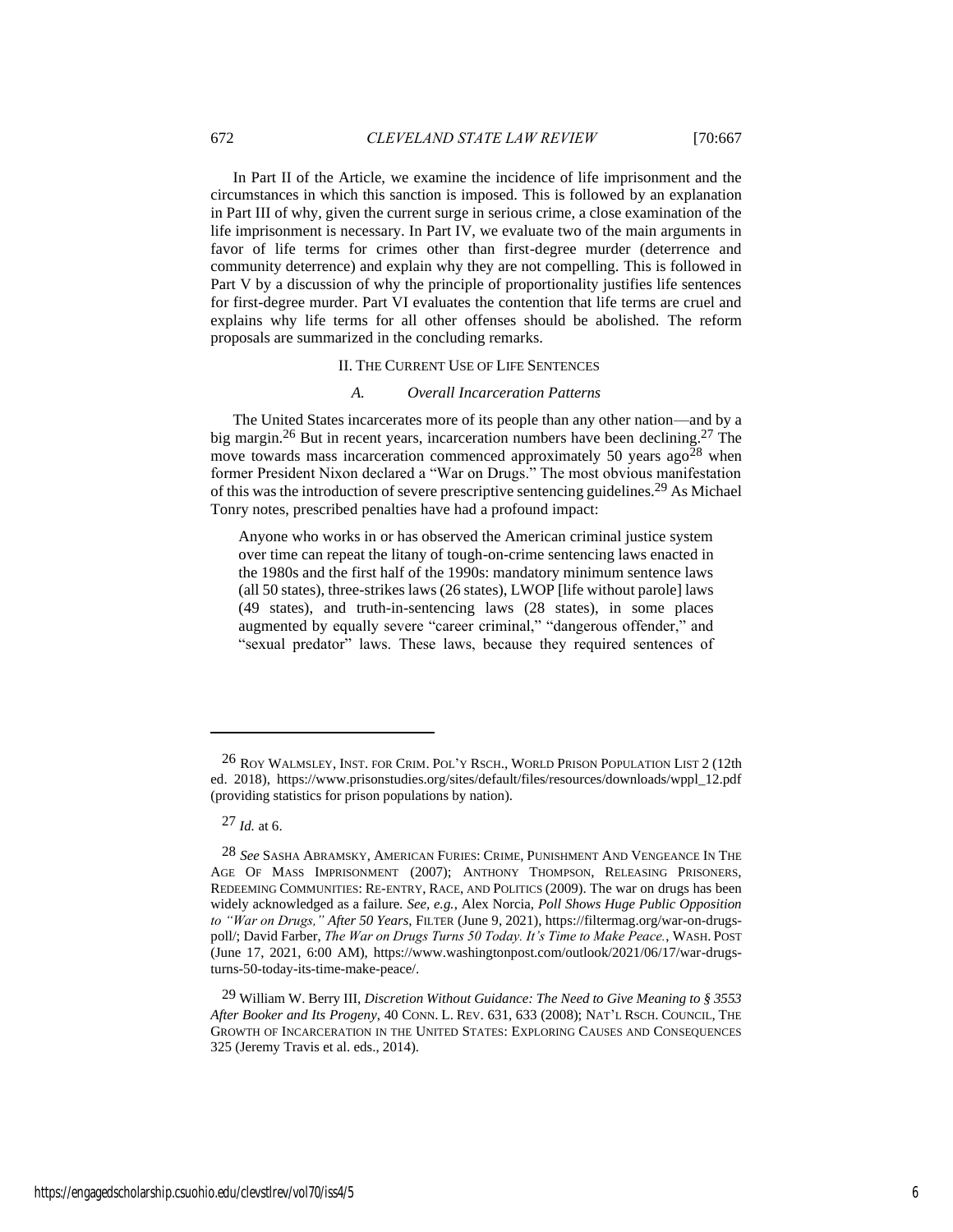historically unprecedented lengths for broad categories of offenses and offenders, are the primary causes of contemporary levels of imprisonment.<sup>30</sup>

Although the United States' federal jurisdiction and each of its states have different sentencing systems,<sup>31</sup> each jurisdiction shares key sentencing objectives in the form of community protection, general deterrence, specific deterrence, rehabilitation, and retribution.<sup>32</sup> While these objectives vary in importance, community protection has proven to be the most influential.<sup>33</sup> This is reflected most prominently in the harsh prescriptive sentencing laws—manifested in fixed, minimum, or presumptive penalties—that now apply at least to some extent in all American jurisdictions.34

The United States Sentencing Commission (USSC) *Guidelines Manual* ("Federal Sentencing Guidelines" or "Guidelines") is a good example of typical prescriptive penalty laws.35 The sanction imposed on offenders is principally determined by the offender's prior criminal history and the perceived severity of the crime.36 There are also dozens of other considerations that can influence the penalty.<sup>37</sup> Additionally, judges can deviate from the Guidelines where there are relevant mitigating and aggravating considerations, which are taken into account mainly in the form of "adjustments" and "departures."<sup>38</sup> For example, a penalty can be reduced by three

32 *See* U.S. SENT'G GUIDELINES MANUAL (U.S. SENT'G COMM'N 2021).

33 *See* NATIONAL RESEARCH COUNCIL, *supra* note [29,](#page-6-0) at 68.

34 Nineteen of the United States' jurisdictions in fact have extensive guideline sentencing systems: Alabama, Kansas, Oregon, Maryland, Pennsylvania, Arkansas, Massachusetts, Tennessee, Delaware, Michigan, Utah, District of Columbia, Minnesota, Virginia, Federal (U.S. courts), North Carolina, Washington, Florida, and Ohio. *See* Richard S. Frase & Kelly Lyn Mitchell, *What Are Sentencing Guidelines?*, U. OF MINN. ROBINA INST. CRIM. L. & CRIM. JUST. (Mar. 21, 2018), http://sentencing.umn.edu/content/what-are-sentencing-guidelines.

35 Melissa Hamilton, *Sentencing Disparities*, 7 BRIT.J. AM. LEG. STUD. 6, 177 (2017).

36 *See* Carissa Byrne Hessick, *Why Are Only Bad Acts Good Sentencing Factors?*, 88 B.U. L. REV. 1109, 1133, 1135 (2008).

37 AMY BARON EVANS & PAUL HOFER, LITIGATING MITIGATING FACTORS: DEPARTURES, VARIANCES, AND ALTERNATIVES TO INCARCERATION, at i (2010), https://static1.squarespace.com/static/551cb031e4b00eb221747329/t/5883e40717bffc09e3a59 ea1/1485038601489/Litigating\_Mitigating\_Factors.pdf.

38 *Id.* Adjustments are considerations that increase or decrease a penalty by a designated amount. These are set out in Chapter 3 of the U.S. Sentencing Guidelines. U.S. SENT'G

<sup>30</sup> Michael Tonry, *Remodeling American Sentencing: A Ten-Step Blueprint for Moving Past Mass Incarceration*, 13 CRIMINOLOGY & PUB. POL'Y 503, 514 (2014). For a list of jurisdictions in the United States that use guideline sentencing, see *Sentencing Guidelines Resource Center*, U. OF MINN. ROBINA INST. CRIM. L. & CRIM. JUST., http://sentencing.umn.edu/ (last updated Aug. 23, 2019) (click "Jurisdictions").

<sup>31</sup> Sentencing (and more generally, criminal law) in the United States is mainly the province of the states. *See* United States v. Morrison, 529 U.S. 598, 613 (2000) (citing United States v. Lopez, 514 U.S. 549, 564 (1995)).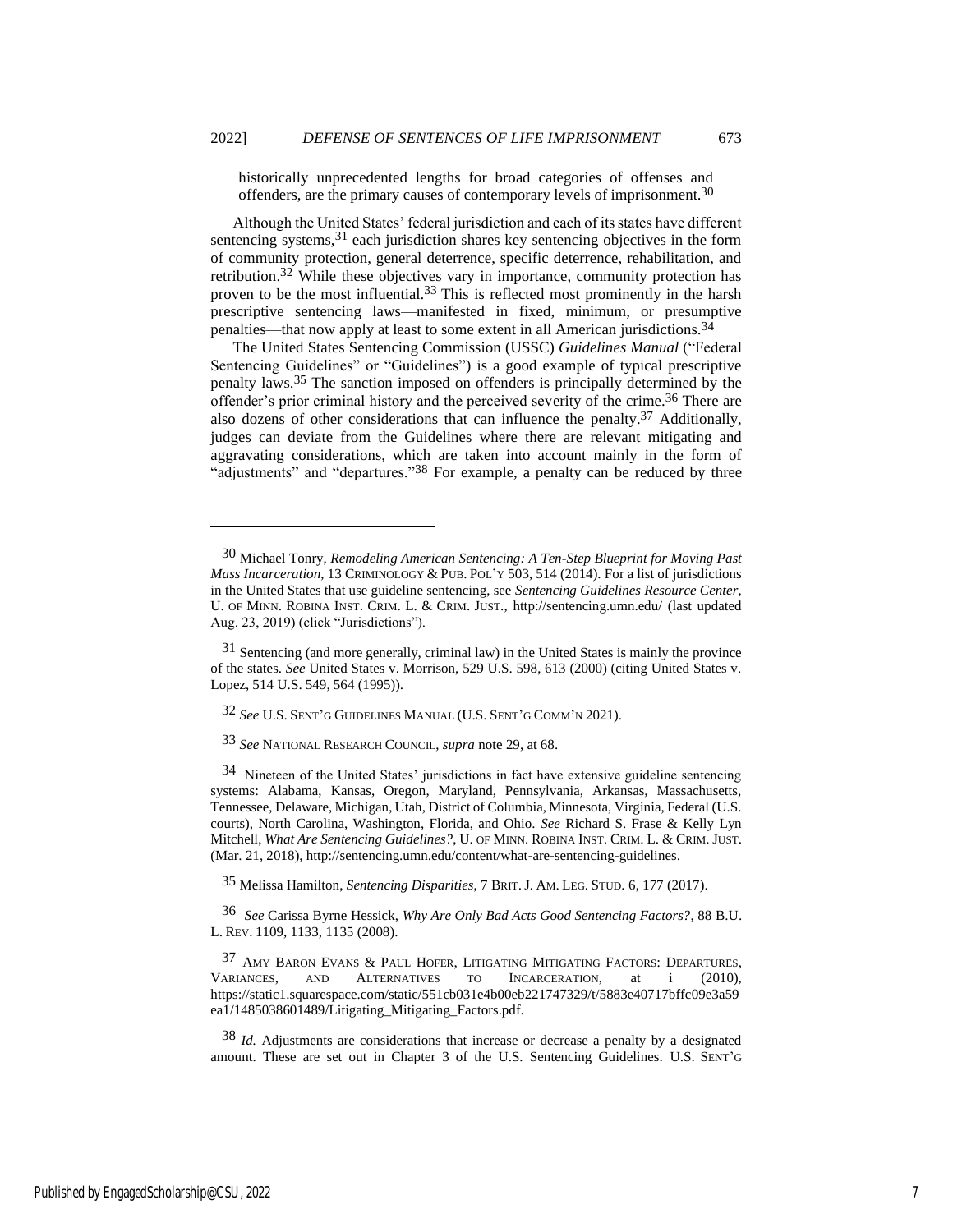levels if it is accompanied by an early guilty plea.39 Further discretion is built into the system by the fact that judges can invoke considerations which are not expressly set out in the Guidelines to justify departing from the relevant guideline range40 if the judges articulate their reasoning for the departure.<sup>41</sup> While the Guidelines are only advisory,42 the guideline range has a significant impact on sentencing outcomes with approximately 50% of all sentences coming within the stipulated range.43

## *B. Incarceration Numbers and Trends*

## <span id="page-8-0"></span>1. Overall Incarceration Trends

Apart from the death penalty, incarceration is the harshest criminal sanction. Incarcerated offenders are held in two forms of detention: prisons and jails. Prisons are long-term confinement institutions run by state or federal governments, which hold offenders with sentences that are typically longer than one year in duration.44 Jails are temporary detention facilities, operated by a sheriff, police chief, or city or county administrator, and generally hold offenders who are sentenced to a term of one year or less.45

<span id="page-8-1"></span>Currently, there are nearly two million Americans incarcerated in state and federal prisons and local jails.<sup>46</sup> Total incarceration numbers peaked at 2,310,000 in 2008.<sup>47</sup> Leading up to the mid-2000s, prison numbers increased more than four-fold in four

43 U.S. SENT'G COMM'N, ANNUAL REPORT 2018, at 8 (2018), https://www.ussc.gov/about/annual-report-2018.

<sup>44</sup> DANIELLE KAEBLE & MARY COWHIG, U.S. DEP'T OF JUSTICE, NCJ 251211, CORRECTIONAL<br>OPULATIONS IN THE UNITED STATES, 2016. at 5 (2018). POPULATIONS IN THE UNITED STATES, 2016, at 5 (2018), https://www.bjs.gov/content/pub/pdf/cpus16.pdf.

45 *Id.*

46 Press Release, Vera Inst. of Just., *Incarceration Declined Only Slightly from Fall 2020 to Spring 2021 after an Unprecedented Drop in Incarceration in 2020* (June 7, 2021), https://www.vera.org/newsroom/incarceration-declined-only-slightly-from-fall-2020-tospring-2021-after-an-unprecedented-drop-in-incarceration-in-2020.

47 Press Release, Bureau of Just. Stat., *Prison and Jail Incarceration Rates Decreased by More than 10% from 2007 to 2017* (Apr. 25, 2019), https://www.bjs.gov/content/pub/press/p17ji17pr.cfm; *see also* KAEBLE & COWHIG, *supra* note [44,](#page-8-0) at 2.

GUIDELINES MANUAL ch. 3 (U.S. SENT'G COMM'N 2021). Departures more readily enable courts to impose a sentence outside the applicable guideline range. *Id*. at 467; *see also id*. § 1A4(b).

<sup>39</sup> U.S. SENT'G GUIDELINES MANUAL § 3E1.1 cmt. n.3 (U.S. SENT'G COMM'N 2021).

<sup>40</sup> *Id.* § 5K2.0(a)(2)(B); *see also* Gall v. United States, 552 U.S. 38, 49–50 (2007); Pepper v. United States, 562 U.S. 476, 501 (2011).

<sup>41</sup> U.S. SENT'G GUIDELINES MANUAL § 5K2.0(e) (U.S. SENT'G COMM'N 2021).

<sup>42</sup> United States v. Booker, 543 U.S. 220, 245 (2005). In *Booker*, the Supreme Court held that aspects of the Guidelines that were mandatory were contrary to the Sixth Amendment right to a jury trial.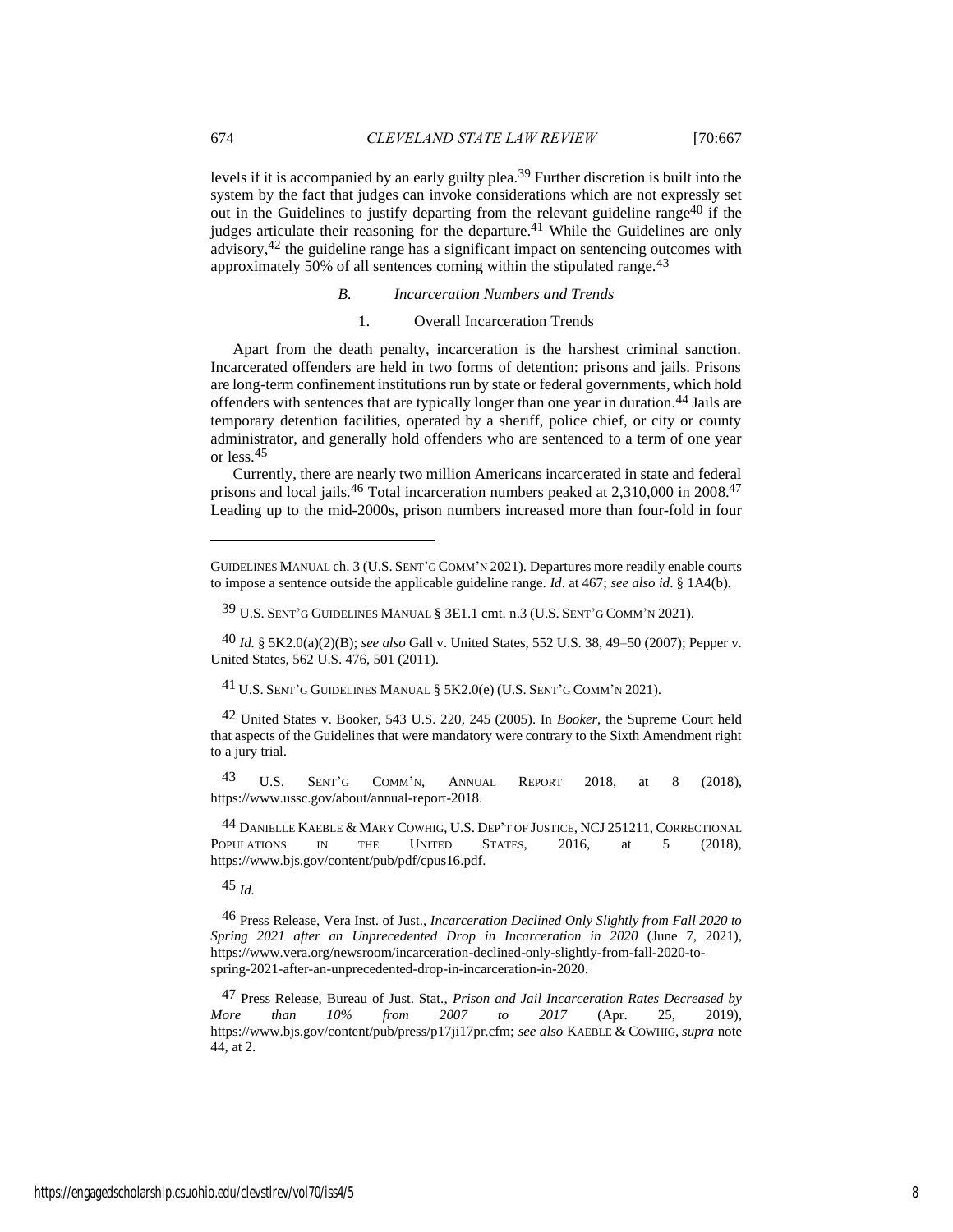decades.48 The incarceration rate in the United States has dropped in recent years and, as of 2018, was at its lowest level since 1995–1996.49 Between 2006 and 2018, the rate fell by 17% from 666 prisoners per 100,000 residents in federal and state prisons in 2008 to 555 sentenced prisoners per 100,000 residents in 2018.50 Between 2017 and 2018, the total prison population diminished by  $1.6\%$ .<sup>51</sup>

The rate at which prison numbers have been falling has increased in the past two years, in part as a result of the COVID-19 pandemic.<sup>52</sup> Even so, some of the largest outbreaks of COVID-19 occurred in prisons and large jails.<sup>53</sup> The incarceration levels in state and federal prisons and local jails dropped from 2.1 million in 2019 to 1.8 million in mid-2020.54 State and federal prisons incarcerated about 1,311,100 people in mid-2020, and the population further declined, leveling out at about 1,249,300 in late 2020.55 The incarceration level of local jails declined about 17% from mid-2019 to late 2020, with most of the decline occurring during the first part of the COVID-19 pandemic.56 In population percentage terms, the rate of people behind bars at state and federal prisons and local jails dropped from 644 people per 100,000 residents to 551 people per 100,000 residents in the first half of 2020.57 The rate further dropped to 549 people per 100,000 residents in late 2020.58

50 *Id.*

51 E. ANN CARSON, BUREAU OF JUST. STAT., NCJ 253516, PRISONERS IN 2018*,* at 1 (Apr. 2020), https://www.bjs.gov/content/pub/pdf/p18.pdf.

52 *See* Press Release, Vera Inst. of Just., *supra* note [46.](#page-8-1)

53 JACOB KANG-BROWN ET AL., VERA INST. OF JUST., PEOPLE IN JAIL AND PRISON IN 2020, at 2 (2021), https://www.vera.org/downloads/publications/people-in-jail-and-prison-in-2020.pdf.

54 *Id.*

55 *Id.*

56 *Id.*

57 *Id.* at 7.

58 *Id.*; *see also* Weihua Li et al., *There Are Fewer People Behind Bars Now than 10 Years Ago. Will It Last?*, MARSHALL PROJECT, https://www.themarshallproject.org/2021/09/20/thereare-fewer-people-behind-bars-now-than-10-years-ago-will-it-last (last updated Sept. 27, 2021, 1:00 PM).

<span id="page-9-0"></span>

<sup>48</sup> *Policies Have Reduced Prison Populations, Expanded Prison Alternatives, Protected Public Safety*, THE PEW CHARITABLE TRUSTS (Mar. 21, 2017), https://www.pewtrusts.org/en/research-and-analysis/issue-briefs/2017/03/state-reformsreverse-decades-of-incarceration-growth.

<sup>49</sup> John Gramlich, *What the Data Says (and Doesn't Say) About Crime in the United States*, PEW RSCH. CTR. (Nov. 20, 2020), https://www.pewresearch.org/fact-tank/2020/11/20/factsabout-crime-in-the-u-s/.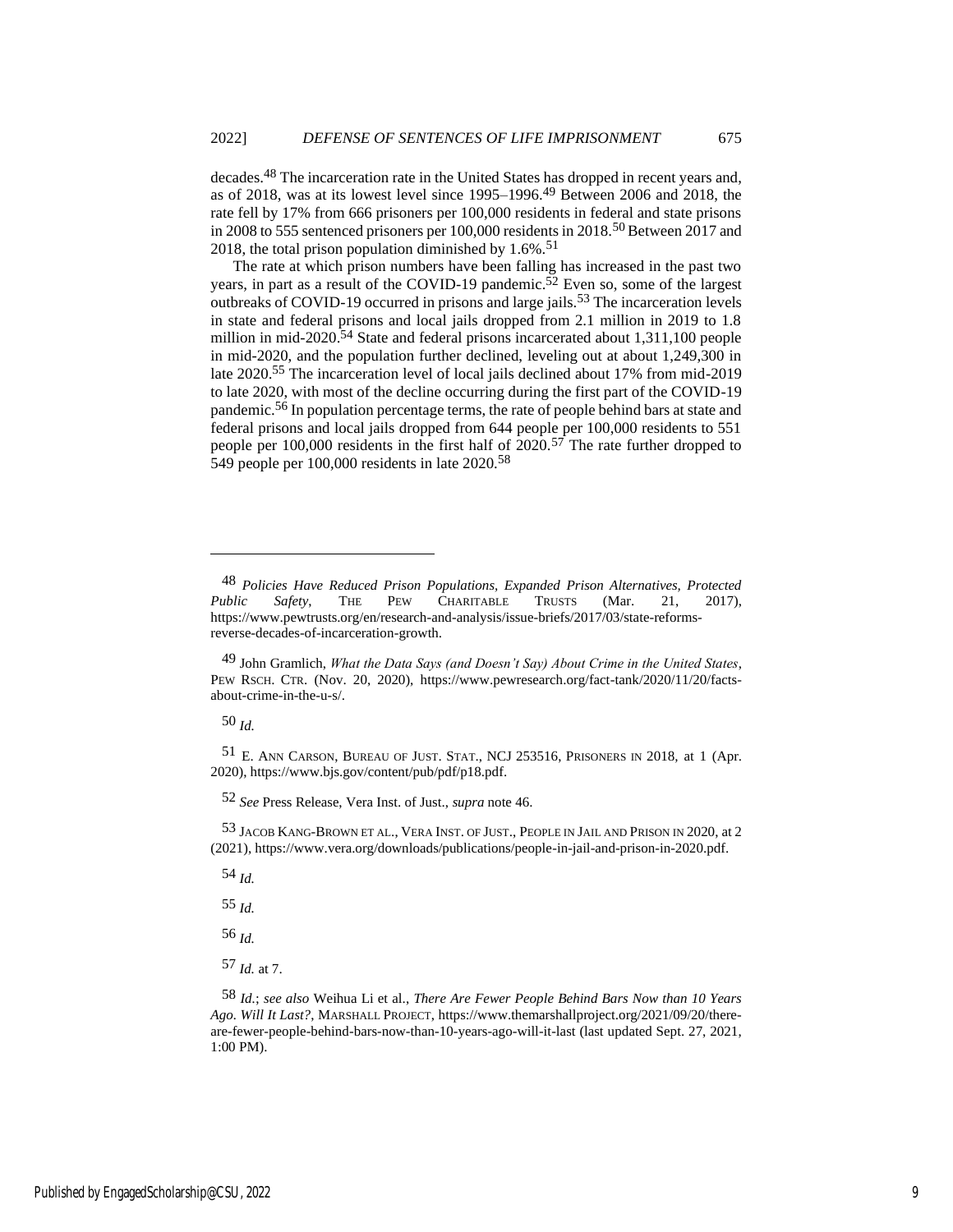#### <span id="page-10-2"></span><span id="page-10-0"></span>2. Life Imprisonment Trends

One form of incarceration has grown significantly in the United States. More than 200,000 inmates—one out of every seven—are serving life sentences.59 Three types of what are known as "life sentences" are imposed:

- Life without the possibility of parole (LWOP);
- Life with the possibility of parole (LWP); and
- <span id="page-10-1"></span>• Virtual life sentences, which are prison terms of at least 50 years.<sup>60</sup>

The United States is not alone in using life imprisonment.61 In fact, between 2000 and 2014, the number of people serving life sentences worldwide rose by 84% to 479,000.62 Other countries that use life sentences include Turkey, India, and Great Britain,63 while Colombia and Serbia recently modified their stance on life sentences following brutal crimes against children.<sup>64</sup> South African jails hold almost  $17,000$ individuals serving life sentences.<sup>65</sup>

The United States incarcerates roughly 40% of the world's population serving life sentences and 83% of those serving LWOP sentences.<sup>66</sup> In fact, a 2016 international analysis showed that "the number of people serving life imprisonment in the United States is higher than the *combined* total in the other 113 countries surveyed."67 The use of life sentences on such a large scale is a "relatively new phenomenon in the United States. Until 1970, only seven states had a provision for life without parole in

62 *Id.*

63 Great Britain recently reduced the age at which a judge may impose a life sentence from 21 to 18. *Id.*

65 *Id.*

66 NELLIS, *supra* not[e 59,](#page-10-0) at 15.

67 MAUER & NELLIS, *supra* note [60,](#page-10-1) at 9.

<sup>59</sup> ASHLEY NELLIS, SENT'G PROJ., NO END IN SIGHT: AMERICA'S ENDURING RELIANCE ON LIFE IMPRISONMENT 4, 11 (2021), https://www.sentencingproject.org/wpcontent/uploads/2021/02/No-End-in-Sight-Americas-Enduring-Reliance-on-Life-Imprisonment.pdf.

<sup>60</sup> MARC MAUER & ASHLEY NELLIS, THE MEANING OF LIFE 3 (2018).

<sup>61</sup> As of 2014, the criminal justice systems of 183 countries and territories featured life sentences. *See As the Death Penalty Becomes Less Common, Life Imprisonment Becomes More So*, ECONOMIST (July 6, 2021) [hereinafter ECONOMIST], https://www.economist.com/international/2021/07/06/as-the-death-penalty-becomes-lesscommon-life-imprisonment-becomes-more-so*.*

<sup>64</sup> *See id.* Serbia passed "Tijana's Law," which permits judges to sentence murderers and rapists of children to LWOP. *Id.* Colombia also reversed its position on life sentences, allowing them again after a 13-year-old girl was gang raped by soldiers. *Id.*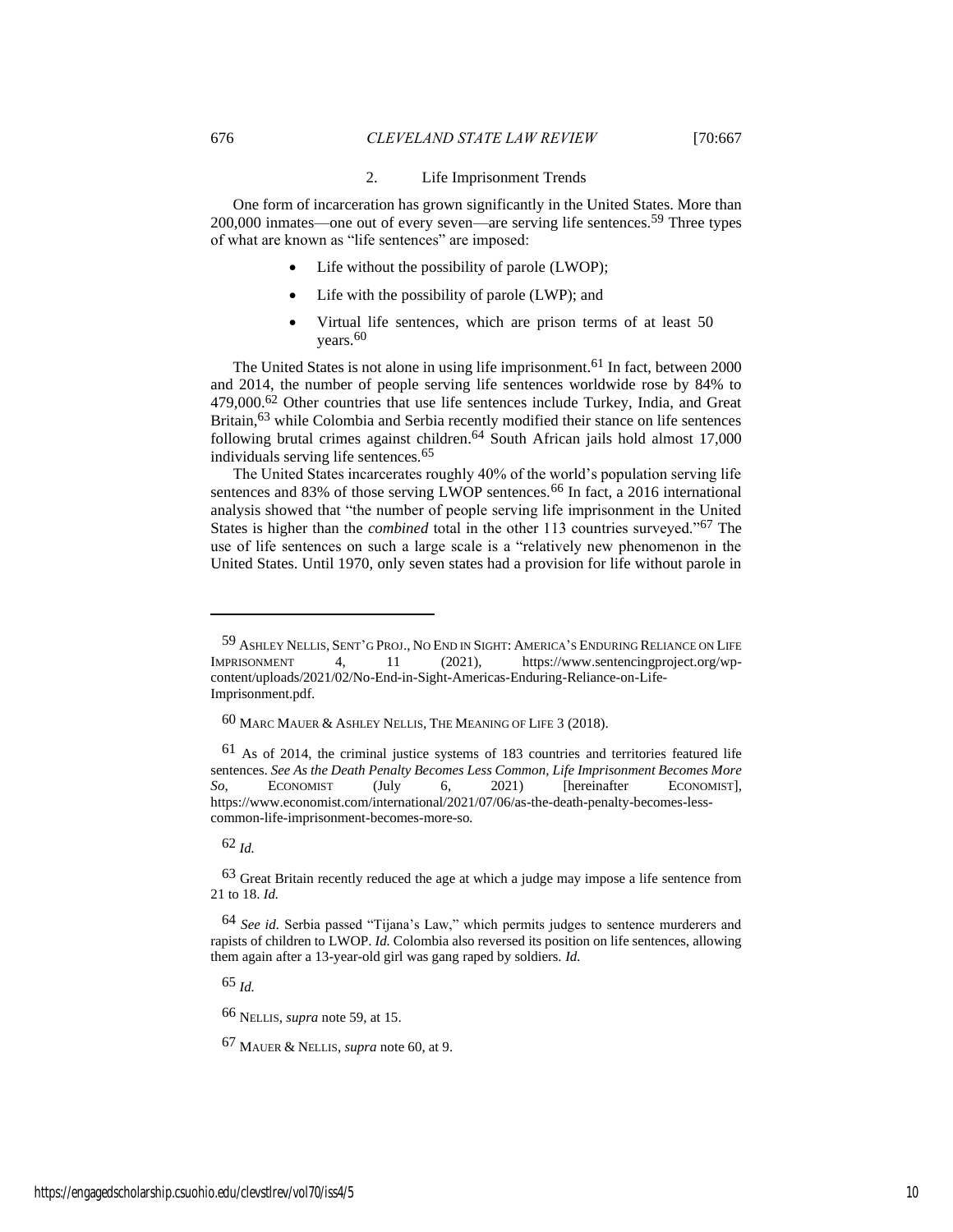their sentencing codes, whereas every state except Alaska now permits this punishment."68

Surprisingly, a substantial number of those serving life sentences are serving them for nonviolent offenses.69 Overall, 19% of inmates serving life sentences have been sentenced for sex offenses; 8% for robbery; 4% for assault; 3% for drug offenses; 2% for property offenses and 4% for other offenses. The remaining 57% of offenders serving life sentences are sentences for homicide, and of these, 72% have been sentenced for first-degree murder.<sup>70</sup>

By way of definitional clarity, it is important to note that first-degree murder does not have a uniform definition throughout the United States. We adopt the definition adopted by the Bureau of Justice Statistics (BJS), which is stated below. This noted, there are three forms of homicide offenses: murder, nonnegligent and negligent manslaughter, and unspecified homicide offenses.<sup>71</sup>

<span id="page-11-0"></span>First-degree murder is "intentionally causing the death of another person without extreme provocation or legal justification, or causing the death of another while committing or attempting to commit another crime."<sup>72</sup> A lesser form of homicide is nonnegligent (or voluntary) manslaughter, which is "intentionally and without legal justification causing the death of another when acting under extreme provocation."73 Negligent (or involuntary) manslaughter is "causing the death of another person through recklessness or gross negligence, without intending to cause death . . . [and] includes vehicular manslaughter but excludes vehicular murder (intentionally killing someone with a motor vehicle), which is classified as murder."<sup>74</sup>

<span id="page-11-1"></span>There are harsh penalties for first-degree murder in all American jurisdictions, although the penalties are not uniform. The penalties range from death or life without parole (such as in the federal jurisdiction; Alabama; Arizona; Louisiana; Florida; and North Carolina);<sup>75</sup> to life without parole (such as Delaware and Indiana);<sup>76</sup> to a designated minimum term, such as 30 to 60 years in the District of Columbia; 20 to 99 years in Alaska; 25 years to life in California; 20 to 60 years in Illinois; 30 years in

71 *Prisoner Recidivism Analysis Tool – 2005*, BUREAU OF JUST. STAT., https://www.bjs.gov/recidivism\_2005\_arrest/templates/terms.cfm (last updated Feb. 4, 2016) (click "Definitions").

72 *Id.*

73 *Id.*

74 *Id.*

76 *See* DEL. CODE ANN. tit. 11, § 4209A (2022); IND. CODE § 35-50-2-3 (2022).

<sup>68</sup> *Id.* at 25.

<sup>69</sup> NELLIS, *supra* not[e 59,](#page-10-0) at 5; MAUER & NELLIS, *supra* note [60,](#page-10-1) at 10.

<sup>70</sup> NELLIS, *supra* not[e 59,](#page-10-0) at 20.

<sup>75</sup> *See* 18 U.S.C. § 1111; ALA. CODE § 13A-6-2 (1975); ARIZ. REV. STAT. ANN. § 13-1105 (2009); LA. STAT. ANN. §14:14:30 (2015); FLA. STAT. § 782.04 (2019); N.C. GEN. STAT. § 14-17 (2017).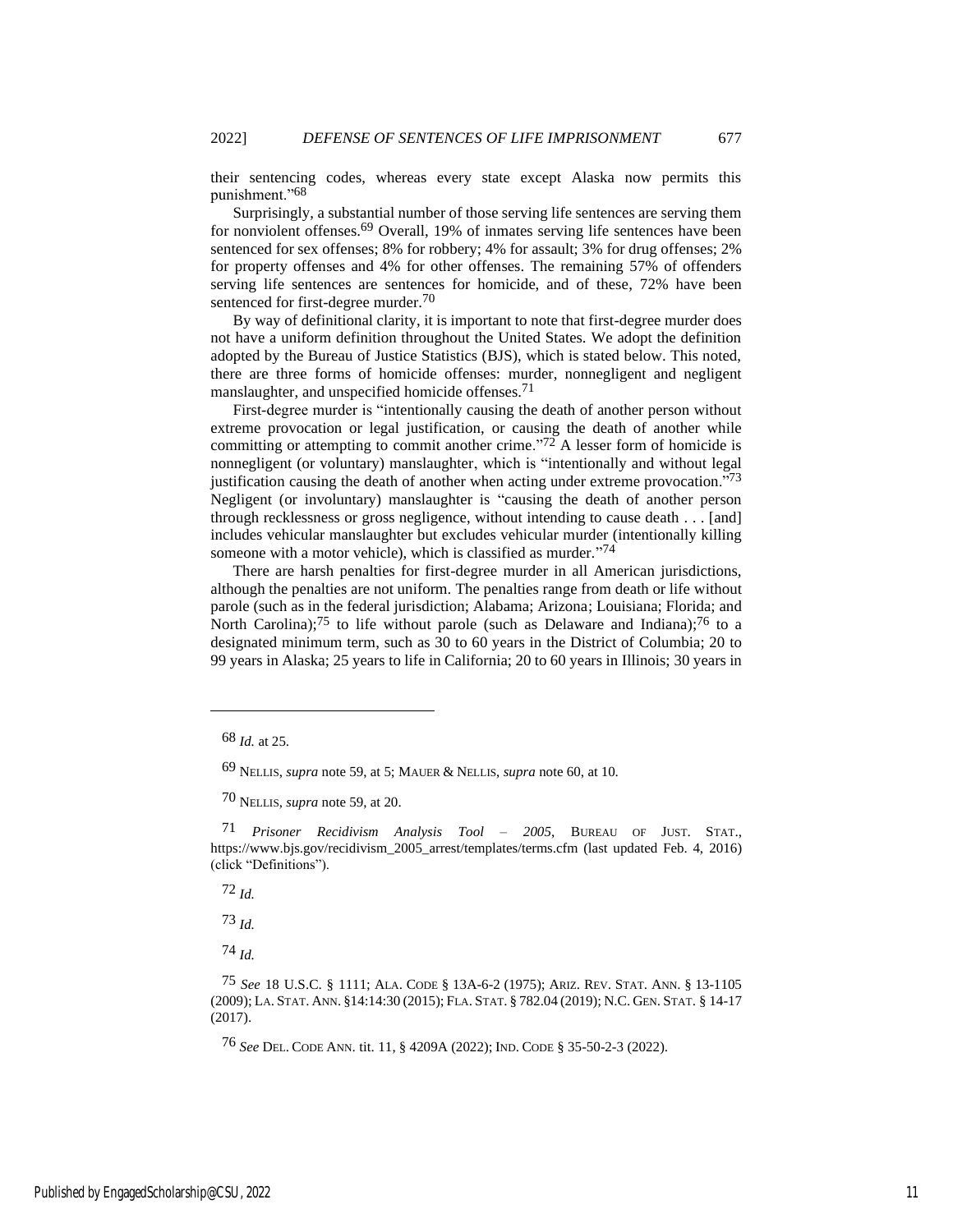Minnesota; 20 to 25 years in New York; 30 years in South Carolina; 20 to 26 years in Washington (if no prior convictions).<sup>77</sup>

Life without parole has steadily increased and has "has risen considerably faster than either life with parole or virtual life sentences. The number of people serving LWOP stands at 55,945."78 This number is higher than ever before, according to the Sentencing Project.<sup>79</sup> Nearly 106,000 individuals were serving parole-eligible sentences in 2020, and about 7,000 people across the United States were serving LWP sentences for crimes they committed as minors.<sup>80</sup> And 7% of this population (or 675) people) is at least 55 years old.<sup>81</sup>

Looking at the United States as a whole, twenty-nine states had more people serving life sentences, though twenty-eight states reported lower LWP populations, in 2020 than in 2016.<sup>82</sup> Pennsylvania alone has the second highest number of individuals serving life sentences  $(8,842 \text{ individuals})$ , nationally and globally.<sup>83</sup> Life sentences are imposed disproportionately. For example, 30% of those serving life sentences are 55 years of age or older, and this number has tripled since 2000.84 Even though women make up only about 3% of the life sentence population, the number of women serving such sentences increased by 43% between 2008 and 2020, while there was only a 29% increase among men.85

Why do life imprisonment numbers continue to grow? It is due to "changes in law, policy and practice that lengthened sentences and limited parole," largely due to public fear about crime that stems from sensationalized media coverage rather than actual violence rates.86 Indeed, such increases are due to "[p]olicy choices, not criminal offending patterns."87 Life sentences became more popular before violent crime rates

79 *Id.* at 4.

- 81 *Id.* at 22.
- 82 *Id.* at 4, 15.
- 83 *Id.* at 8.
- 84 *Id.* at 4, 20.

85 *Id.* at 18.

86 *Id.* at 4.

87 MAUER & NELLIS, *supra* note [60.](#page-10-1)

<sup>77</sup> *See* D.C. CODE § 22-2104 (2013); ALASKA STAT. § 12.55.125 (2019); CAL. PENAL CODE § 190(a) (1996); 730 ILL. COMP. STAT. § 5-4.5-20(a) (2020); MINN. STAT. § 609.185 (2014); N.Y. PENAL LAW § 125.27; (McKinney 2019); S.C. CODE ANN. § 16-3-20 (2010); 2020 WASH. STATE ADULT SENT'G GUIDELINES MANUAL, §7, at 388 (WASH. STATE CASELOAD FORECAST COUNCIL 2020).

<sup>78</sup> NELLIS, *supra* not[e 59,](#page-10-0) at 15.

<sup>80</sup> *Id.* at 14, 16. "[I]n Georgia, Maryland, and Tennessee, and Wisconsin, nearly 10% of the people serving a life sentence were under 18 at the time of their crime." *Id.* at 25.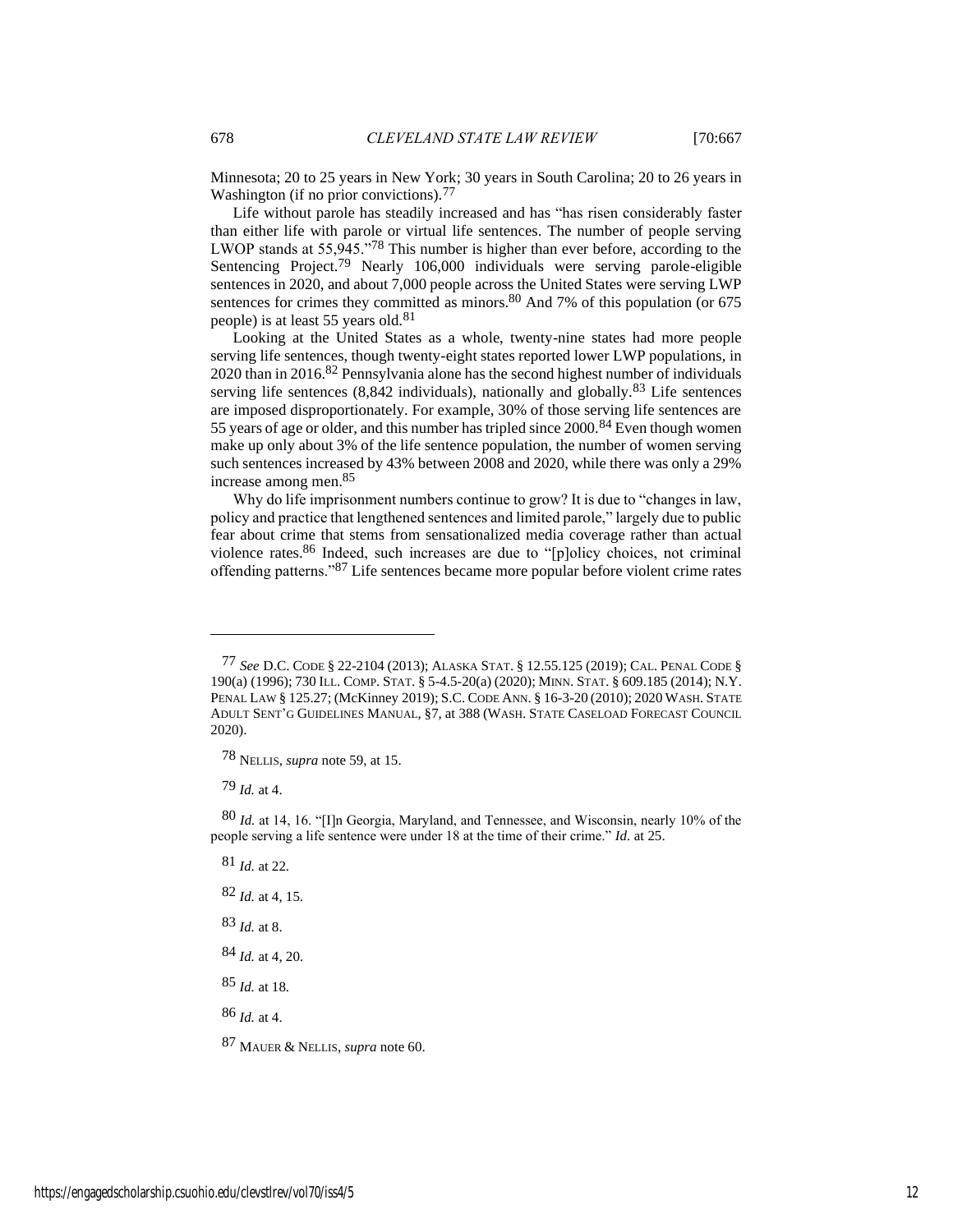began to rise in the late 1980s and early 1990s.<sup>88</sup> Additionally, more and more crimes authorize life sentences as punishment: between 2012 and 2020, the primary offense for which someone was sentenced to life was homicide, <sup>89</sup> but there was "also a 40% increase in the number of people serving life for a sex-related offense and another 9% increase in the number of people serving life sentences for aggravated assault, robbery, or kidnapping."90

The growth in life sentences largely stems from the decline in the use of the death penalty. It has been recently noted that:

Life-without-parole sentences are steadily replacing the death penalty across the United States. Almost 56,000 people nationwide are now serving sentences that will keep them locked up until they die, an increase of 66% since 2003, according to The Sentencing Project, a nonprofit that advocates for shorter prison terms. By comparison, only 2,500 people nationally are on death row according to the Death Penalty Information Center; the number of new death sentences dwindled to 18 last year, as prosecutors increasingly seek life instead. Executions are less popular with Americans than they used to be, according to Gallup, and are astronomically expensive to taxpayers. In Dallas, the district attorney's office says it asks for capital punishment only for egregious crimes where defendants present a continuing threat to society.<sup>91</sup>

In fact, life sentences are often viewed as a humane alternative to the death penalty.92 However, because similar problems exist with both forms of punishment, "legal scrutiny bestowed on the death penalty should also encompass sentences so long that they cannot be outlived."<sup>93</sup>

Racial disparities, though clearly present throughout the entire criminal justice system, are even more pronounced among those serving life sentences.<sup>94</sup> More than two-thirds of those serving life sentences are people of color,95 and one in five Black men in prison are serving a life sentence.96 Latinx individuals account for 16% of those serving life sentences.97 For LWOP sentences specifically, 55% of individuals

88 NELLIS, *supra* not[e 59,](#page-10-0) at 13.

89 *Id.*

- 91 Aspinwall, *supra* note [4.](#page-2-0)
- 92 NELLIS, *supra* not[e 59,](#page-10-0) at 12.
- 93 *Id.*
- 94 *Id.* at 5.
- 95 *Id.* at 4.
- 96 *Id.* at 5.
- 97 *Id.* at 4.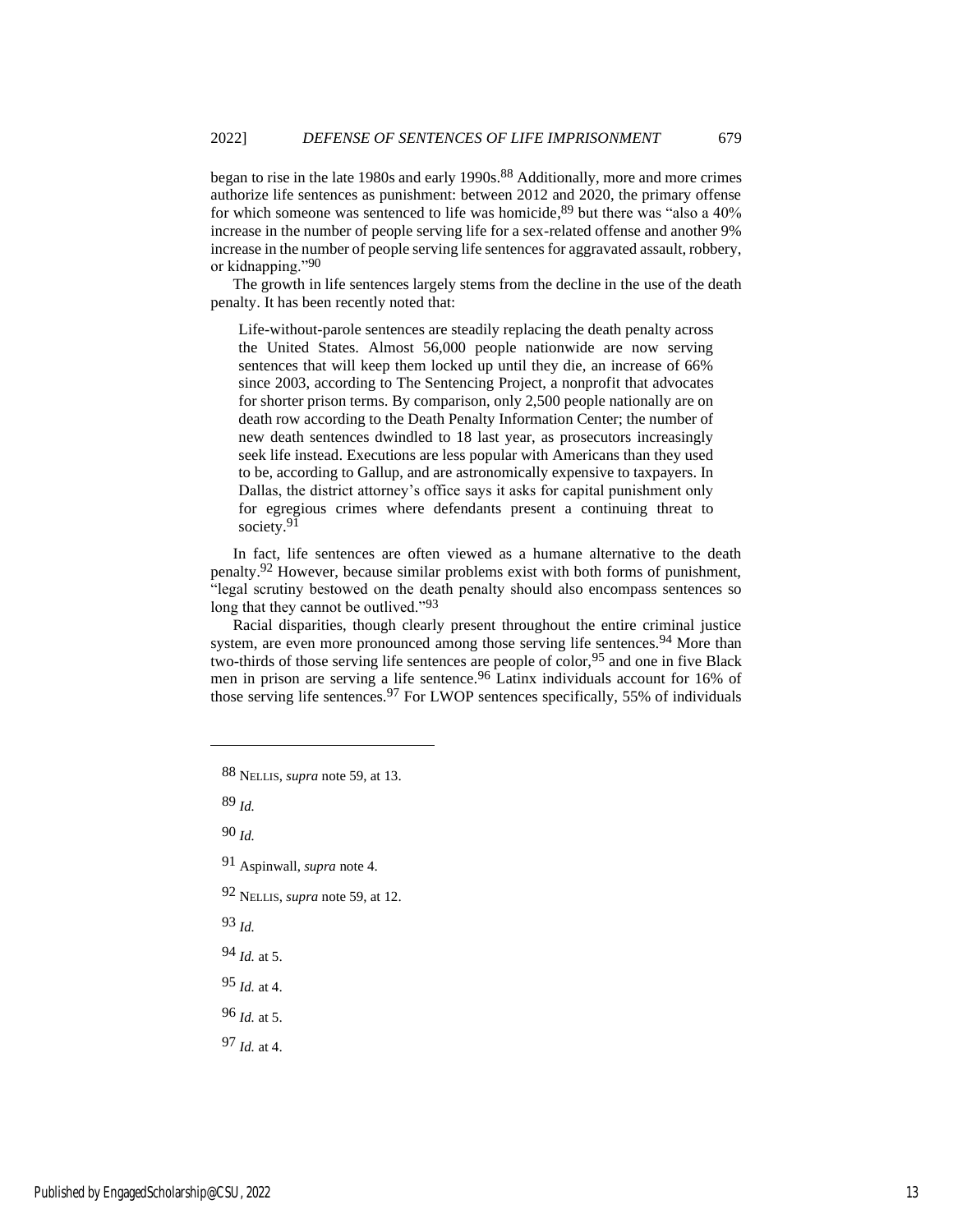serving these sentences are Black.<sup>98</sup> In North Carolina, for instance, 62% of the individuals serving LWOP sentences for homicide are Black, and 81% of individuals serving LWOP sentences under the state's habitual offender laws are Black.<sup>99</sup> Similar trends are seen in Mississippi, where 75% of the individuals serving LWOP sentences under habitual offender laws are Black.<sup>100</sup> Any reforms relating to life sentences need to be cognizant of this consideration and attempt to curtail the disproportionate impact on African Americans.

#### 3. Reforms Aimed at Reducing Life Sentences

There are already some meaningful reforms that have occurred to address overly long prison terms. For example, California has a law that allows prosecutors to request sentence modifications from the court if the sentences are believed to be excessive.<sup>101</sup> Legislation in Washington D.C. allows individuals who were under twenty-five at the time of their offense to petition the court for resentencing and early release after serving fifteen years.<sup>102</sup> And Senator Cory Booker introduced the Second Look Act in 2019 to allow an individual incarcerated in federal prison to seek a sentence modification after ten years.103

On the federal side, proposed federal legislation termed the BREATHE Act would eliminate life sentences.104 The bill consists of several sections, one of which would "divest federal resources from incarceration and policing," while the others call for "sweeping changes that would eliminate federal programs and agencies 'used to finance and expand' the U.S. criminal-legal system."105 Not only would the Act end life sentences, it would also abolish mandatory minimum sentencing laws.<sup>106</sup>

Opponents of life sentences have argued for more wide-ranging reforms. Hence it has been suggested that many have argued that reducing life sentences and allowing for early prison release would endanger communities, but there is no proof that long prison sentences benefit communities by being "a strong deterrent to violent crime."107 Without such efforts, long-term incarceration will continue to be a problem

100 *See id.* at 29.

 $101$  *Id.* at 5.

102 *Id.*

103 *Id.*

105 *Id.*

<sup>98</sup> *Id.* at 18.

<sup>99</sup> *Id.* at 28.

<sup>104</sup> Kat Stafford, *Movement for Black Lives Seeks Sweeping Legislative Changes*, AP NEWS (July 7, 2020), https://apnews.com/article/us-news-ap-top-news-racial-injustice-politics-police-68ae4df39c5fdc5038fc3b764b1a8217.

<sup>107</sup> S. POVERTY L. CTR. ACTION FUND, LONG ROAD TO NOWHERE: HOW SOUTHERN STATES STRUGGLE WITH LONG-TERM INCARCERATION 8 (2021),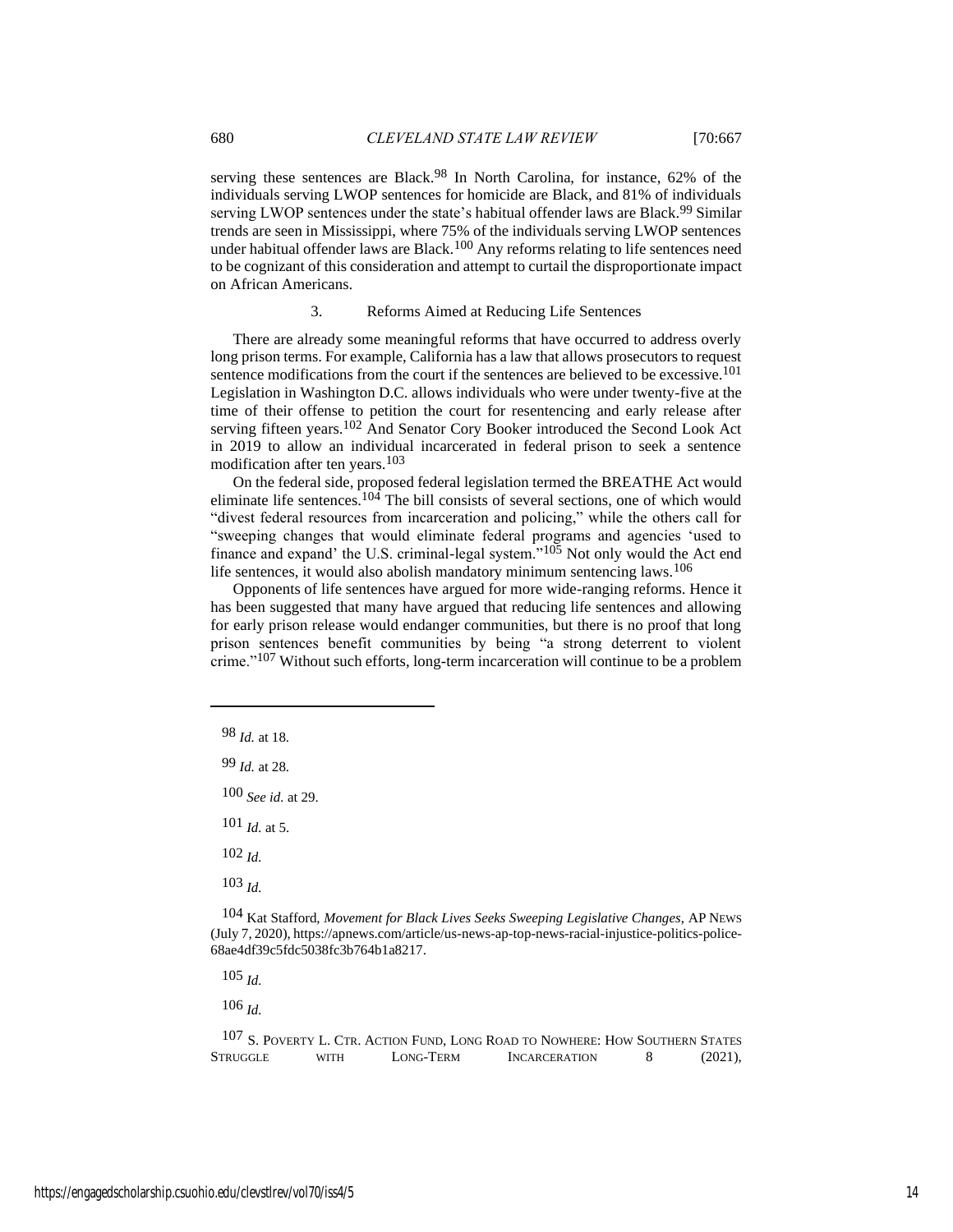in the United States. In looking at the prison systems in three southern states— Alabama,<sup>108</sup> Florida,<sup>109</sup> and Louisiana<sup>110</sup>—the Southern Poverty Law Center (SPLC) Action Fund addresses this head on, noting that there are a variety of potential solutions, "from expanding parole eligibility and making it retroactive, to increasing incentives for rehabilitation credits, to recalibrating triggers for LWOP sentences."<sup>111</sup>

The Sentencing Project takes its own unique approach: mass imprisonment beyond twenty years is an almost uniquely American phenomenon, and the Sentencing Project recommends the placement of a maximum of twenty years<sup>112</sup> on prison sentences to reduce mass incarceration and ensure resources saved by this change are redistributed into communities that need them most. $113$  However, this change does not completely preclude the potential for longer prison sentences: if, after twenty years, an individual still acts in a way that would put public safety at risk, a court may impose an additional period of civil confinement.114 Even after an additional period was imposed, the person would be periodically reassessed for release.<sup>115</sup>

Additionally, in 2018, the Penal Reform Institution (PRI), in conjunction with the University of Nottingham, issued a policy briefing recommending that LWP sentences be abolished and that other life sentences "should be used only when strictly needed to protect society and only in cases where the 'most serious crimes' have been committed."116

Thus, there is some momentum for changing the approach to life sentences, but pragmatically, there are no meaningful changes which have occurred.

109 Florida has the nation's third-largest prison population and boasts the nation's oldest prison population. *Id.*

110 Louisiana is known as the "incarceration capital of the world" and holds more individuals serving LWOP sentences than Alabama, Georgia, New York, and Texas combined. *Id.*

111 *Id.*

112 NELLIS, *supra* not[e 59,](#page-10-0) at 6. Similar approaches are seen outside of the United States. *See, e.g.*, ECONOMIST, *supra* not[e 61](#page-10-2) (noting that the European Court of Human Rights (ECHR) ruled that offenders have a right to hope for eventual release, while the International Criminal Court calls for review of sentences after 25 years).

113 NELLIS, *supra* note [59,](#page-10-0) at 6.

114 *Id.* Norway engages in a similar practice. *Id.*

115 *Id.*

116 PENAL REFORM INT'L ET AL., LIFE IMPRISONMENT: A POLICY BRIEFING 11 (2018), https://cdn.penalreform.org/wp-content/uploads/2018/04/PRI\_Life-Imprisonment-Briefing.pdf.

https://www.splcactionfund.org/sites/default/files/Long-Road-to-Nowhere.pdf?\_sm\_au\_=iVVnr30kWPHZ84rHFGkQjKQHL7C8J.

<sup>108</sup> Alabama's prisons are the most crowded in the country, at 151% capacity as of February 2021. *Id.* at 5.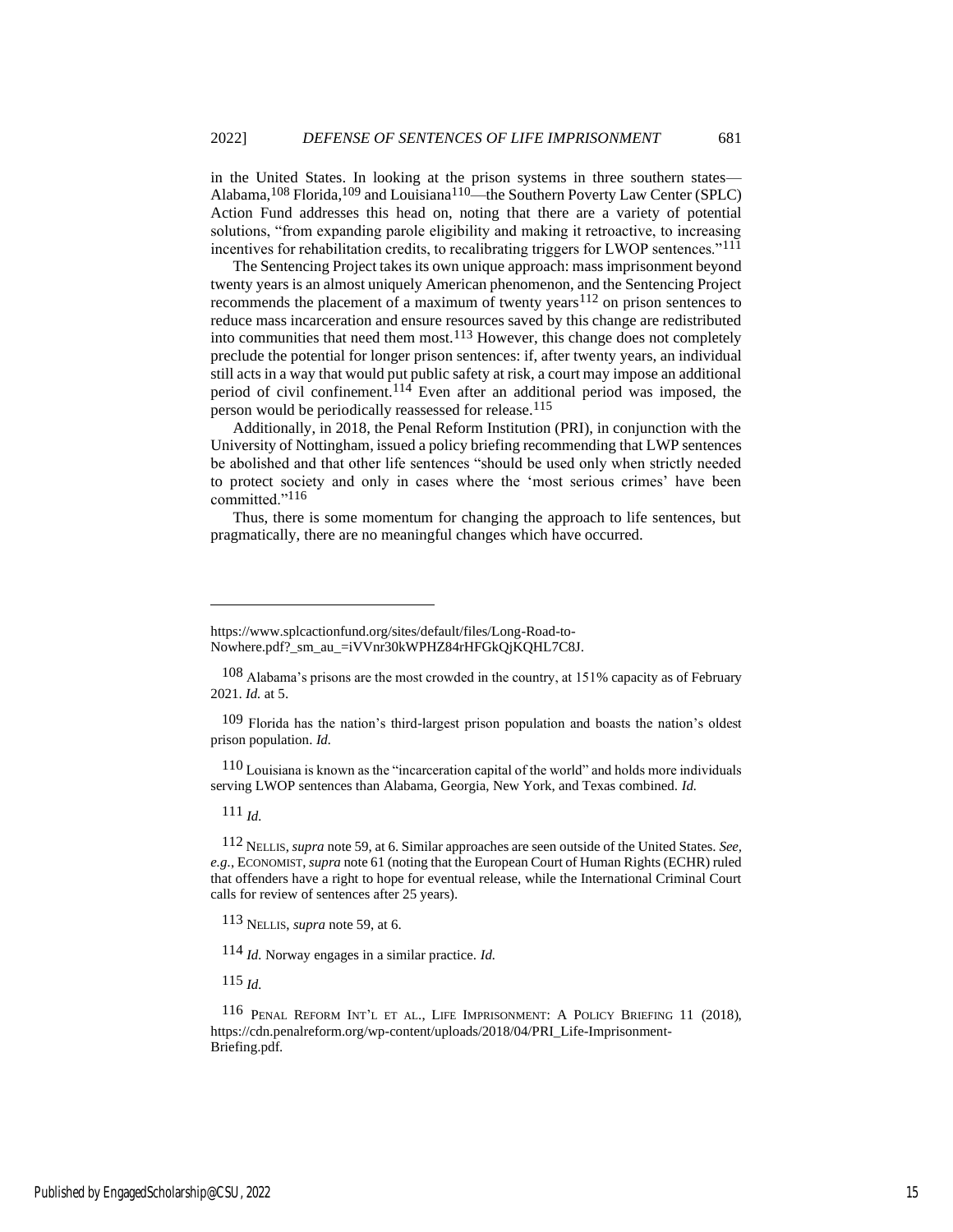## III. FOCUS ON LIFE SENTENCES – INCREASING RATES OF VIOLENT CRIME IN THE UNITED **STATES**

As alluded to above, there are ostensibly strong reasons to reduce the number of life terms that are imposed. In proposing law reform, it is necessary to make recommendations that are pragmatically achievable. An important consideration relating to what is achievable in the context of harsh prison terms is the community attitude towards criminal justice. This is influenced by crime rates and fear of crime.

The crime rate in the United States for much of the past few decades has been declining.117 According to the Pew Research Center, both the FBI and BJS show a decline in violent and property crime rates in the United States since the early 1990s.118 It is difficult to know exactly how much crime exists in the United States, however, because the FBI and BJS "paint an incomplete picture" and focus on "a handful of specific violent and property crimes while excluding other kinds of crime."119 Even so, according to the FBI, the violent crime rate fell 49% between 1993 and 2019, and the property crime rate fell 55% during the same time.<sup>120</sup> Based on BJS data, the violent crime rate declined 74% over the same period, and the property crime rate declined 71%.121 In 2014, the United States had its lowest homicide rate in its history, though it still had "the highest homicide rate of any comparably prosperous country."122 And by 2019, the U.S. homicide rate was roughly 11% higher than it was in 2014.123

<span id="page-16-1"></span>There has been a reversal of this trend in the past two years, which has seen a marked increase in the rate of crime, and especially violent crime, and it is a uniquely American problem.124 Major cities experienced a 33% increase in homicides in 2020, even as the COVID-19 pandemic spread throughout the country, and the surge continued into the first quarter of  $2021$ .<sup>125</sup> The rate of increase in the murder rate is

118 *Id.*

119 *Id.*

120 *Id.*

121 *Id.*

122 Eric Levitz, *Progressives Don't Need to Downplay Rising Homicides*, INTELLIGENCER (July 1, 2021), https://nymag.com/intelligencer/2021/07/progressives-dont-need-to-downplayrising-homicides.html?\_sm\_au\_=iVVnr30kWPHZ84rHFGkQjKQHL7C8J.

123 *Id.*

124 *See* German Lopez, *Murders Are Up. Crime Is Not. What's Going On?*, VOX (July 21, 2021, 9:30 AM), https://www.vox.com/22578430/murder-crime-2020-2021-covid-19 pandemic.

125 Emma Tucker & Peter Nickeas, *The US Saw Significant Crime Rise Across Major Cities in 2020. And It's Not Letting Up*, CNN (Apr. 3, 2021, 10:52 PM), https://edition.cnn.com/2021/04/03/us/us-crime-rate-rise-2020/index.html; *see also* Adam Gelb, *America's Surge in Violence: Why We Must Reduce Violent Crime for Prison Reform to Work*, USA TODAY (Mar. 9, 2021, 9:29 AM),

<span id="page-16-0"></span><sup>117</sup> Gramlich, *supra* not[e 49.](#page-9-0)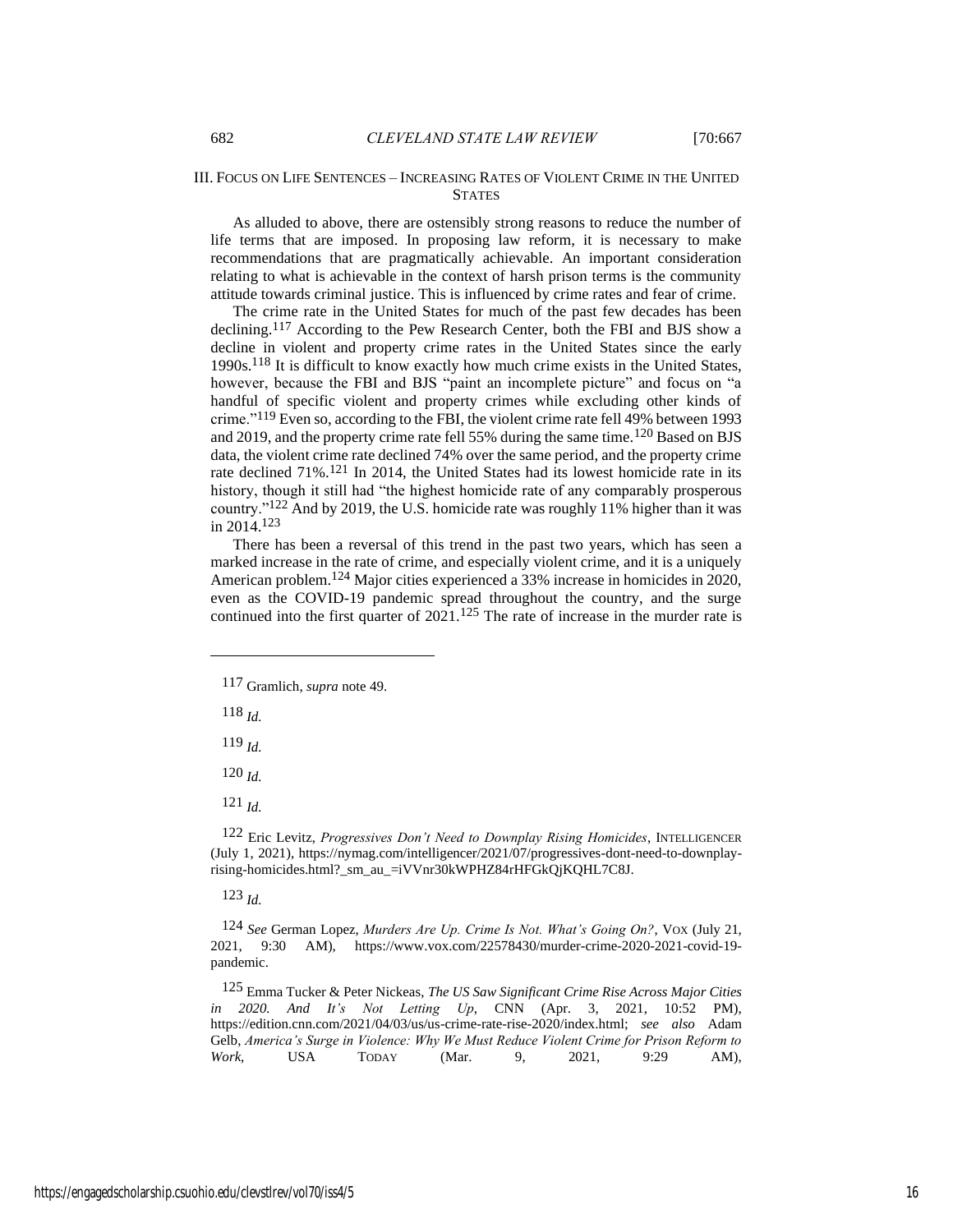the highest on record according to FBI records.<sup>126</sup> In Chicago, for example, homicides were up 33% and shootings were up nearly 40% during the first three months of 2021.127 Homicides increased in Los Angeles nearly 36% through March 30, 2021.128 In New York City, murders went up by about 14%, and shootings increased nearly 50% through March 28, 2021.129 Additionally, sixty-three "of the 66 largest police jurisdictions saw increases in at least one category of violent crimes in 2020, which include homicide, rape, robbery, and aggravated assault."130 The increase in homicides are attributable to "a 'perfect storm' of factors," including economic collapse, social anxiety due to the pandemic, de-policing in large cities, shifts in police resources, and release of defendants before trial or before sentences were fully served based on the high risk of COVID-19 in jails.<sup>131</sup>

Before 2020, "the largest recorded one-year rise in murders in U.S. history was a 12.7 percent increase in 1968."132 According to Thomas Abt, Director of the National Commission on COVID-19 and Criminal Justice, there are a number of reasons for the crime spike: "it wasn't just the pandemic, or police violence, or more guns, it was all of these things happening simultaneously and perhaps more."133 Murder rates had risen before lockdowns were ordered, and although it is possible that murder rates continued to increase because police were diverting their resources to respond to the protests that occurred in 2020, no "connection between the number of Black Lives Matter protests and the change in murder in big cities" existed.<sup>134</sup> On the other hand, "[c]hanges in how the public perceives the legitimacy of policing—caused in part by the highly publicized killings of George Floyd, Breonna Taylor, and others—may have driven violence up."<sup>135</sup> Murder rates continued to increase in the fall of 2020,

127 *See* Tucker & Nickeas, *supra* note [125.](#page-16-0)

128 *Id.*

129 *See id.*

130 *Id.*

131 *Id.*

133 *Id.*

134 *Id.*

https://www.usatoday.com/story/opinion/2021/03/09/why-reducing-violence-essential-prisonreform-work-column/4626310001/.

<sup>126</sup> Jeff Asher, *Murder Rose by Almost 30% in 2020. It's Rising at a Slower Rate in 2021.*, N.Y. TIMES (Sept. 22, 2021), https://www.nytimes.com/2021/09/22/upshot/murder-rise-2020.html.

<sup>132</sup> Rob Arthur & Jeff Asher, *What Drove the Historically Large Murder Spike in 2020?*, INTERCEPT (Feb. 21, 2021, 6:00 AM), https://theintercept.com/2021/02/21/2020-murderhomicide-rate-causes/.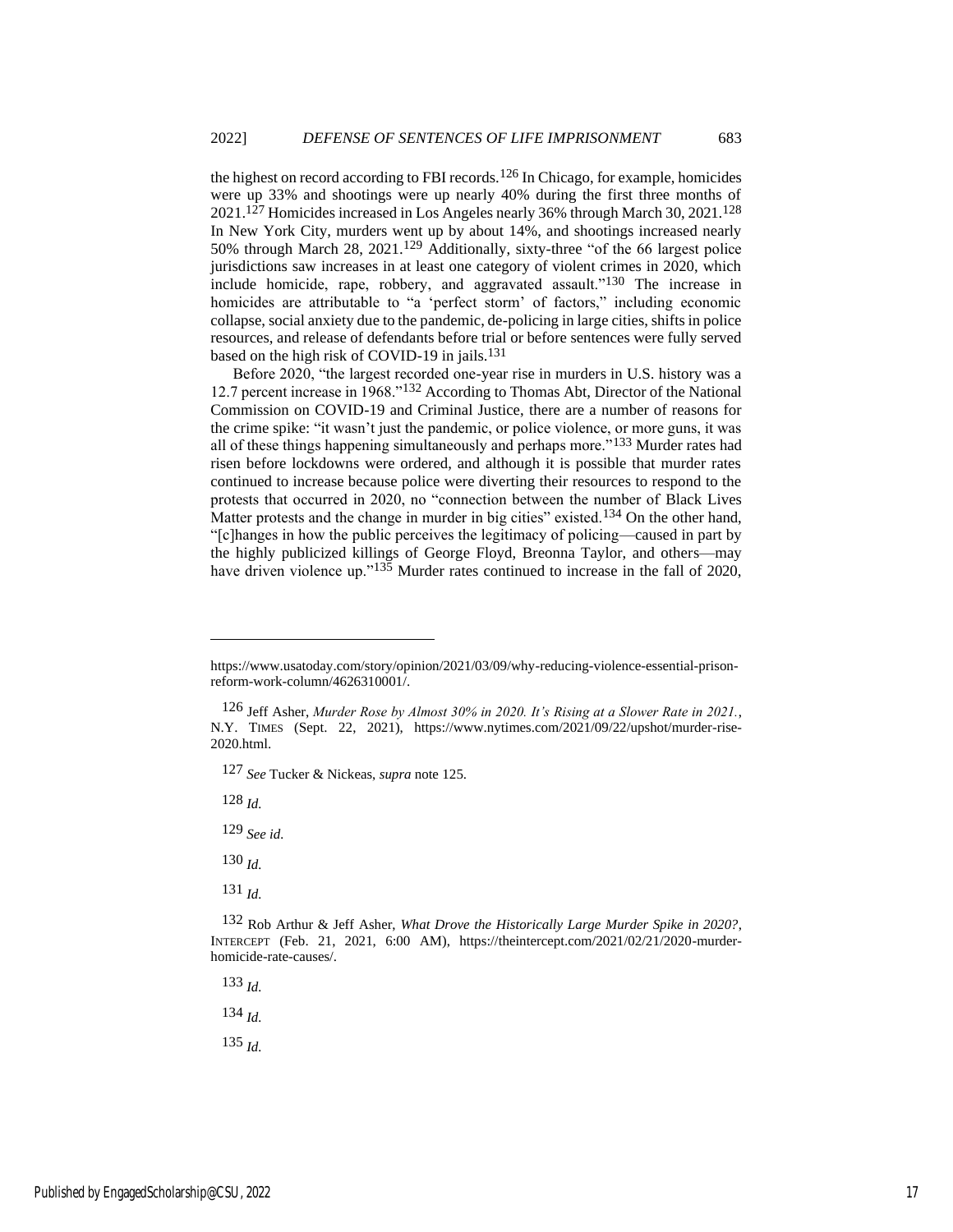probably due to pandemic fatigue, as well as "the worsening economic and psychological strain of life under lockdown."136

Further, it has been noted that "[t]he year of the pandemic was also the year of the gun": shootings doubled in New York, and non-suicide gun deaths increased nearly 25% nationally.137 Gun sales were also up: 2020 was "the best year for gun sales – ever," with 20 million guns sold legally during the year, up from 12.4 million in 2019.138 Guns were bought by a variety of Americans, with an estimated 40% being first-time buyers.139 It is not completely clear why these patterns emerged, but "[w]hatever the reasons, it means 8 million new guns are now in the possession of people who potentially have less experience handling them."140 The number of assaults with guns also spiked in 2020, and based on background-check statistics, gun sales continued to occur at near-record levels in January and February 2021.<sup>141</sup>

In the big picture, the U.S. homicide rate went up by more than 30% in 2020, and gun assaults and aggravated assaults spiked as well, causing the National Commission on COVID-19 and Criminal Justice to "deem the crime surge of 2020 a 'large and troubling increase' with 'no modern precedent.'"142 Unfortunately, 2022 likely will see "an even higher jump."<sup>143</sup>

Due to the escalation in the rate of violent crime, there is already resistance to reforms designed to make the criminal justice system less punitive.144 There have been calls to "recalibrate and shift back toward a traditional pro-law-and-order political platform" and "punish statewide attorneys general and federal legislators alike for throwing law enforcement under the bus . . . . .<sup>"145</sup> And it has been expressly noted that President Biden is planning reforms to address the increasing crime rate:

A nationwide surge in violent crime has emerged as a growing area of concern inside the White House, where President Joe Biden and his aides have listened with alarm as local authorities warn a brutal summer of killing lies ahead. Biden plans to address the spike in shootings, armed robberies and

138 *Id.*

139 *Id.*

140 *Id.*

141 *Id.*

143 Levitz, *supra* not[e 122.](#page-16-1)

144 *See id.*

<sup>136</sup> *Id.*

<sup>137</sup> Martin Kaste, *Did Record Gun Sales Cause a Spike in Gun Crime? Researchers Say It's Complicated*, NPR (Mar. 3, 2021, 5:01 AM), https://www.npr.org/2021/03/03/971854488/didrecord-gun-sales-cause-a-spike-in-gun-crime-researchers-say-its-complicated.

<sup>142</sup> Josh Hammer, *Eye on the News: Recover the Moral Imperative of Law and Order*, CITY J. (Mar. 18, 2021), https://www.city-journal.org/recover-the-moral-imperative-of-law-andorder?wallit\_nosession=1.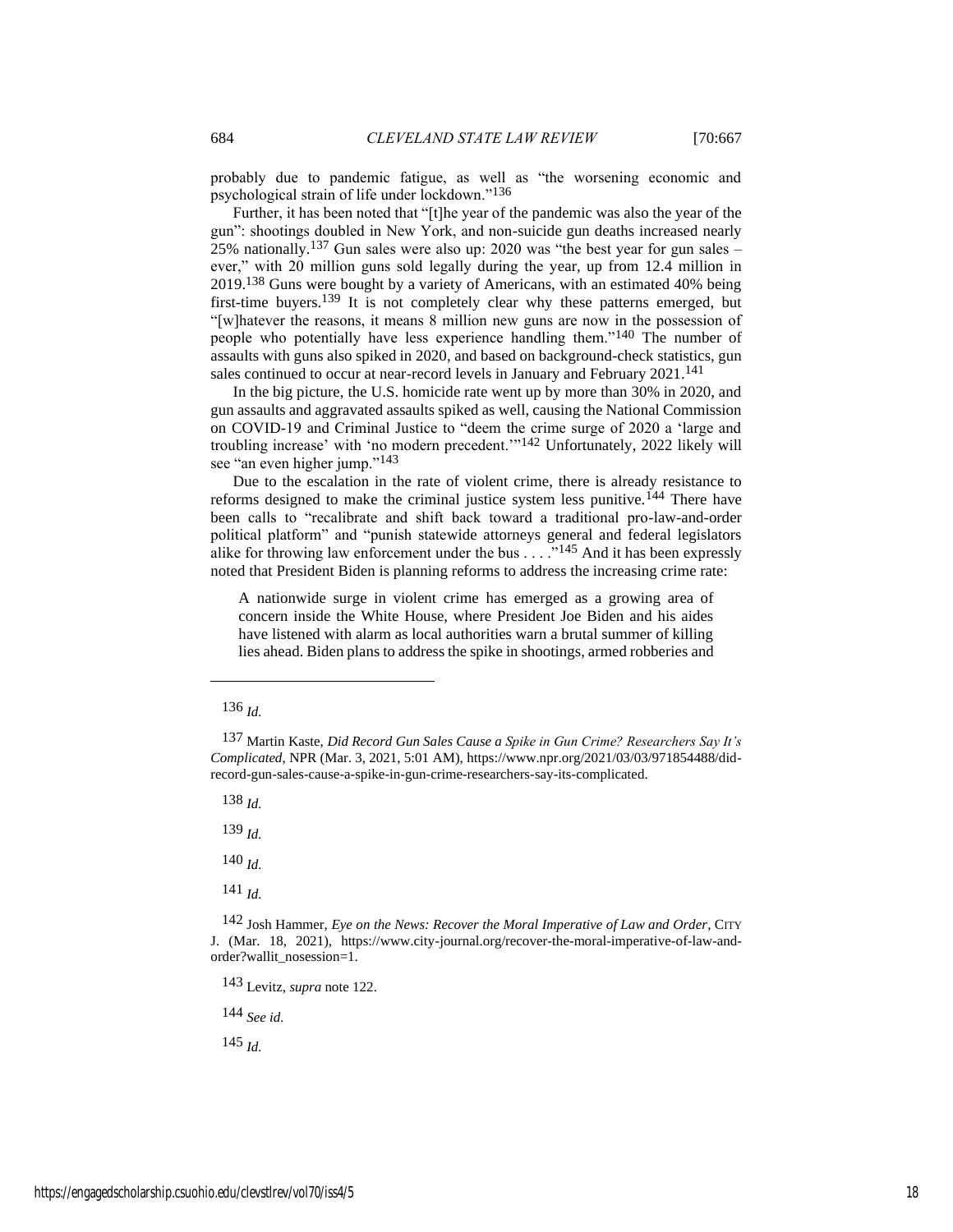vicious assaults on Wednesday afternoon following a meeting with state and local officials, law enforcement representatives and others involved in combating the trend.146

Moreover, the fact that homicide rates climbed following the murder of George Floyd and the related protests naturally makes one question "whether the increase in violence can be explained by a decline in funding for police departments, a reduction in police morale or a fraying of police-community relations rather than the pandemic."147 But during 2020, most cities continued to provide appropriately-staffed patrols within their communities, and only a few cities actually decreased police funding, which, taken together, does not explain the violent crime increase.<sup>148</sup> In any event, the increasing violent crime rate will shine a policy spotlight on the desirability of life terms.

The move to reduce the use of life imprisonment is likely to be slowed by the increase in violent crime, and hence any changes to the implementation of life terms requires a strong theoretical rationale, while being cognizant of broader societal atmospherics regarding attitudes towards crime and punishment.

In light of that, we now analyze the key arguments in favor of life terms, with a particular focus on how they relate to penalties for murder.

## IV. ARGUMENTS FOR LIFE SENTENCES THAT DO NOT WORK: DETERRENCE AND COMMUNITY PROTECTION

## <span id="page-19-0"></span>*A. General Deterrence*

One of the main arguments in favor of life terms is that they deter the commission of serious offenses by other people. This argument, however, is debunked by the weight of empirical evidence.

General deterrence focuses on the effect of criminal sanctions on the general community and, in particular, potential offenders. There are two forms of general deterrence. Marginal general deterrence is the theory that there is a link between higher penalties and lower crime. Absolute general deterrence is the more modest version of the theory, contending that prudential reasoning means that the mere existence of criminal sanctions, regardless of their severity, discourages people from committing offenses for fear of the consequences.149 Pursuant to this version of theory, the greatest

<sup>146</sup> Jeff Zeleny & Kevin Liptak, *Concerns Rising Inside White House Over Surge in Violent Crime*, CNN (June 22, 2021, 5:20 PM), https://edition.cnn.com/2021/06/22/politics/crimesurge-white-house-concern/index.html.

<sup>147</sup> Aaron Chalfin & John MacDonald, *We Don't Know Why Violent Crime Is Up. But We Know There's More than One Cause.*, WASH. POST (July 9, 2021, 3:17 PM), https://www.washingtonpost.com/outlook/we-dont-know-why-violent-crime-is-up-but-weknow-theres-more-than-one-cause/2021/07/09/467dd25c-df9a-11eb-ae31- 6b7c5c34f0d6\_story.html.

<sup>149</sup> *See* DONALD RITCHIE, SENTENCING ADVISORY COUNCIL, DOES IMPRISONMENT DETER? A REVIEW OF THE EVIDENCE 7 (2011), https://www.sentencingcouncil.vic.gov.au/sites/default/files/publicationdocuments/Does%20Imprisonment%C20Deter%C20A%C20Review%C20*o*f%C20the%20Evi dence.pdf; Mirko Bagaric & Theo Alexander, *The Capacity of Criminal Sanctions to Shape the*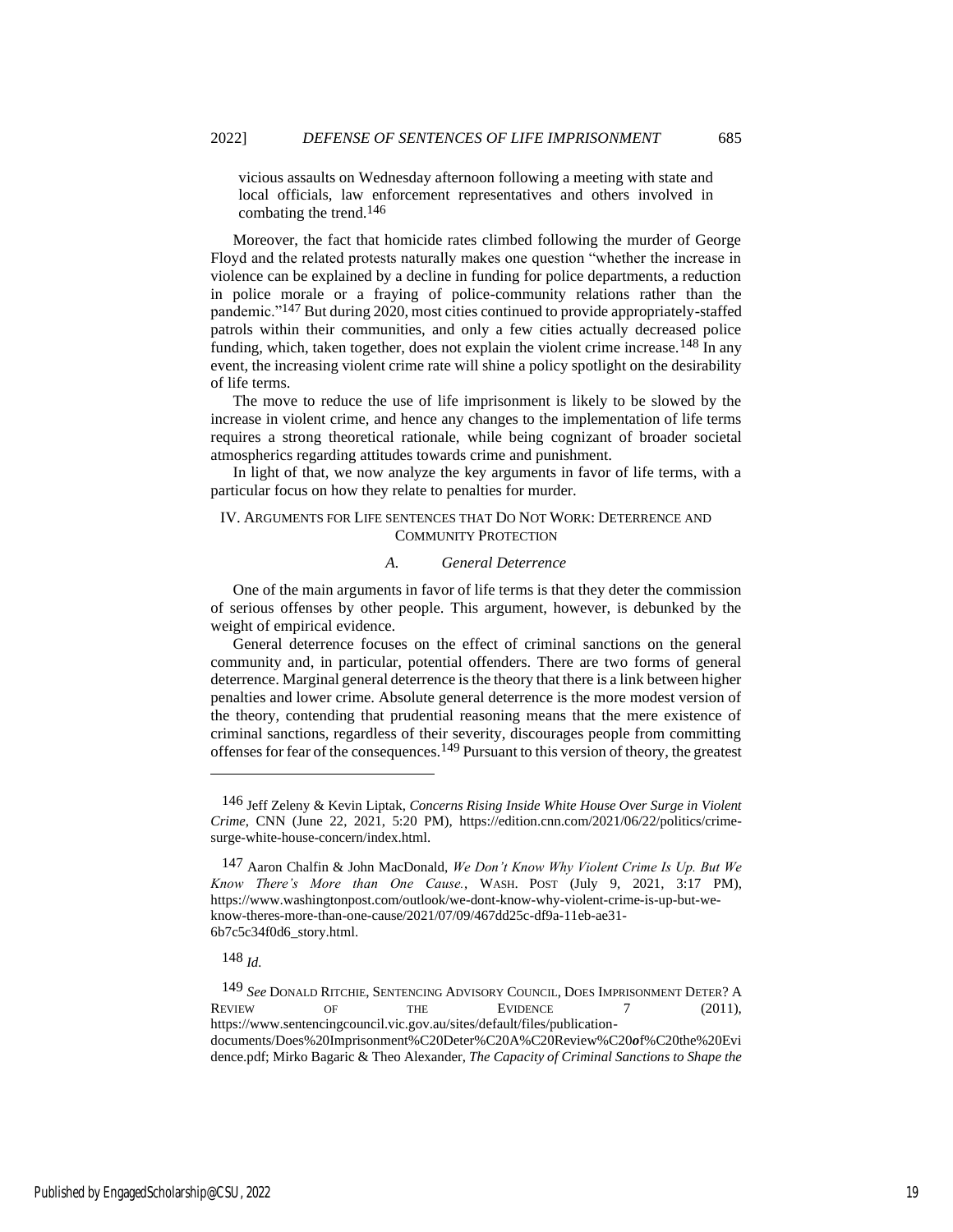deterrent to committing crime is not the magnitude of the penalty, but the likelihood of apprehension if a person commits a criminal act.

Marginal general deterrence is the version of the theory which could potentially justify life imprisonment. It is, however, the least persuasive form of general deterrence<sup>150</sup> despite the semblance of correlation between lower crime and higher penalties in the United States for much of the past 30 years. As noted above, during this period the number of serious crimes committed in the United States (until recently) has decreased. 151 While there was also an increase in imprisonment of offenders during this period, a causal nexus between these events has not been established.152 The reduction in commission of offenses was more likely to have been attributable to an expansion in police numbers and thus the greater probability (both perceived and actual) of detection of crime153—which accords with the absolute deterrence theory—as well as other socio-political factors,154 and the fact that more offenders were incapacitated and thus prevented from committing offenses.

A 2014 report of the National Research Council of the National Academies made the following observations about the deterrent effect of harsh sanctions following an extensive literature review of key empirical studies:

Ludwig and Raphael (2003) find no deterrent effect of enhanced sentences for gun crimes; Lee and McCrary (2009) and Hjalmarsson (2009) find no evidence that the more severe penalties that attend moving from the juvenile to the adult justice system deter offending; and Helland and Tabarrok (2007) find only a small deterrent effect of the third strike of California's three strikes law. As a consequence, the deterrent return to increasing already long sentences is modest at best.<sup>155</sup>

This finding is supported even in relation to the connection between the threat of capital punishment and homicide rates.156 The Death Penalty Information Center

151 JANET L. LAURITSEN & MARIBETH L.REZEY,BUREAU OF JUST. STAT., TECHNICAL REPORT: MEASURING THE PREVALENCE OF CRIME WITH THE NATIONAL CRIME VICTIMIZATION SURVEY 4 (2013), http://www.bjs.gov/content/pub/pdf/mpcncvs.pdf.

152 *See* Roger K. Warren, *Evidence-Based Sentencing: The Application of Principles of Evidence-Based Practice to State Sentencing Practice and Policy*, 43 U.S.F. L. REV. 585, 593– 94 (2009).

153 *See* Steven D. Levitt, *Understanding Why Crime Fell in the 1990s: Four Factors That Explain the Decline and Six That Do Not*, J. ECON. PERSPS., Winter 2004, at 163, 177. (estimating the increase in police numbers to have been about fourteen percent in the 1990s).

154 *Id.* at 178–83; Michael Ellison, *Abortion Cuts Crime Says Study*, GUARDIAN (Aug. 9, 1999, 8:47 PM), http://www.theguardian.com/world/1999/aug/10/michaelellison.

155 NATIONAL RESEARCH COUNCIL, *supra* not[e 29,](#page-6-0) at 139.

156 *See, e.g.*, RICHARD HOOD & CAROLYNE HOYLE, THE DEATH PENALTY: A WORLDWIDE PERSPECTIVE 211–12 (2d rev. & updated ed. 1996); Richard Berk, *New Claims About* 

*Behaviour of Offenders: Specific Deterrence Doesn't Work, Rehabilitation Might and the Implications for Sentencing*, 36 CRIM. L.J. 159 (2012).

<sup>150</sup> *See* RITCHIE, *supra* not[e 149,](#page-19-0) at 12.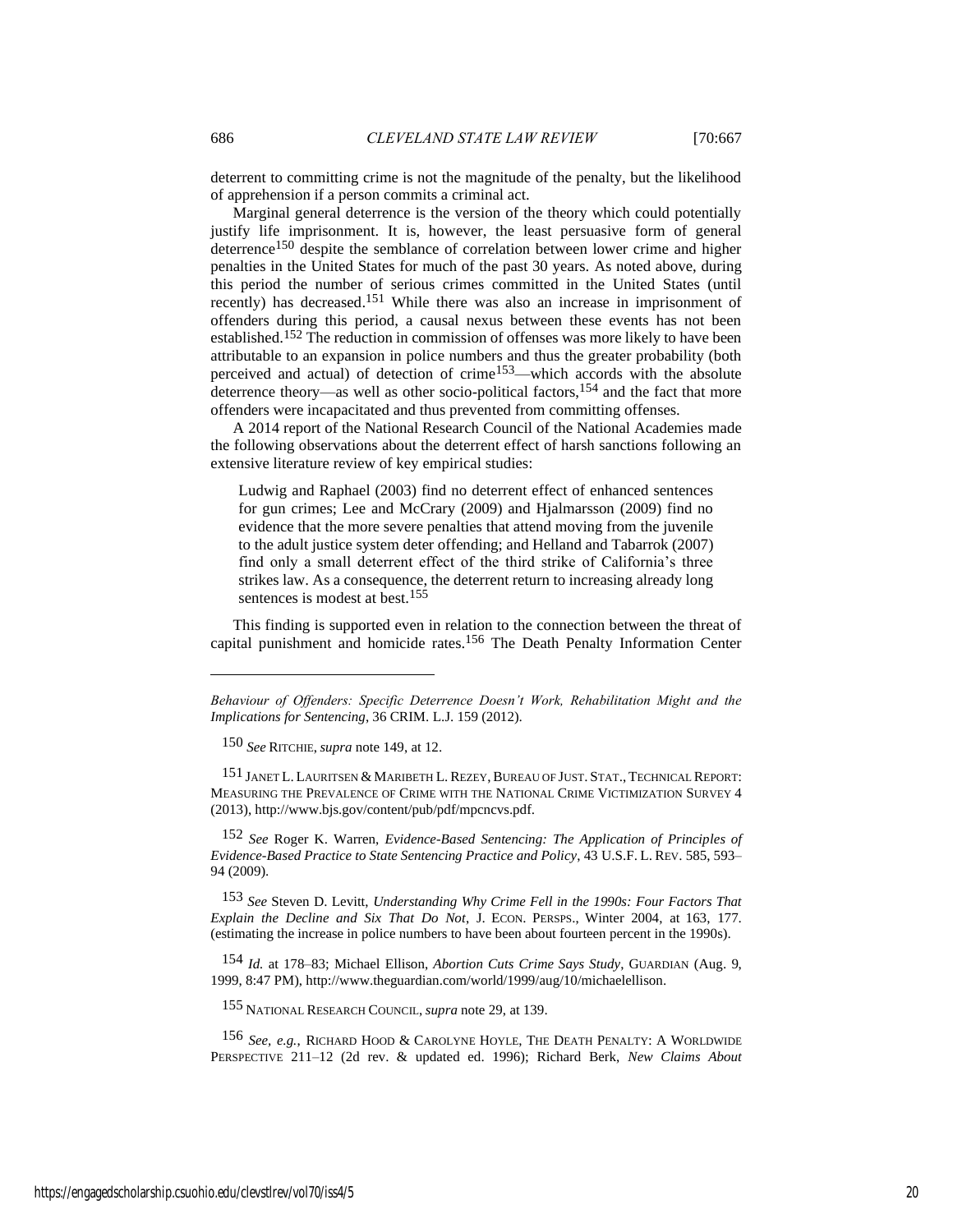<span id="page-21-0"></span>notes that "according to a survey of the former and present presidents of the country's top academic criminological societies, 88% of these experts rejected the notion that the death penalty acts as a deterrent to murder." 157 The National Institute of Justice makes the same point in relation to the relationship between life sentences and the goal of marginal general deterrence. Lengthy sentences will not deter crime, and many believe that they could have the opposite effect because "[i]nmates learn more effective crime strategies from each other, and time spent in prison may desensitize many to the threat of future imprisonment."<sup>158</sup> Additionally, laws that are driven toward increasing criminal sanctions for crimes, such as by imposing a life sentence for certain crimes, do little to deter crime because "criminals know little about the sanctions for specific crimes."<sup>159</sup> Therefore, prison may be more useful in serving the purposes of incapacitation and punishment, but not deterrence.160 Accordingly, the weight of research evidence does not support the proposition that harsh sentences will reduce the incidence of crime in the community.161

While marginal deterrence does not work, the opposite is the case with absolute general deterrence. The link between lower crime rates and the increased likelihood of being detected for criminal activity rests on the assumption that some hardship awaits the offender *if* caught.<sup>162</sup> The nature or magnitude of the hardship is not an important consideration.

The fact that there is no correlation between harsh penalties and lower crimes is, admittedly, counterintuitive. Common sense suggests that people, as rational agents, make cost-benefit decisions about proposed courses of action. As such, the threat of a harsh punishment for engaging in certain conduct disincentivizes them from taking that course of action. However, the reality seems otherwise. In fact, the data suggests that people do generally engage in a cost-benefit analysis before committing a crime, but the decision-making process seems to be quite shallow. When contemplating committing crime, individuals seem to factor in the likelihood of being apprehended into their decision-making. If the likelihood is high, they often desist from the crime. However, a low-risk assessment of being caught will make it more probable that they

159 *Id.*

160 *See id.* at 2.

161 *Id.*

162 *See id.*

*Executions and General Deterrence: Déjà Vu All Over Again?*, 2 J. EMPIRICAL LEGAL STUD. 303, 313, 328 (2005); John J. Donohue III, *Assessing the Relative Benefits of Incarceration: Overall Changes and the Benefits on the Margin*, *in* DO PRISONS MAKE US SAFER? THE BENEFITS AND COSTS OF THE PRISON BOOM, 269, 269–72 (Steven Raphael & Michael A. Stoll eds., 2009); Anthony N. Doob & Cheryl Marie Webster, *Sentence Severity and Crime: Accepting the Null Hypothesis*, 30 CRIME & JUST. 143, 145 (2003).

<sup>157</sup> *Facts About the Death Penalty*, *supra* not[e 6.](#page-3-0)

<sup>158</sup> NAT'L INST. JUST., NCJ 247350, FIVE THINGS ABOUT DETERRENCE 1 (2016), https://www.ojp.gov/pdffiles1/nij/247350.pdf.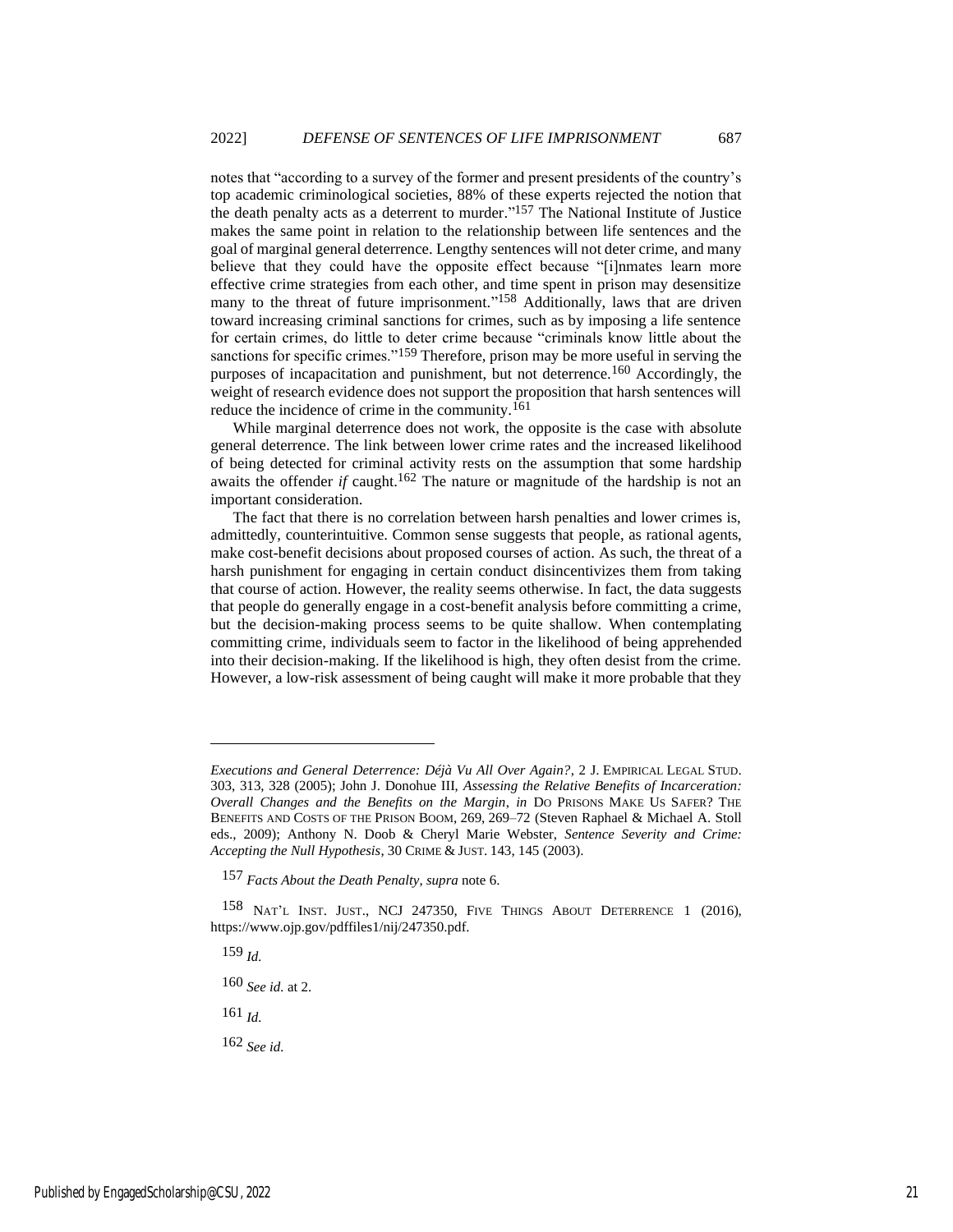will engage in criminal behavior.<sup>163</sup> This is consistent with the theory of absolute general deterrence. The crime decision-making process does not seem to generally progress beyond this analysis to the deeper question of what is likely to happen if the person decides to commit an offense *and* they are apprehended. The disinclination of most individuals to engage in this next evaluative step explains the failure of marginal general deterrence. The reason that most offenders do not contemplate the second step is uncertain; however, that does not undermine the empirical findings, which debunk the theory of marginal general deterrence.<sup>164</sup>

Thus, general deterrence in a limited sense does work.<sup>165</sup> The threat of punishment deters many people from committing crime.<sup>166</sup> However, the deterrent impact of criminal penalties does not increase in proportion to the harshness of the threatened punishment.167 Thus, absolute general deterrence justifies the imposition of criminal sanctions, but it cannot provide a rationale for imposing penalties which exceed the seriousness of the offense.<sup>168</sup> Accordingly, the aim of general deterrence cannot justify the imposition of harsh penalties, including life sentences, for offenders convicted of first-degree murder nor indeed any offenders.169

Another justification that is often invoked for life sentences is community protection. We now examine this in greater detail.

#### *B. Community Protection*

Ostensibly, incarceration is a sure method for protecting the community because while offenders are in prison they cannot commit offenses in the community. Life terms, by their nature, offer the greatest protection because the offender will never be released back into society. The success of incarceration as a means of protecting the community cannot be measured solely by the height of the prison wall. Incapacitation is only effective if the offender would have re-offended during the term of the prison sentence. Further, in assessing the effectiveness of incarceration, it is important to note that it also has an (admittedly crude) cost-benefit aspect. It is self-defeating to imprison offenders to prevent them from committing minor or trivial offenses, whose cost of imprisonment clearly exceeds the damage from their crimes.170 Thus the efficacy of

164 *Id.* at 168.

165 *Id.* at 163; RITCHIE, *supra* not[e 149,](#page-19-0) at 7.

166 Bagaric & Alexander, *supra* note 149, at 166. This is a point also noted by the National Institute of Justice, which states: "The certainty of being caught is a vastly more powerful deterrent than the punishment."; NATIONAL INSTITUTE OF JUSTICE, *supra* note [158,](#page-21-0) at 1.

167NATIONAL INSTITUTE OF JUSTICE, *supra* not[e 158,](#page-21-0) at 1; *see* RITCHIE, *supra* not[e 149,](#page-19-0) at 23.

168 *See* JUDICIAL COMM'N OF N.S.W., SENTENCING BENCH BOOK 5503 (2006) (explaining the proportionality principle).

169NATIONAL INSTITUTE OF JUSTICE, *supra* note 158, at 1.

<sup>163</sup> *See* Bagaric & Alexander, *supra* note 149, at 160.

<sup>170</sup> As noted in Part V of this Article, there is no accepted method for calibrating the cost of crime and hence this criterion should only be relevant if the nature of the crime is manifestly minor.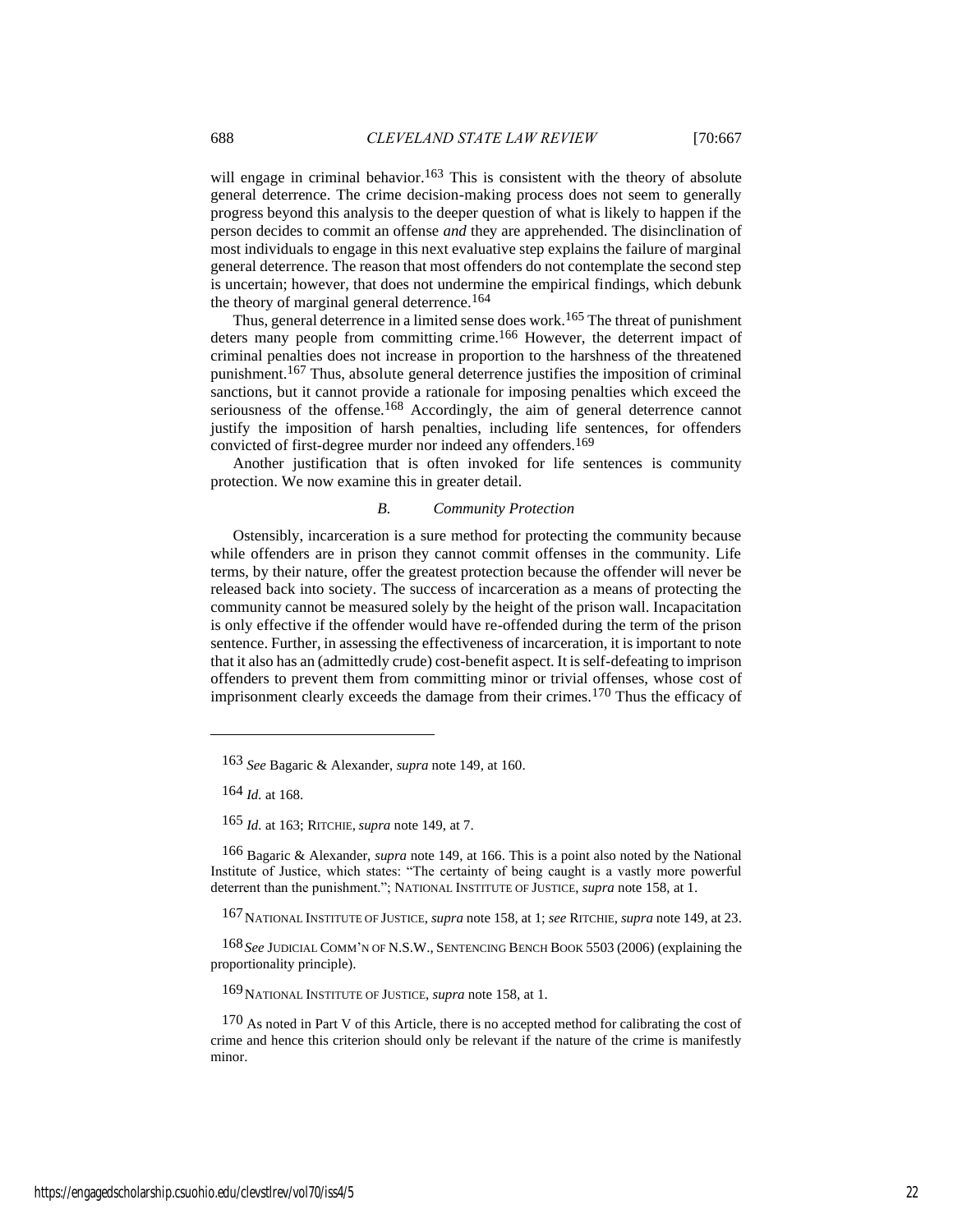community protection to justify life terms for homicide offenses is dependent upon the assumption that these offenders would have committed serious offenses if they were released into the community.

This assumption has been challenged and, in the process, used as an argument against the imposition of long prison terms. Thus, it has been contended that the expansion of prison systems, including the increased use of life sentences, causes diminishing returns to public safety, while the reduction of prison populations in some states has not had a negative impact on public safety.171 "[L]engthy prison terms are counterproductive for public safety as they result in incarceration of individuals long past the time that they have 'aged out' of the high crime years, thereby diverting resources from more promising crime reduction initiatives."<sup>172</sup> Other ways in which life sentences do not protect the community include: they "are particularly ineffective for drug crimes as drug sellers are easily replaced in the community; increasingly punitive sentences add little to the deterrent effect of the criminal justice system; and mass incarceration diverts resources from program and policy initiatives that hold the potential for greater impact on public safety."173

According to a 2019 University of California at Berkeley study, "negligible public safety gains are made from imprisoning individuals who are eligible for probation, and that those gains last only as long as the individual is in prison." $174$  Yet the extension of life imprisonment ignores the fact that it does not make communities safer.175 Most people "age out" of criminal conduct, and as a result, "[l]engthy prison terms hold people well after their risk of committing a new offense becomes minimal."<sup>176</sup> In fact, it is rare for individuals to reoffend after release following long prison sentences.177 This is true regardless of race, ethnicity, education, community, or income.178 Moreover, low recidivism rates are not the product of long prison sentences, but rather are indicative of individuals being able to overcome the difficulties of the prison system and improve their lives.<sup>179</sup>

The merit of suggestions that long prison terms do not protect the community can best be evaluated by examining recidivism data of offenders, particularly those who commit homicide offenses. The BJS in July 2021 released a wide-ranging report

173 *Id.* at 121.

175 NELLIS, *supra* note [59,](#page-10-0) at 5.

176 *Id.*

177 *Id.*

178 *Id.* at 25.

179 *Id.* at 28.

<sup>171</sup> Marc Mauer, *Long-Term Sentences: Time to Reconsider the Scale of Punishment*, 87 UMKC L. Rev. 113, 114, 116 (2018).

<sup>172</sup> *Id.* at 118–19.

<sup>174</sup> Yasmin Anwar, *Prison Time Has Little or No Bearing on Long-Term Public Safety*, BERKLEY NEWS (May 16, 2019), https://news.berkeley.edu/2019/05/16/prison-public-safety/ (quoting UC Berkley Professor David Harding).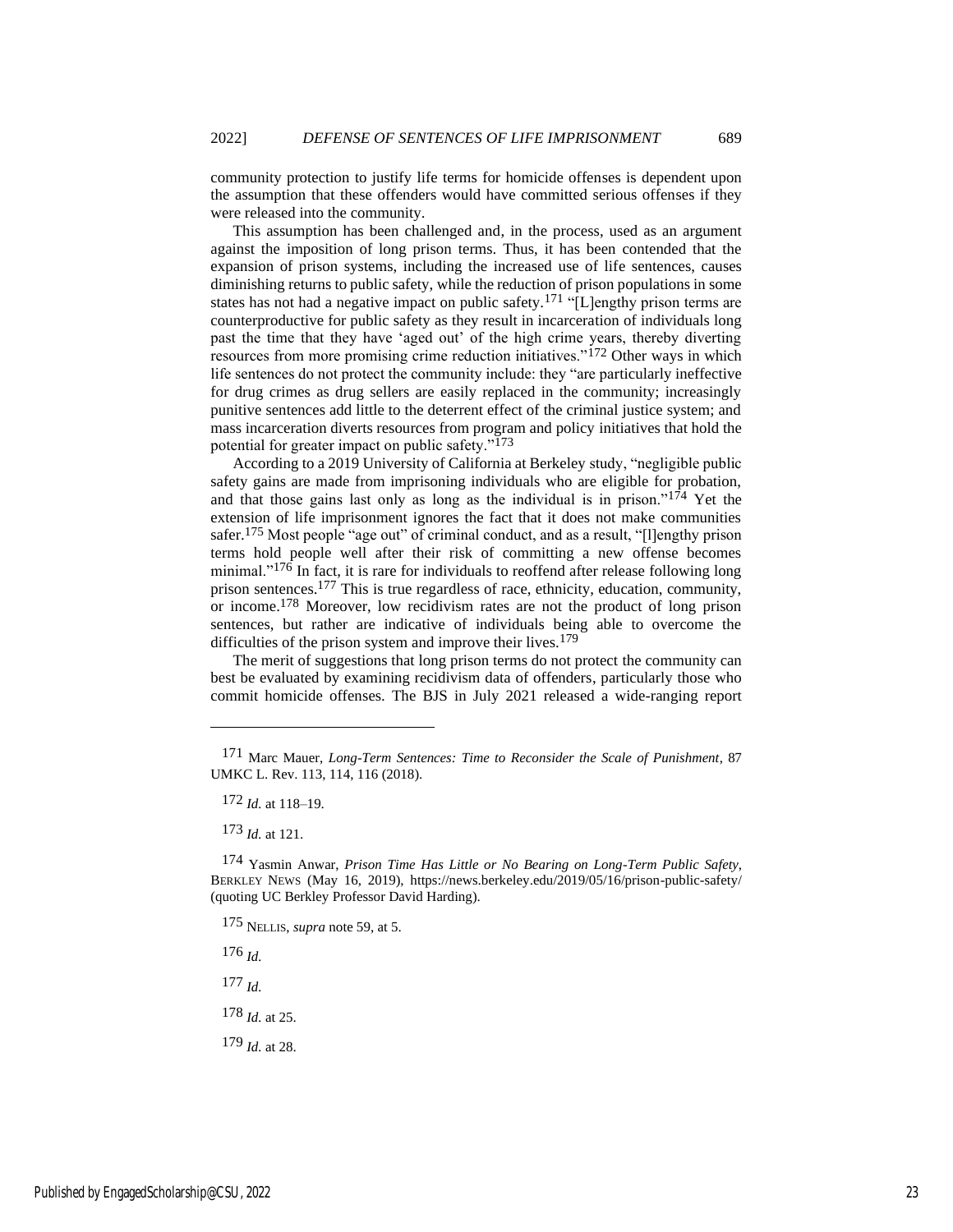<span id="page-24-0"></span>examining recidivism levels in thirty-four states.<sup>180</sup> It examined prisoners released in 2012 and examined recidivism rates for a five-year follow-up period  $(2012-17).<sup>181</sup>$ The data examined 92,100 released prisoners to represent the approximately 408,300 state prisoners released during this period.182

The overall re-offending rate was well over 50%.183 About 62% of the released prisoners were arrested within three years, and 71% were arrested within five years.184 Nearly half (46%) of offenders returned to prison within five years for a parole or probation violation or a new sentence. Offenders who had committed a homicide offense 185 comprised 2% of released prisoners and another 27.5% had committed a violent offense.<sup>186</sup> Sixty-five percent of violent offenders were arrested within five years. This group included 8,000 offenders (5,400 for murder/non-negligent manslaughter and 2,600 for negligent manslaughter).<sup>187</sup> Homicide offenders reoffended at a lower rate – their arrest rates was 41.3% after five years (and was similar for both categories of homicide offences).<sup>188</sup> Thus, 41.3% of homicide offenders will reoffend within five years, with 40.3% of murder/non-negligent offenders reoffending with this time.189 It is noteworthy that the rate of re-offending for violent offenders was steady when compared to offenders released in 2005 and 2008 as well.190

The most telling part of the recidivism data relates to re-arrest for violent offenses. For all released offenders, the most serious offense committed was a violent offense in 28.3% of instances, with homicide accounting for 0.8% of these offenses.191 The offenders who were most likely to be arrested for such offenses where those initially sentenced for violent offenses (32.4%), compared to those sentenced initially for drug

181 *Id.*

182 *Id.*

183 *Id.*

184 *Id.*

185 *See supra* note[s 71](#page-11-0)[–74](#page-11-1) and accompanying text.

187 *Id.* 188 *Id.* at tbl.5.

189 *Id.*

190 *Id.* at tbl.21.

191 *Id.* at tbl.10.

<sup>180</sup> MATTHEW R. DUROSE & LEONARDO ANTENANGELI, BUREAU JUST. STAT., NCJ 255947, RECIDIVISM OF PRISONERS RELEASED IN 34 STATES IN 2012: A 5-YEAR FOLLOW-UP PERIOD  $(2012-2017)$ , at 1 (2021), https://bjs.ojp.gov/sites/g/files/xyckuh236/files/media/document/rpr34s125yfup1217.pdf.

<sup>186</sup> DUROSE & ANTENANGELI, *supra* not[e 180,](#page-24-0) at tbl.2 (defining violent offenses as: "Violent offenses include homicide, rape or sexual assault, robbery, assault, and other unspecified violent offenses.").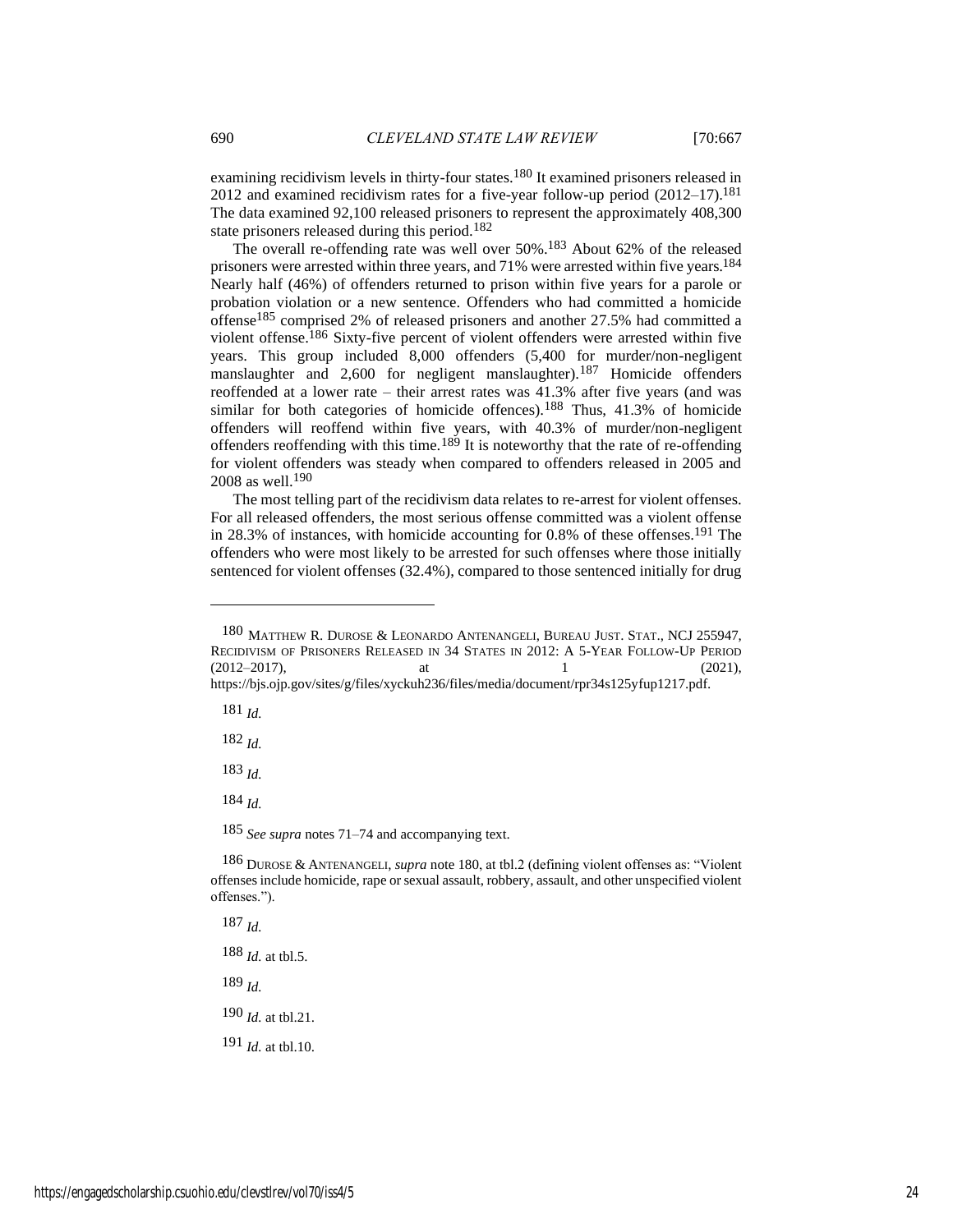offences (22.6%).192 For offenders who were released in 2012, homicide was the most serious offense they committed in  $0.8\%$  of instances.<sup>193</sup> The cohort that committed the greatest portion of these were offenders who had previously been imprisoned for homicide (1.8%), versus the next highest being for those first imprisoned for robbery  $(1.5\%)$  then assault  $(0.8\%)$ .<sup>194</sup>

The reason that there are less recidivist homicide offenders probably relates to the fact that they "age out of crime" more so than other offenders.<sup>195</sup> The data showed that the median time served for murder/nonnegligent manslaughter was 150 months and that those who served less than the median time were much more likely to be arrested within five years  $(46.8\%$  versus  $29.2\%)$ .<sup>196</sup> Reoffending rates were agedependent. Eighty-one percent of prisoners age 24 or younger at release were arrested within five years of release, compared to  $61\%$  of those age 40 or older.<sup>197</sup>

Thus, approximately 13% (40.3% multiplied by 32.4%) of first degree/negligent homicide offenders will commit another violent offense within five years of been released from prison.<sup>198</sup> This is a significant number, especially given that median prison terms served by these offenders is twelve and a half years and hence most of these offenders are relatively old at the point of release—entailing that there would have been a far higher recidivism rate if the protection stemming from the long prison term was removed.

<span id="page-25-0"></span>The conclusions from the above analysis are strengthened when ten-year recidivism trends are assessed. In September 2021, the BJS released a report analyzing recidivism trends of prisoners ten years after release from 2008. This was across 24 states. The data examined 73,600 released prisoners to represent the approximately 409,300 state prisoners released during this period.<sup>199</sup> The overall re-offending rate was again high. Sixty-six percent of the released prisoners were arrested within three years, and 82% were arrested within five years.<sup>200</sup> More than half (61%) of offenders returned to prison within ten years for a parole or probation violation or a new

193 *Id.*

195 NELLIS, *supra* at note 59.

196 *Id.* at tbl.14.

197 *Id.*

198 *See also* Matt DeLisi et al., *Who Will Kill Again? The Forensic Value of 1st Degree Murder Convictions*, 1 FORENSIC SCI. INT'L: SYNERGY 11, 12 (2019).

199 BUREAU OF JUST. STAT.,RECIDIVISM OF PRISONERS RELEASED IN 24 STATES IN 2008: A 10- YEAR FOLLOW-UP PERIOD (2008-2018), at 1 (2021); see also U.S. SENT'G COMM'N, RECIDIVISM OF FEDERAL OFFENDERS RELEASED IN 2010, at 2 (2021).

200 BUREAU OF JUSTICE STATISTICS, *supra* not[e 199,](#page-25-0) at 1.

<sup>192</sup> *Id.* at tbl.12.

<sup>194</sup> *Id.* at tbl.11; *see also* John L. Anderson, *Recidivism of Paroled Murderers as a Factor in the Utility of Life Imprisonment*, 31 CURRENT ISSUES CRIM.JUST. 255–68 (2019) (finding similar findings for recidivism rates in Australia).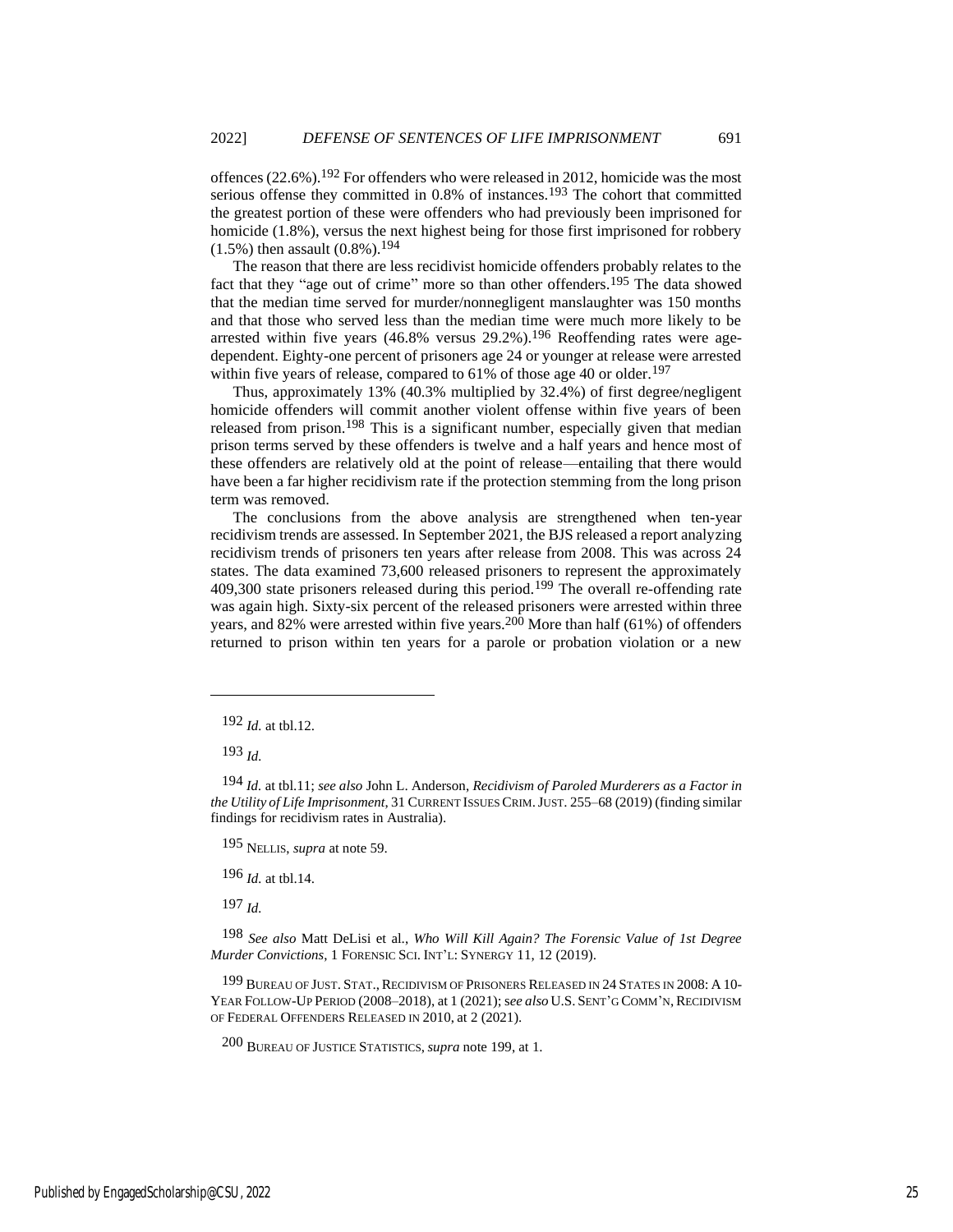sentence.201 Inmates who had committed a homicide offense comprised 1.8% of released prisoners, and another 24.5% had committed a violent offense,  $202$  and 76.7% of violent offenders were arrested within five years. This group included 7,100 homicide offenders (4,700 for murder/non-negligent manslaughter and 2,400 for negligent manslaughter).203

Homicide offenders reoffended at a lower rate—their arrest rate was 57.4% after ten years (and was similar for both categories of homicide offenses).204 Thus, 60% of negligent homicide offenders will reoffend within ten years, with 56.1% of murder/non-negligent offenders reoffending with this time.<sup>205</sup> Again, the most illuminating aspect of the recidivism data relates to re-arrest for violent offenses. For all released offenders, the most serious offense committed was a violent offence in 39.6% of instances.206 The offenders who were most likely to be arrested for such offenses where those initially sentenced for violent offenses (44.2%), compared to those sentenced initially for drug offenses  $(34.8\%)$ .<sup>207</sup> For offenders who were released in 2008, homicide was the most serious offense they committed in 1.2% of instances.208 The cohort that committed the greatest portion of these were offenders who had previously been imprisoned for homicide: 2.3% versus the next highest being for those first imprisoned for assault  $(2.2\%)$  then robbery  $(1.9\%)$ .<sup>209</sup>

Thus, while in absolute terms slightly more than half of homicide offenders commit another violent offense when released within ten years, they are the category of offenders who are most likely to commit a violent offense and also the group most likely to commit another homicide. Thus, if these offenders are kept in prison for life, thousands of violent crimes and many homicides will be prevented. This means that there is some utility in sentencing violent offenders, and in particular, those convicted of murder to very long terms of imprisonment. The utility would be increased if we could better identify the cohort of homicide offenders who are most likely to commit violent offenses.

The existing evidence suggests that there are no validated techniques which can accurately predict which offenders are likely to commit a serious crime in the future.<sup>210</sup> Offenders who have committed serious violence and sex offenses are

201 *Id*.

202 *Id*. at tbl.2.  $203$  *Id.* at tbl.5. 204 *Id.*

205 *Id.*

206 *Id.* at tbl.10.

- 207 *Id.* at tbl.12.
- 208 *Id.* at tbl.10.
- 209 *Id.* at tbl.11.

210 *See* Andrew von Hirsch, *Recent Trends in American Criminal Sentencing Theory*, 42 MD. L. REV. 6, 12 (1983). It is possible to predict that offenders who have a long history of minor offending will recidivate but it is almost not economically viable to imprison offenders with this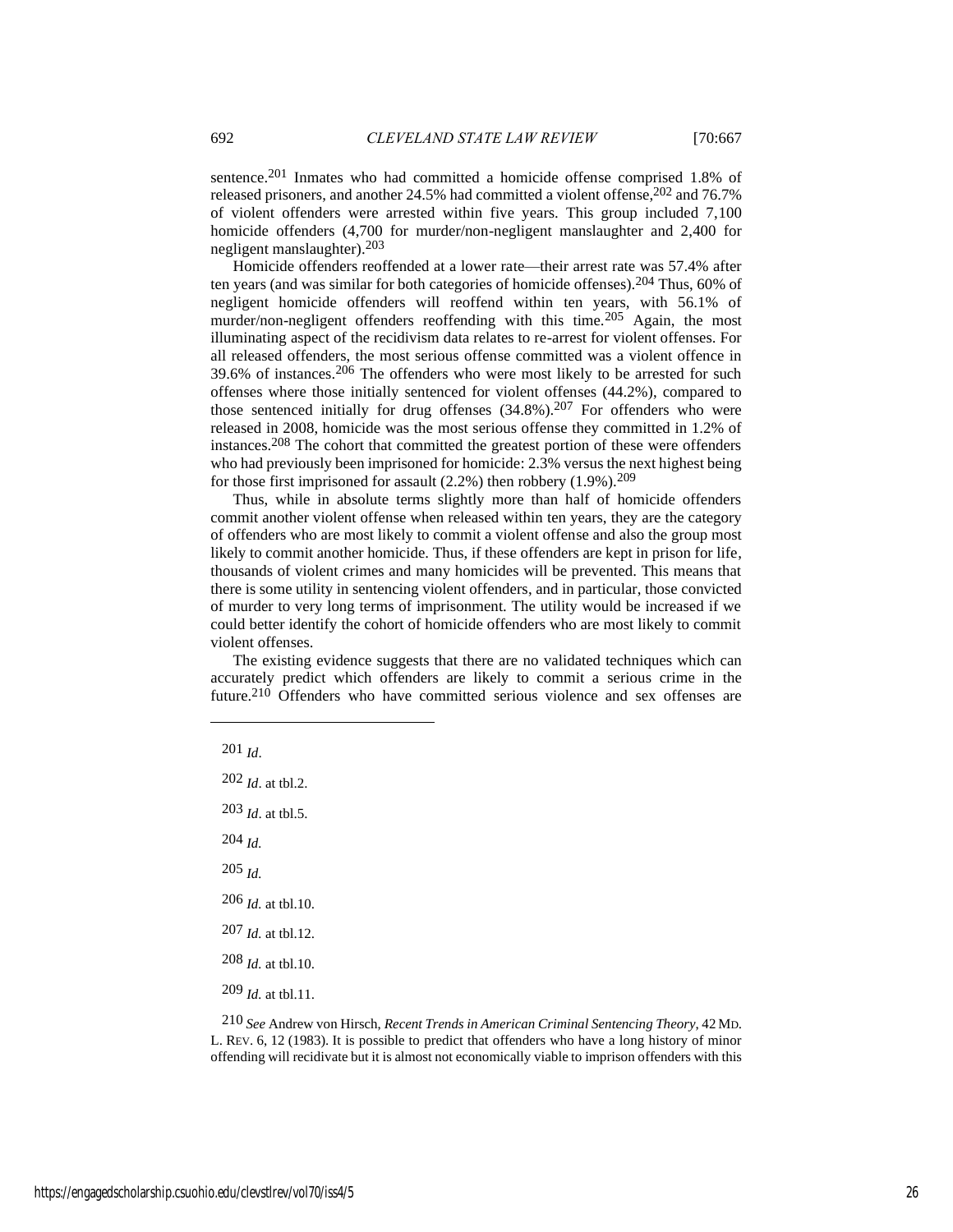sometimes termed "dangerous offenders;"<sup>211</sup> however, a detailed study in the 1990s noted that we are poor at identifying which of these offenders will reoffend: predictive techniques "tend to invite overestimation of the amount of incapacitation to be expected from marginal increments in imprisonment."212 In relation to homicide offenders in particular, there has been some work that promises to assist in better identifying likely recidivists. Thus, it has been noted the homicide offenders who are most likely to commit other homicides on release are those who committed a felonyrelated homicide; were incarcerated at a young age; had a financial motive for their crime, and a history of violent offending.<sup>213</sup>

Predictions of recidivism can now be somewhat more nuanced with the use of "risk and needs assessments."214 Risk and needs assessment tools rely on a technique called "structured professional judgment."215 They assess the risk of offenders reoffending and identify needs of those offenders that, if met, would lower their probability of recidivism.216 These instruments measure a defendant's chances of reoffending by factoring in a number of static and dynamic variables. 217 Research suggests that, while risk and needs assessment tools are not always accurate, the best instruments can predict re-offending with 70% accuracy—which is much higher than the accuracy rate of courts and probation officers making independent judgements.<sup>218</sup> Given the

212 FRANKLIN E. ZIMRING & GORDON HAWKINS, INCAPACITATION: PENAL CONFINEMENT AND THE RESTRAINT OF CRIME 86 (1995).

213 Marieke Liem et al., *Criminal Recidivism Among Homicide Offenders*, 29 J. INTERPERSONAL VIOLENCE 1, 14–15 (2014), https://www.researchgate.net/publication/259809249\_Criminal\_Recidivism\_Among\_Homicid e\_Offenders.

214 Christopher Slobogin, *Risk Assessment*, *in* THE OXFORD HANDBOOK OF SENTENCING AND CORRECTIONS 196, 202 (Joan Petersilia & Kevin R. Reitz eds., 2012).

215 *Id.* at 203–05.

216 NATHAN JAMES, CONG. RSCH. SERV., R44087, RISK AND NEEDS ASSESSMENT IN THE CRIMINAL JUSTICE SYSTEM, 1−2 (2015).

217 Pari McGarraugh, *Up or Out: Why "Sufficiently Reliable" Statistical Risk Assessment Is Appropriate at Sentencing and Inappropriate at Parole*, 97 MINN. L. REV. 1079, 1091–92 (2013).

218 Edward Latessa & Brian Lovins, *The Role of Offender Risk Assessment: A Policy Maker*  Guide, 5 VICTIMS & OFFENDERS 203, 212 (2010) (Moreover, risk assessment tools are generally more accurate than predictions based solely on clinical judgment); s*ee* D.A. Andrews et al., *The Recent Past and Near Future of Risk and/or Need Assessment*, 52 CRIME & DELINQ. 7, 12–13

<span id="page-27-0"></span>profile. *See* Murat C. Mungan, *The Law and Economics of Fluctuating Criminal Tendencies and Incapacitation*, 72 MD. L. REV. 156, 179 (2012) (noting that imprisonment is costly).

<sup>211</sup> There is no generally accepted definition of this term, but a suitable definition is "the repetitively violent criminal who has more than once committed or attempted to commit homicide, forcible rape, robbery, or assault." Simon Dinitz & John P. Conrad, *Thinking About Dangerous Offenders*, 10 CRIM. JUST. ABSTRACT 99, 99 (1978); s*ee also* Jessica Black, *Is the Preventive Detention of Dangerous Offenders Justifiable?*, 6 J. APPLIED SEC. RSCH. 317, 325 (2011) (citing the same definition of "dangerous offender").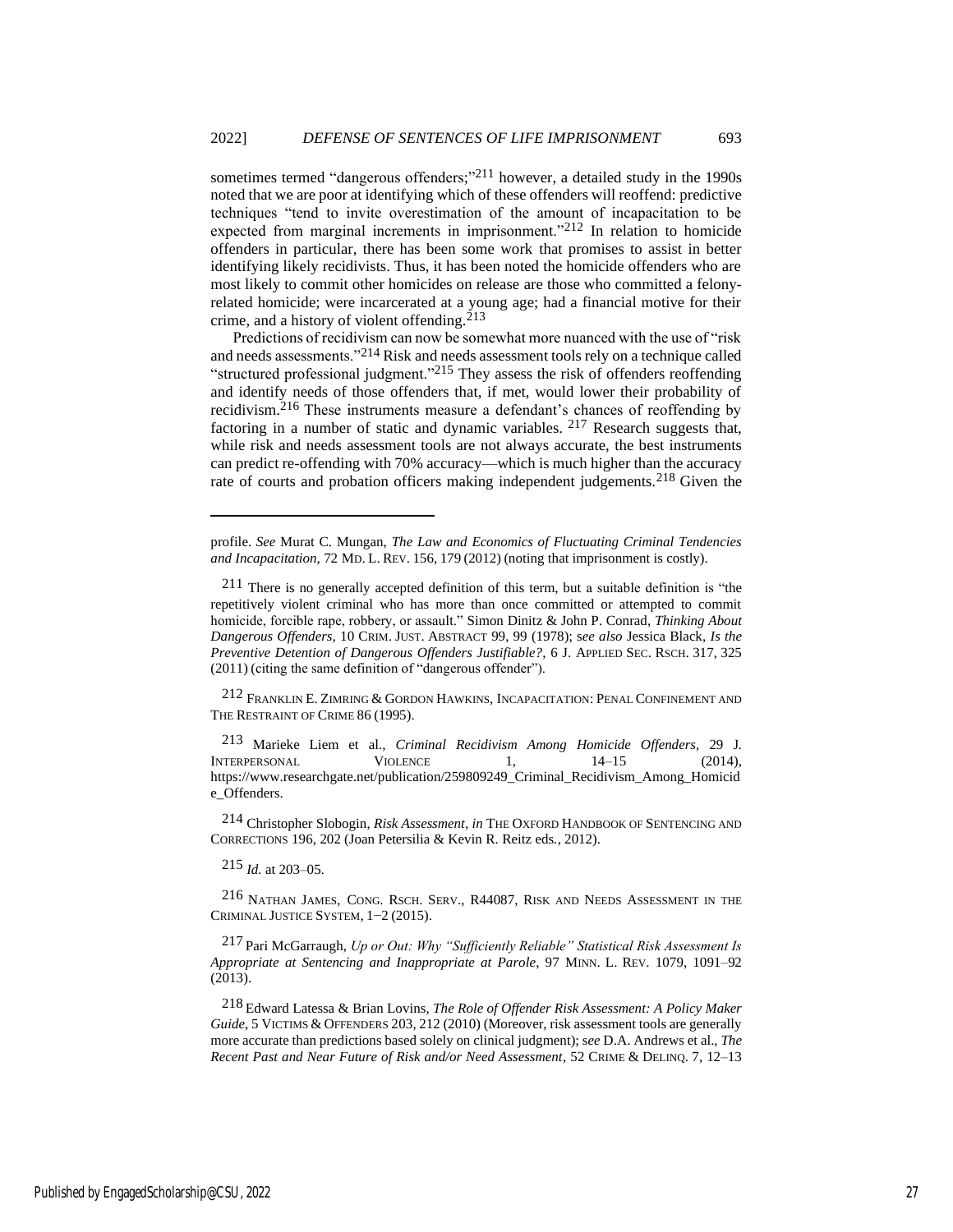accuracy of risk and needs assessment tools, they are increasingly being used in probation<sup>219</sup> and parole determinations.<sup>220</sup> They, however, are used far less frequently in the sentencing process.221

However, there is considerable scope for their accuracy to be improved. They have also been criticized for entrenching discriminatory integers into their methodology.222 This latter concern is not necessarily insurmountable. However, for it to be remedied it is important that the tools are transparent in that they identify each consideration that is used to predict an offender's risk of recidivism, and they explicitly exclude immutable traits such as race, or at least "ensure that individuals are not treated differently on the basis of membership in a protected class."223 The continuous evaluation and refinement of these tools can further assist in removing any prejudice arising from their use.224

<span id="page-28-0"></span>A good example of a sophisticated risk assessment tool is the instrument used to implement the First Step Act.225 The U.S. Department of Justice (DOJ) has developed the Prisoner Assessment Tool Targeting Estimated Risk and Needs program. 226 A key feature of the tool is that it includes static factors, such as criminal history, but also integers that are dynamic, such as the behavior of offenders during their period of incarceration.227 The tool contains fifteen factors in total (eleven of which are dynamic; the remaining four are static).<sup>228</sup> The algorithm expressly aims to be racially

219 Latessa & Lovins, *supra* note [218,](#page-27-0) at 205.

220 *Id.*

221 *See* PAMELA M. CASEY ET AL., NAT'L CTR. FOR ST. CTS., USING OFFENDER RISK AND NEEDS ASSESSMENT INFORMATION AT SENTENCING: GUIDANCE FOR COURTS FROM A NATIONAL WORKING GROUP 13 (2011).

222 Crystal S. Yang & Will Dobbie, *Equal Protection Under Algorithms: A New Statistical and Legal Framework*, 119 MICH. L. REV. 291, 295 (2020).

223 *Id.* at 291.

224 *Id.* at 297.

225OFF. ATT'Y GEN., U.S. DEP'T JUST., THE FIRST STEP ACT OF 2018: RISK AND NEEDS ASSESSMENT SYSTEM SYSTEM (2019), https://nij.ojp.gov/sites/g/files/xyckuh171/files/media/document/the-first-step-act-of-2018 risk-and-needs-assessment-system\_1.pdf.

 $226$  *Id.* at iv.

227 *Id*. at 26.

 $228$  OFF. ATT'Y GEN., U.S. DEP'T JUST., THE FIRST STEP ACT OF 2018: RISK AND NEEDS – UPDATE 10, 10–11 (2020), https://www.bop.gov/inmates/fsa/docs/the-first-step-act-of-2018 risk-and-needs-assessment-system-updated.pdf (Dynamic factors include drug treatment while incarcerated and education score; static factors include age at time of assessment and criminal history).

<sup>(2006);</sup> William M. Grove et al., *Clinical Versus Mechanical Prediction: A Meta Analysis*, 12 PSYCHOL. ASSESSMENT 19, 25 (2000).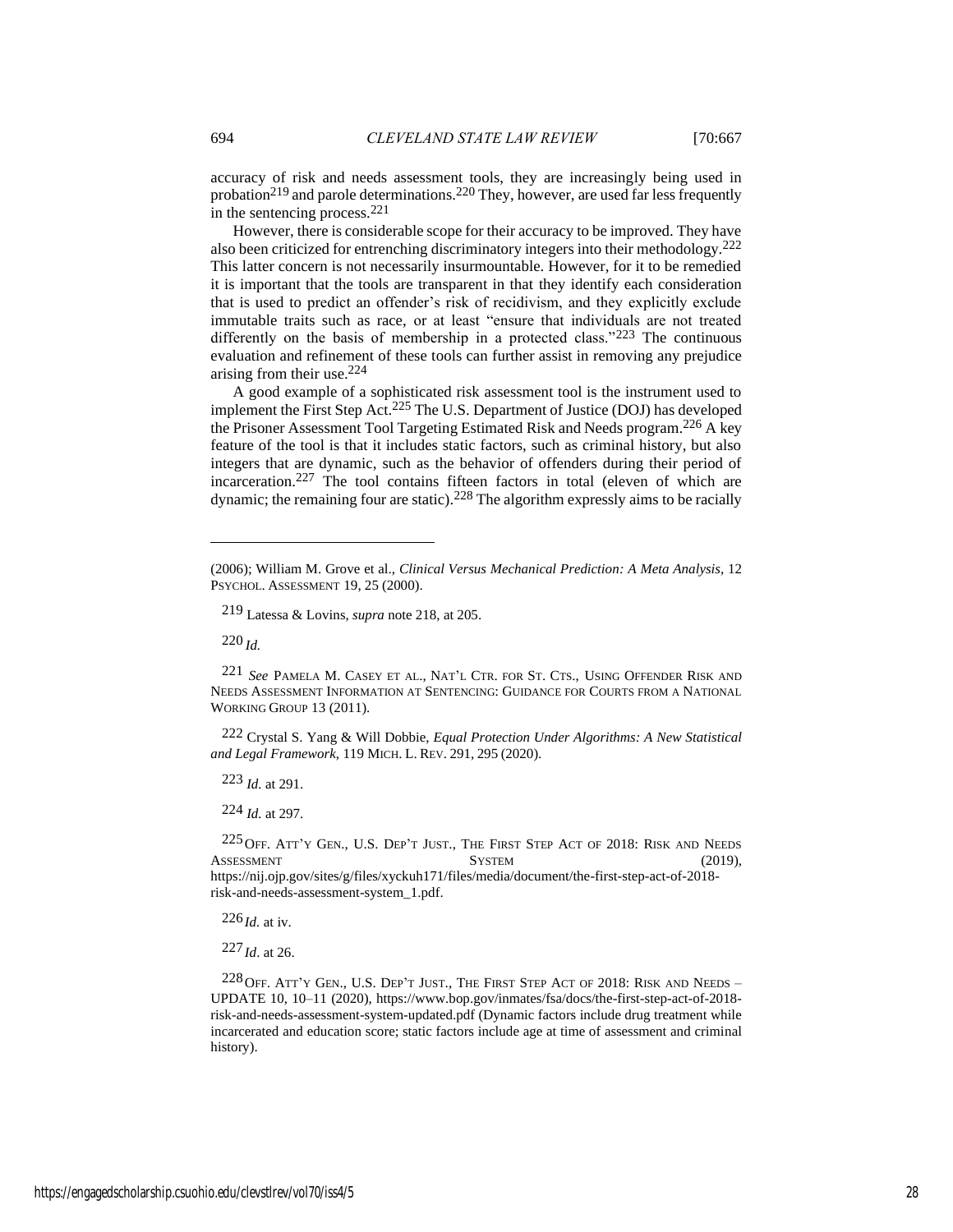neutral.229 The tool involves undertaking a risk and needs assessment of all prisoners; improving the needs assessment system; bringing the earned time credit system into operation; making the workflow automatic; and bringing into effect policies that incite prisoners to participate in programs that can reduce their risk of reoffending and thus maximize their chances of early release.230 To ensure that the tool achieves its objectives, it is subject to continual updating and re-validation.231

Thus, progress is being made in relation to enhancing the fairness and accuracy of risk and needs assessment tools; however, they are not at the level of sophistication that enables strong predictions to be made of the likelihood of future serious offending.

Despite this, based on the crude recidivism data presented above, it is clear that a significant portion of murderers will commit violent offenses if released from prison, and this provides some basis for imposing life terms. This argument is not compelling given that the data also suggests that many murderers if released will not commit violent offenses if released. If more sophisticated risk and assessment tools are developed, it will strengthen the argument for life terms for murderers who are at high risk of reoffending.

We now inquire as to whether there are more compelling reasons for life terms for first-degree murderers. This involves an analysis of the principle of proportionality.

## V. ARGUMENTS IN FAVOR OF LIFE IMPRISONMENT THAT DO WORK: THE PRINCIPLE OF **PROPORTIONALITY**

The strongest argument in favor of life sentences for murderers stems from the principle of proportionality. This principle has been used often to justify more lenient penalties,232 but as we shall see, it can also be used to argue in favor of life terms.

The principle of proportionality has a strong philosophical justification.<sup>233</sup> The justification of the principle is grounded in the theories of punishment that underpin the sentencing system. Punishment focuses on the justification for state-imposed sanctions. Sentencing focuses on the manner in which these hardships are imposed. Thus, sentencing and punishment are inextricably linked, with punishment being the logical prior inquiry.<sup>234</sup> There are two main theories of punishment.

231 *Id.*

<sup>229</sup>OFFICE OF THE ATTORNEY GENERAL, *supra* not[e 225,](#page-28-0) at 26.

<sup>230</sup> *See id.* at 71–83.

 $232$  For a more extensive discussion of the proportionality principle, see Mirko Bagaric & Sandeep Gopalan, *Sound Principles, Undesirable Outcomes: Justice Scalia's Paradoxical Eighth Amendment Jurisprudence*, 50 AKRON L. REV. 301 (2017).

<sup>234</sup> This is a point also noted by Herbert L. Packer, *Theories of Punishment and Correction: What is the Function of Prison?*, *in* Leonard Orlando JUSTICE, PUNISHMENT, TREATMENT: THE CORRECTIONAL PROCESS 183 (1973).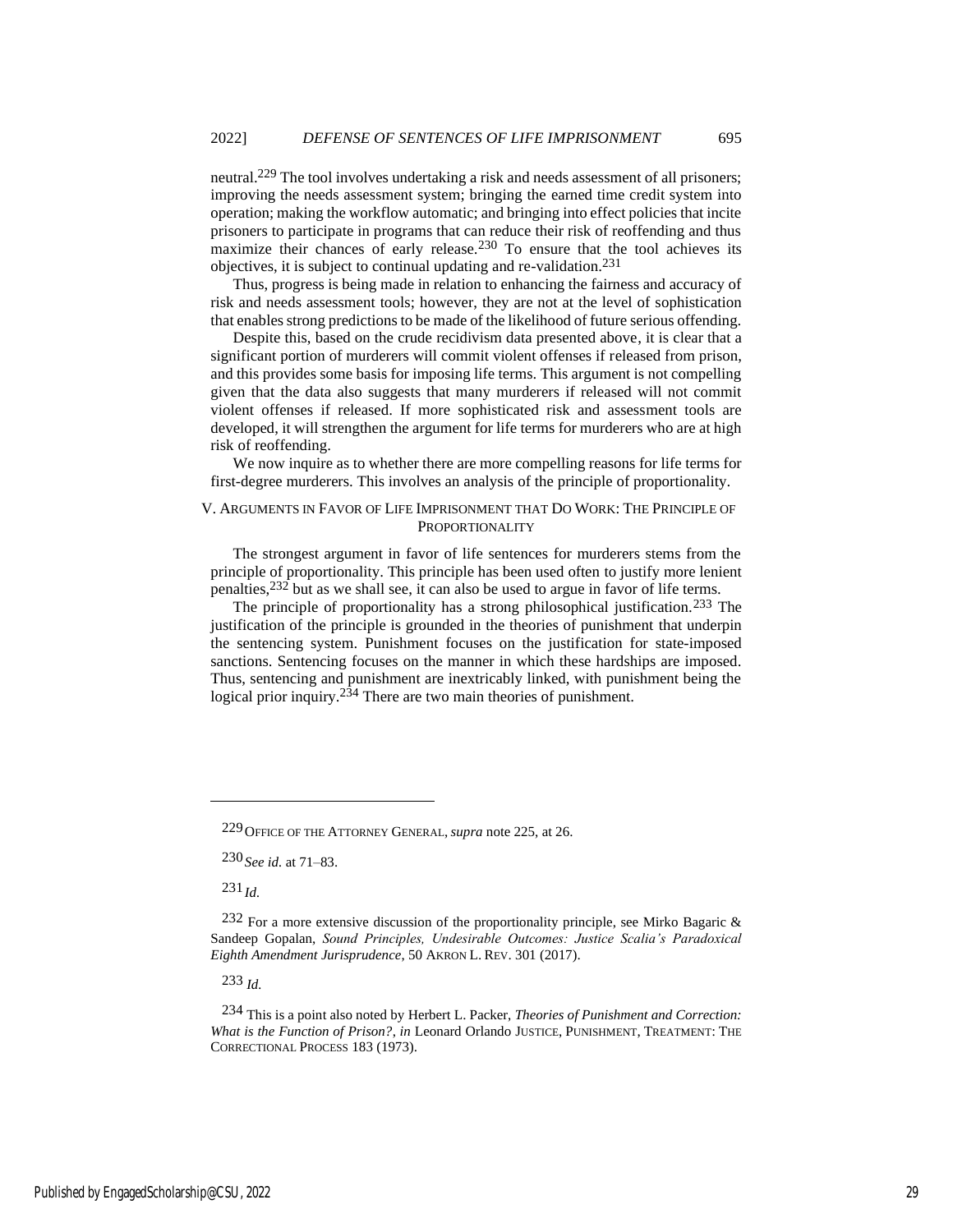<span id="page-30-0"></span>The theory which enjoys most contemporary support is retributivism.235 There are different strands of retributivism, but they have three broad similarities.<sup>236</sup> The first common theme is that punishment should be reserved only for the blameworthy.237 Thus, there should be a link between guilt, punishment, and subjective wrongdoing.<sup>238</sup> The second commonality is that punishing criminals is intrinsically desirable. Punishment does not need to be a means to a further end. It is justified even when "we are practically certain that attempts [to attain consequentialist goals, such as deterrence and rehabilitation] will fail."<sup>239</sup> Finally, most retributive theories assert that the level of punishment that is imposed should commensurate within seriousness of the crime.240 Hence, the proportionality principle is a defining aspect of most retributive theories.

The operation of the proportionality principle within retributivism is demonstrated by an overview of two influential retributive theories. The retributive theory which most centrally accommodates proportionalism is the *lex talionis* or the "eye for an eye, a tooth for a tooth" approach to punishment.241 While expressly endorsing the proportionality principle, the theory does not provide guidance of how it should operate in the context of most offenses: "what penalty would you inflict on a rapist, a blackmailer, a forger, a dope peddler, a multiple murderer, a smuggler, or a toothless fiend who has knocked somebody else's teeth out?" 242 While it has been suggested that the most tenable interpretation of the *lex talionis* theory is that the punishment and the crime should be approximately equivalent,  $243$  this still fails to provide insight into the manner in which the principle should be operationalized.

Proportionalism is also a key aspect of more contemporary and complex retributive theories, such as that proposed by Andrew von Hirsch.<sup>244</sup> He contends that the principal justification of punishment is censure—that is, to convey blame or

238 *Id.* at 13–14.

239 R.A. DUFF, TRIALS AND PUNISHMENTS 7 (1986).

240 Anderson, *supra* not[e 237,](#page-30-0) at 17.

241 Morris J. Fish, *An Eye for an Eye: Proportionality as a Moral Principle of Punishment*, 28 OXFORD J. OF LEGAL STUD. 57, 61 (2008).

242 JOHN KLEINIG, PUNISHMENT AND DESERT 120 (1973).

<sup>243</sup> C.L. TEN, CRIME, GUILT, AND PUNISHMENT: A PHILOSOPHICAL INTRODUCTION 152-53 (1987).

244 ANDREW VON HIRSCH, CENSURE AND SANCTIONS 7 (1993).

<sup>235</sup> Ewing v. California, 538 U.S. 11, 30–31 (2003); *see* TED HONDERICH, PUNISHMENT: THE SUPPOSED JUSTIFICATIONS 15 (rev. ed., Pluto Press 1984); David Dolinko, *Retributivism, Consequentialism, and the Intrinsic Goodness of Punishment*, 16 L. & PHIL. 507 (1997).

<sup>236</sup> *See, e.g.*, Anthony Duff & Andrew Von Hirsch, *Responsibility, Retribution and the "Voluntary": A Response to Williams*, 56 CAMBRIDGE L.J. 103, 107 (1997).

<sup>237</sup> Jami L. Anderson, *Reciprocity as a Justification for Retributivism*, 16 CRIM.JUST. ETHICS 13, 13 (1997).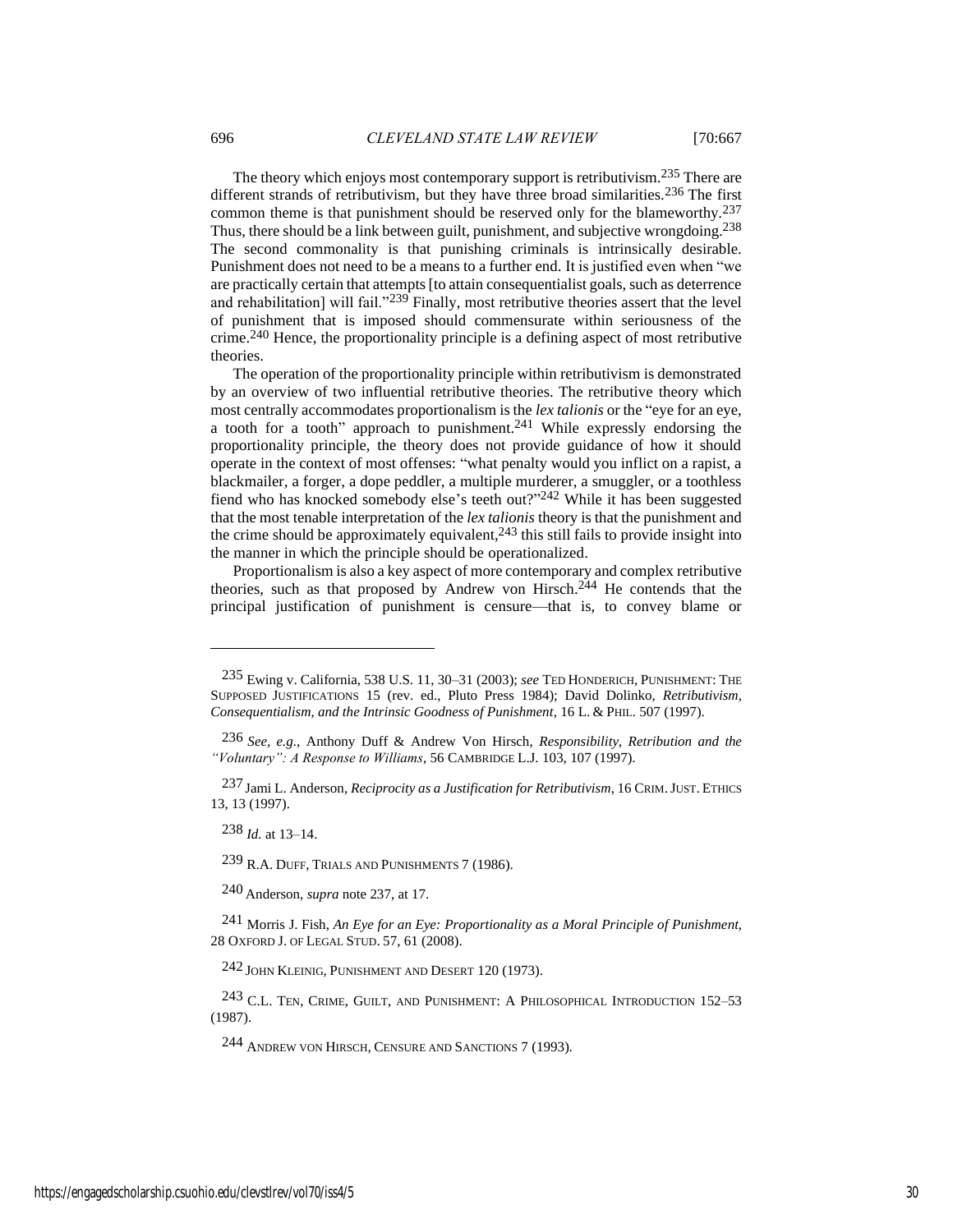reprobation to those who have committed a wrongful act.<sup>245</sup> Andrew von Hirsch believes that punishment has in fact two objectives: censure and deterring people from committing crime. In his view, proportionality is an integral aspect of punishment on the basis of the following three premises:

1. The State's sanctions against proscribed conduct should take a punitive form; that is, visit deprivations in a manner that expresses censure or blame.

2. The severity of a sanction expresses the stringency of the blame.

3. Hence, punitive sanctions should be arrayed according to the degree of blameworthiness (i.e. seriousness) of the conduct.<sup>246</sup>

Thus, proportionalism is the cornerstone underpinning many retributive theories. Absent this link, the legitimacy of the infliction of sanctions on offenders by the courts is undermined.

The other main theory of punishment is utilitarianism, which contends that while imposing hardship on offenders is undesirable due to the suffering it causes them, punishment is justified because the harm caused to offenders is outweighed by the "good" consequences stemming from punishment. $247$  The good consequences stemming from punishment are traditionally thought to include community protection, deterrence, and rehabilitation.<sup>248</sup> While utilitarianism is no longer the leading theory of punishment, pragmatically, sentencing law still embraces these objectives.249 A good illustration is federal sentencing law, which we discussed earlier. The objectives that the Federal Guidelines pursue are clearly utilitarian in nature. The Guidelines Manual relevantly states:

<span id="page-31-0"></span>The Sentencing Reform Act of 1984 (Title II of the Comprehensive Crime Control Act of 1984) provides for the development of guidelines that will further the basic purposes of criminal punishment: deterrence, incapacitation, just punishment, and rehabilitation. The Act delegates broad authority to the Commission to review and rationalize the federal sentencing process.250

246 *Id*. at 15. The same three premises were advanced by Ashworth and Von Hirsch several decades later in ANDREW VON HIRSCH & ANDREW ASHWORTH, PROPORTIONATE SENTENCING: EXPLORING THE PRINCIPLES 135 (2005), with inconsequential changes to premise one.

247 *See* Mirko Bagaric, *In Defence of a Utilitarian Theory of Punishment: Punishing the Innocent and the Compatibility of Utilitarianism and Rights*, 24 AUSTRALIAN J. OF LEGAL PHIL. 95, 95–144 (1999).

248 *See generally* Mirko Bagaric & Kumar Amarasekara, *The Errors of Retributivism*, 24 MELB. U. L. REV. 124, 134 (2000).

<sup>249</sup> This may still leave room for a more modest retributive approach to apply proportionality, which is termed "limiting retributivism." Richard Frase, *Limiting Excessive Prison Sentences Under Federal and State Constitutions*, 11 J. CONST. L. 39, 41–42 (2008). However, for reasons discussed below, this theory of proportionality (like all such theories) is unintelligible unless content is provided to the two limbs of the principle.

 $250$  U.S. SENT'G GUIDELINES MANUAL § 2D1.1(A) (U.S. SENT'G COMM'N 2021).

<sup>245</sup> *Id.* at 9–10.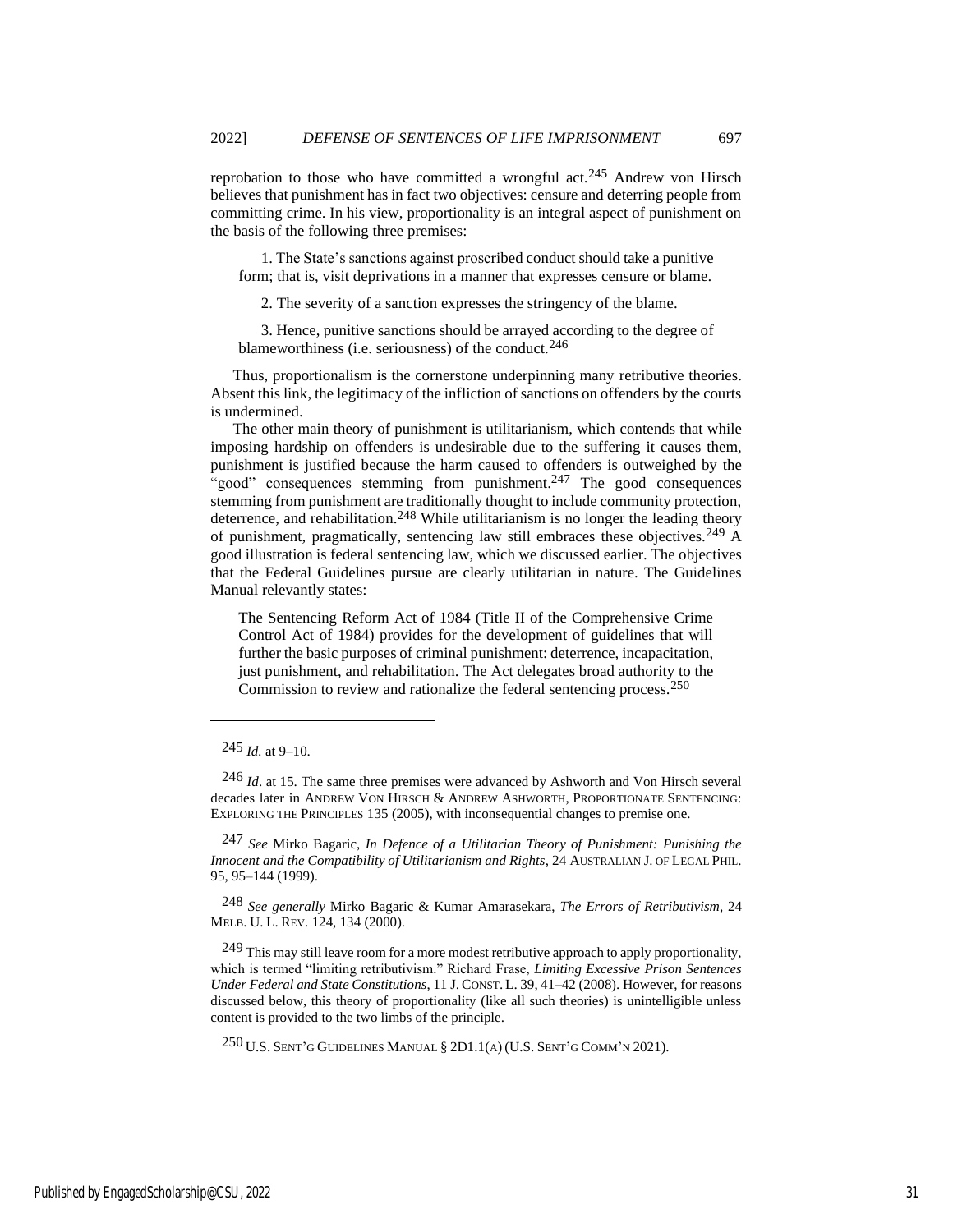While proportionality is most commonly associated with a retributive theory of punishment, it also has a role within a utilitarian theory of punishment. Influential utilitarian philosopher Jeremy Bentham argued in favor of the proportionality principle on the basis that if crimes are to be committed, it is preferable that offenders commit less serious rather than more serious ones.251 In his view, sanctions should be graduated commensurate with the seriousness of the offense so that those disposed to crime will opt for less serious offenses. In the absence of proportionality, potential offenders would not be deterred from committing serious offenses any more than minor ones, and hence would just as readily commit them. This argument is not persuasive; there is no evidence that offenders make comparisons regarding the level of punishment for various offenses.252 Further, as we have seen, the weight of empirical evidence suggests that the theory of marginal deterrence is flawed. There is virtually no link between higher penalties and lower crime.253

However, there is an alternative basis for embedding proportionality into utilitarianism. It has been argued that proportionality is necessary to ensure that privileges and hardships are distributed roughly in accordance with the degree of merit or blame attributable to each individual.<sup>254</sup> Violations of this principle would place the criminal justice system into disrepute. Christopher Harding and Richard Ireland note that:

Proportion in punishment . . . is a widely found and deeply rooted principle in many penal contexts. It is . . . integral to many conceptions of justice and as such the principle of proportion in punishment seen generally acts to annul, rather than to exacerbate, social dysfunction.<sup>255</sup>

This is supported by a 1984 study of approximately 1,500 people living in Chicago regarding their attitude to the law. The study concluded that normative issues are linked with compliance with the law.256 People do not merely obey the law because it is in their self-interest to do so; they also obey the law because they believe it is proper to do so.257 Thus, the perception that the content of the law is fair and legitimate can make it more likely that laws will be observed. It follows that the proportionality principle is a seminal aspect of both major theories of punishment.

256 TOM R. TYLER, WHY PEOPLE OBEY THE LAW 107 (1990).

<sup>251</sup> JEREMY BENTHAM, AN INTRODUCTION TO THE PRINCIPLES OF MORALS AND LEGISLATION 165 (J. H. Burns & H.L.A. Hart eds., 1970) (1789); s*ee also* Frase, *supra* note [249,](#page-31-0) at 44–46.

<sup>252</sup> ANDREW VON HIRSCH, PAST OR FUTURE CRIMES: DESERVEDNESS AND DANGEROUSNESS IN THE SENTENCING OF CRIMINALS 32 (reprt. 1987).

<sup>253</sup> NATIONAL RESEARCH COUNCIL, *supra* not[e 29,](#page-6-0) at 139–40.

<sup>254</sup> This is similar to the concept of desert. However, unlike retributivist theories, it is based on forward-looking considerations.

<sup>255</sup> CHRISTOPHER HARDING & RICHARD W. IRELAND, PUNISHMENT: RHETORIC, RULE, AND PRACTICE 205 (1989).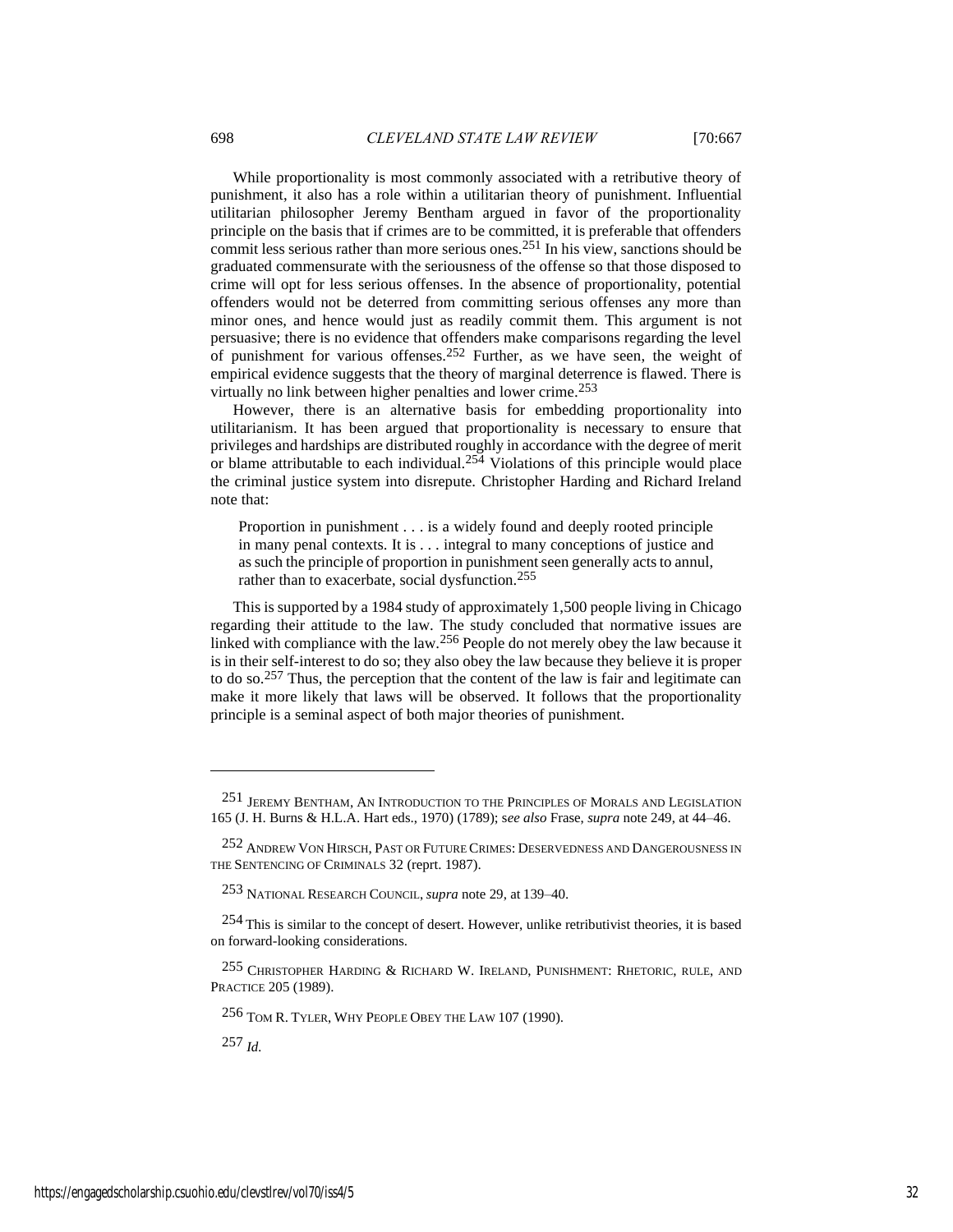The pragmatic significance of proportionality is underlined by its role in the sentencing system. As we have seen, proportionality is also a core principle underpinning the Federal Sentencing Guidelines. 258 Further, a survey of state sentencing law by Thomas Sullivan and Richard Frase shows that at least nine states have constitutional provisions relating to the prohibition of excessive penalties or treatment (an endorsement of proportionality),<sup>259</sup> and that twenty-two states have constitutional clauses which prohibit cruel and unusual penalties, including eight states with a proportionate-penalty clause.<sup>260</sup>

The Supreme Court has also held that the principle is incorporated within the Eighth Amendment's prohibitions against cruel and unusual punishment.261 The Court first considered the concept of proportionality in the context of the Eighth Amendment in *Weems v. United States*. The case's syllabus noted that:

In interpreting the Eighth Amendment, it will be regarded as a precept of justice that punishment for crime should be graduated and proportioned to the offense . . . . What constitutes a cruel and unusual punishment prohibited by the Eighth Amendment has not been exactly defined, and no case as heretofore occurred in this court calling for an exhaustive definition . . . . The Eighth Amendment is progressive, and does not prohibit merely the cruel and unusual punishments known in 1689 and 1787, but may acquire wider meaning as public opinion becomes enlightened by humane justice . . . . 262

The Supreme Court next considered the concept of proportionality as a component of the Eighth Amendment in *Robinson v California*. 263 Justice Douglas stated:

A punishment out of all proportion to the offense may bring it within the ban against "cruel and unusual punishment." (citation omitted). So may the cruelty of the method of punishment, as, for example, disemboweling a person alive. (citation omitted). But the principle that would deny power to exact capital punishment for a petty crime would also deny power to punish a person by fine or imprisonment for being sick. 264

The role of proportionality in the context of the Eighth Amendment was further elaborated upon in *Solem v. Helm*, where the offender had been punished with

260 *Id.*

261 Weems v. United States, 217 U.S. 349, 385 (1910).

262 *Id.* at 345–50 (syllabus).

263 Robinson v. California, 370 U.S. 660, 667 (1962).

 $264$  *Id.* at 676 (Douglass, J., concurring).

<sup>258</sup> *See* U.S. SENT'G GUIDELINES MANUAL ch. 1, pt. A, Policy Statement (U.S. SENT'<sup>G</sup> COMM'N 2018).

<sup>259</sup> E. THOMAS SULLIVAN & RICHARD S. FRASE, PROPORTIONALITY PRINCIPLES IN AMERICAN LAW: CONTROLLING EXCESSIVE GOVERNMENT ACTIONS 154 (2008).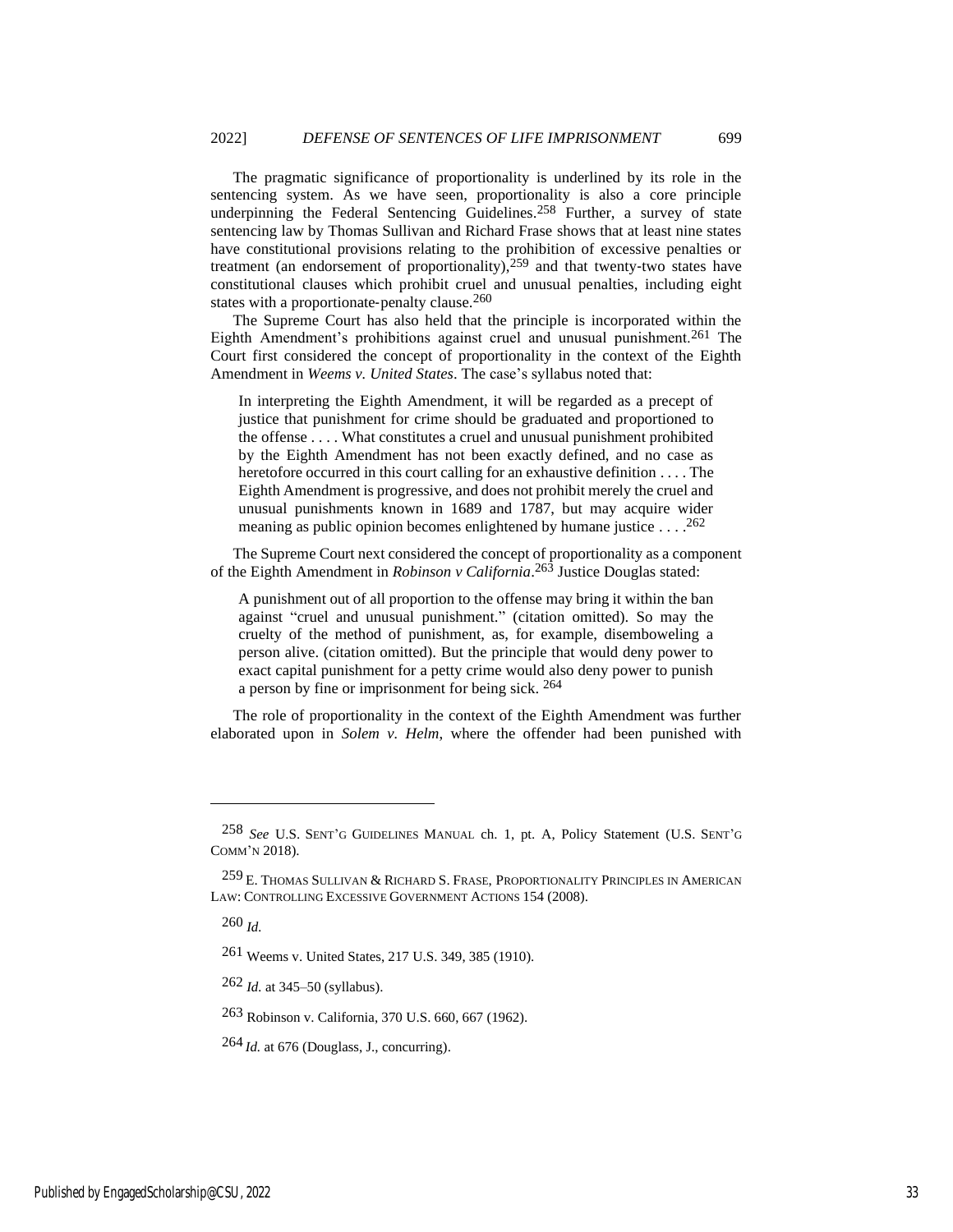imprisonment for life without parole for the crime of uttering a no-account check. 265 Justice Powell, writing the majority opinion, noted that "[t]he principle that a punishment should be proportionate to the crime is deeply rooted and frequently repeated in common law jurisprudence. In 1215 three chapters of Magna Carta were devoted to the rule that 'amercements' may not be excessive."266 He rejected the State's contention that proportionality does not apply to imprisonment, pointing out that the:

[C]onstitutional language itself suggests no exception for imprisonment. We have recognized that the Eighth Amendment imposes "parallel limitations" on bail, fines, and other punishments . . . . It would be anomalous indeed if the lesser punishment of a fine and the greater punishment of death were both subject to proportionality analysis, but the intermediate punishment of imprisonment were not. There is also no historical support for such an exception. The common law principle incorporated into the Eighth Amendment clearly applied to prison terms.<sup>267</sup>

The Court went on to hold that Eighth Amendment proportionality analysis "should be guided by objective criteria, including (i) the gravity of the offense and the harshness of the penalty; (ii) the sentences imposed on other criminals in the same jurisdiction; and (iii) the sentences imposed for commission of the same crime in other jurisdictions."268

Applying its objective criteria, the Court found that the punishment imposed on Helm violated the Eighth Amendment.<sup>269</sup> However, proportionalism has rarely been invoked by the Court for striking down a sentence, especially in the context of the length of prison terms.270 As noted by Richard Frase, "[o]f all the government measures subject to Eighth Amendment scrutiny, excessively long prison sentences seem to receive the least favorable treatment, and are governed by the most opaque standards."271

#### *A. Reasons for Pragmatic Bypassing of the Principle*

The reason for lack of immersion of the proportionality principle in the sentencing system stems from the lack of rigor associated with the principle. There is no concrete

268 *Id.* at 292.

269 *Id.* at 303. For further discussion regarding the Supreme Court's analysis regarding the Eighth Amendment and proportionality, see Frase, *supra* note [249,](#page-31-0) at 49–53.

270 In *Roper v. Simmons*, the Court held that it was unconstitutional to impose the death penalty on offenders who committed the offense when they were minors. Roper v. Simmons, 543 U.S. 551, 568 (2005). However, this limitation was rooted in the nature of the penalty.

271 Frase, *supra* not[e 249,](#page-31-0) at 63.

<sup>265</sup> Solem v. Helm, 463 U.S. 277, 281–82 (1983); *see also* Gregg v. Georgia, 428 U.S. 153, 173 (1976) (showing the role of proportionality in the context of the Eighth Amendment for death penalty cases).

<sup>266</sup> *Solem*, 463 U.S. at 284.

<sup>267</sup> *Id.* at 288–89.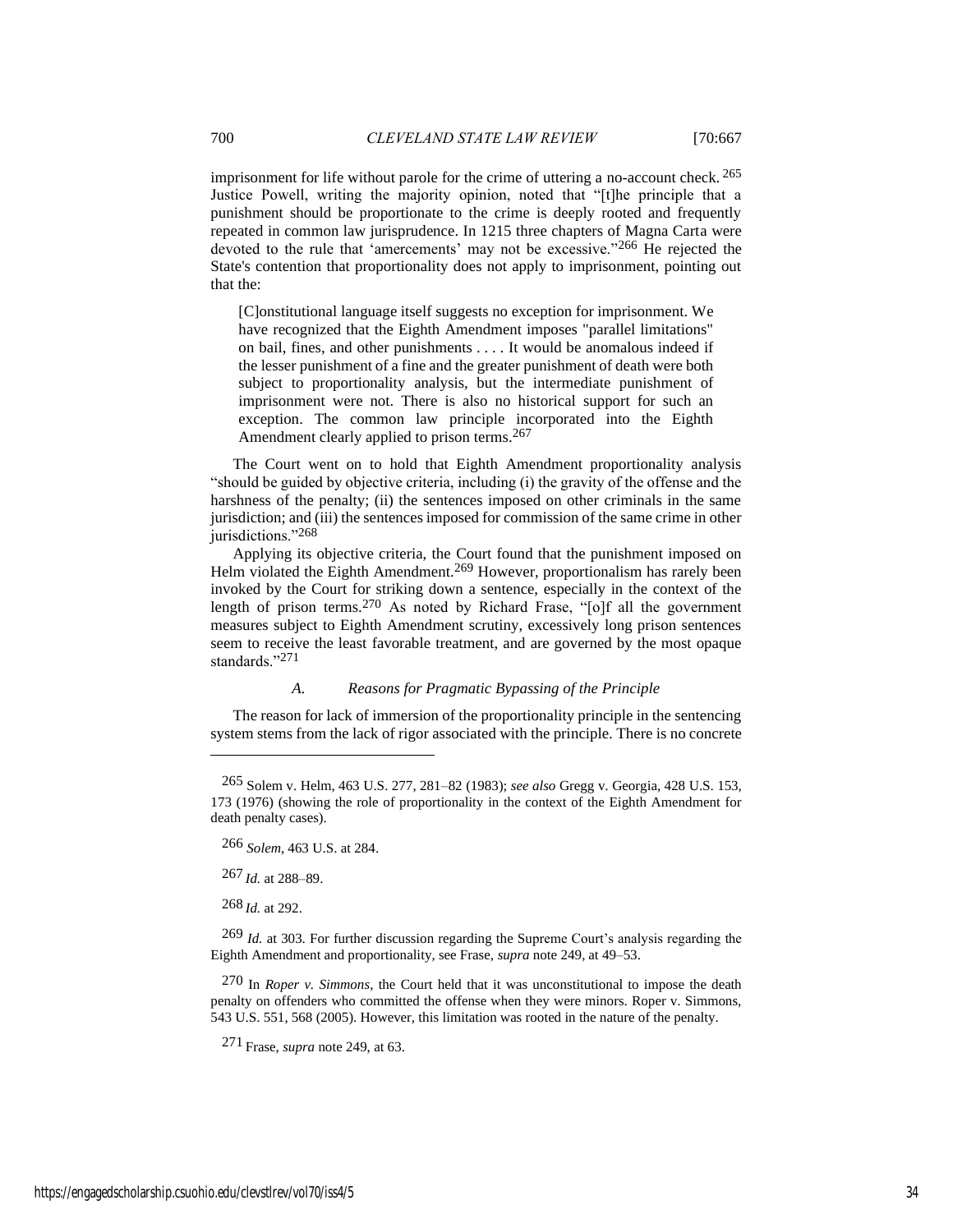manner in which the hardship of the punishment can be matched to the severity of the crime. Jesper Ryberg observes that one of the key criticisms of proportionality is that it "presupposes something which is not there, namely, some objective measure of appropriateness between crime and punishment."272 He further notes that to give content to the theory, it is necessary to rank crimes, rank punishments, and anchor the scales.273 The vague nature of proportionality is the reason that the Supreme Court has consistently declined to overturn crushing sentences. As noted by Richard Frase:

<span id="page-35-0"></span>As is well known, the Court has been very reluctant to invalidate lengthy prison terms on Eighth Amendment grounds. Only one prisoner, in *Solem v. Helm*, has won such a claim in modern times. And in recent years the Court has upheld sentences of shocking severity—life without parole for a firsttime offender charged with cocaine possession (admittedly, involving a very large quantity), and a mandatory minimum prison term of twenty-five years to life for the crime of shoplifting several golf clubs.274

The conceptual problems with proportionality are not, however, insurmountable. In essence, proportionality has two limbs: the seriousness of the crime and the harshness of the sanction. Further, the principle has a quantitative component—the two limbs must be matched. In order for the principle to be satisfied, the seriousness of the crime must be equal to the harshness of the penalty.

One of us has argued elsewhere that there is one criterion that should be used to measure offense severity and the hardship of a sanction: individual well-being.275 The type and degree of punishment imposed on offenders should cause them to have their well-being set back by an amount equal to that which the crime set back the well-being of the victim.

The main difficulty to this approach relates to mapping and calculating the notion of well-being. There is a degree of approximation involved in such an assessment. However, the level of accuracy in making such determinations is increasing. The concept of well-being is becoming so mainstream that, in some contexts, it is replacing or complementing conventional and widely-accepted economic indicia for evaluating human progress and achievement. The Organisation for Economic Co-operation and Development (OECD) has developed a "Better Life Index," which attempts to set out and prioritize the matters that are most essential for human "well-being."276 The index

276 *Create Your Better Life Index*, OECD BETTER LIFE INDEX, http://www.oecdbetterlifeindex.org/#/11111111111 (last visited Oct. 2, 2021). These measures

<sup>272</sup> JESPER RYBERG, THE ETHICS OF PROPORTIONATE PUNISHMENT: A CRITICAL INVESTIGATION 184 (2004).

<sup>273</sup> *Id.* at 185.

<sup>274</sup> *See* Frase, *supra* note [249,](#page-31-0) at 57.

<sup>275</sup> *See* Mirko Bagaric, *Injecting Content into the Mirage That is Proportionality in Sentencing*, 25 N.Z.U. L. REV. 411, 413 (2013). The approach has some similarity with the majority opinion of Justice Powell in *Solem v. Helm*, who stated that the seriousness of the offense is determined by harm caused and the defendant's degree of culpability. Solem v. Helm, 463 U.S. 277, 293–94 (1983).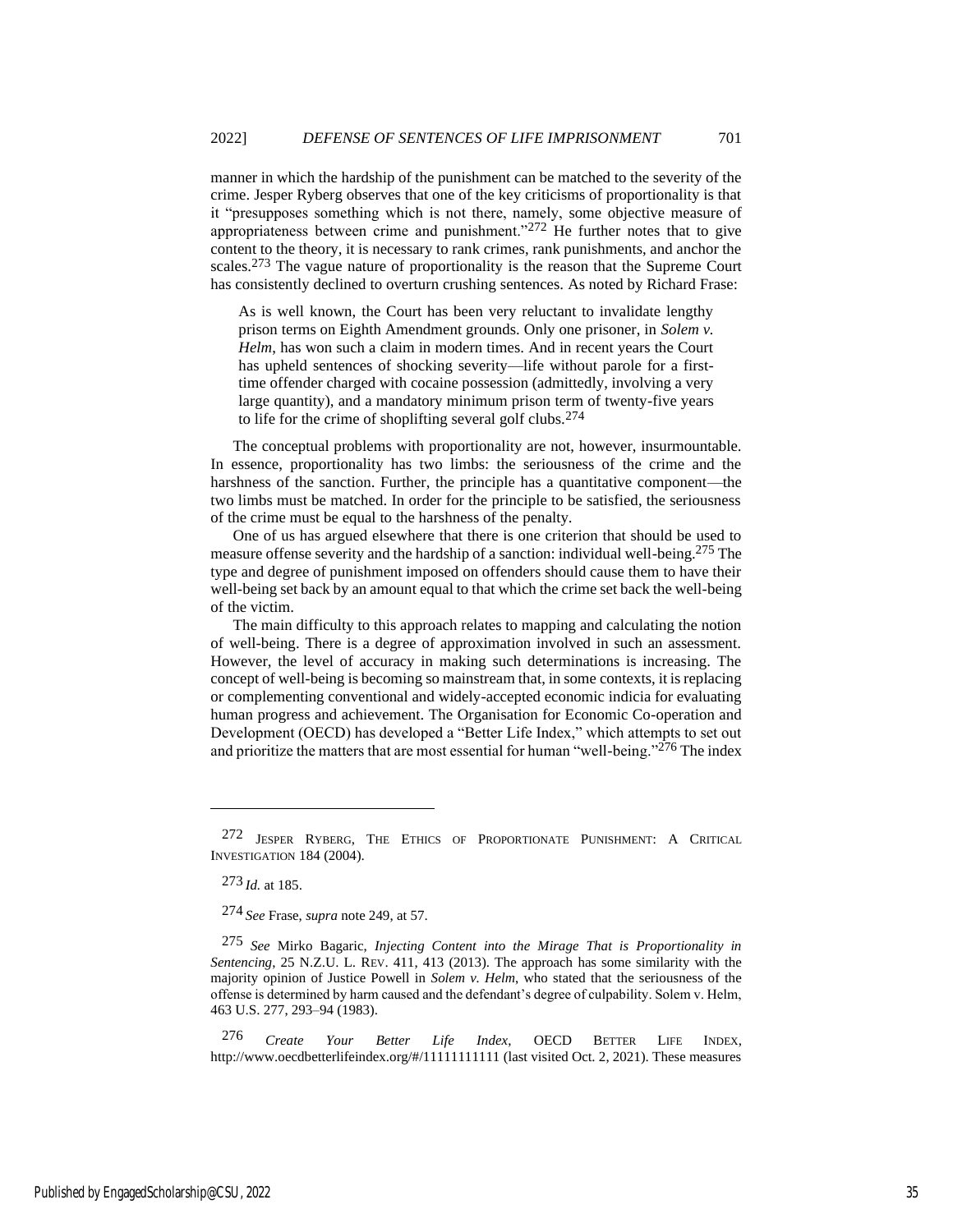lists eleven criteria for measuring life quality.<sup>277</sup> It allows nations to develop their social and economic priorities and has distinguished between responses from men and women. It is apparent that men and women have near identical priorities, ranging in descending order from life satisfaction, health, education, work-life balance, environment, jobs, safety, housing, community, income, and civic engagement.<sup>278</sup> In order to attain life satisfaction, key interests are the right to life, physical integrity, liberty, and the right to property.279

While relevant studies have not been conducted to provide insight into calculations of offense seriousness or sanction severity, two tentative conclusions can be made regarding the relevance of the studies to the concept of proportionality.

First, property offenses—which deprive victims of wealth as opposed to diminishing their personal security—are overrated in terms of their seriousness. Wealth has a far smaller impact on personal happiness than a range of other factors, <sup>280</sup> and hence, the criminal justice system should view these offenses less seriously. The main situation where property offenses make a significant adverse impact on victims is where they result in the victim living in a state of poverty. The second conclusion that follows from the above analysis is that offenses that imperil a person's sense of security, or otherwise negatively affect a person's health and capacity to lead a free and autonomous life, should be punished severely.

These conclusions are supported by studies that assess the impact of different forms of crime on victims. In relation to other offenses, the available data suggests that victims of violent crime and sexual crime have their well-being more significantly set back than for other types of crime.<sup>281</sup> Victims of property crimes likewise suffer reduced levels of well-being but at generally less pronounced rates than victims of

are designed to be more informative than economic statistics, especially in the form of Gross Domestic Product (GDP).

<sup>277</sup> *Id.*

<sup>278</sup> Mirko Bagaric, *Proportionality in Sentencing: The Need to Factor in Community Experience, Not Public Opinion*, *in* POPULAR PUNISHMENT: ON THE NORMATIVE SIGNIFICANCE OF PUBLIC OPINION 76, 90 (Jesper Ryberg & Julian V. Roberts eds., 2014).

<sup>279</sup> This is the trend of information emerging from the following works and extensive research data in these works. *See, e.g*., TIM KASSER, THE HIGH PRICE OF MATERIALISM (2002); DAVID G. MYERS, THE PURSUIT OF HAPPINESS (1992); Martin E. P. Seligman & Mihaly Csikszentmilhalyi, *Positive Psychology: An Introduction*, 55 AM. PSYCH. 5 (2000). The results of these studies are summarized in Mirko Bagaric & James McConvill, *Goodbye Justice, Hello Happiness: Welcoming Positive Psychology to the Law*, 10 DEAKIN L.REV. 1 (2005). For related readings, see this same edition of the Deakin Law Review, which is a thematic edition regarding the link between law and happiness research.

<sup>280</sup> *Money Can't Buy Happiness*, AM. PSYCH. ASS'N (June 14, 2011), http://www.apa.org/news/press/releases/2011/06/buy-happiness.aspx.

<sup>281</sup> *See generally* Rochelle F. Hanson et al., *The Impact of Crime Victimization on Quality of Life*, 23 J. TRAUMATIC STRESS 189 (2010).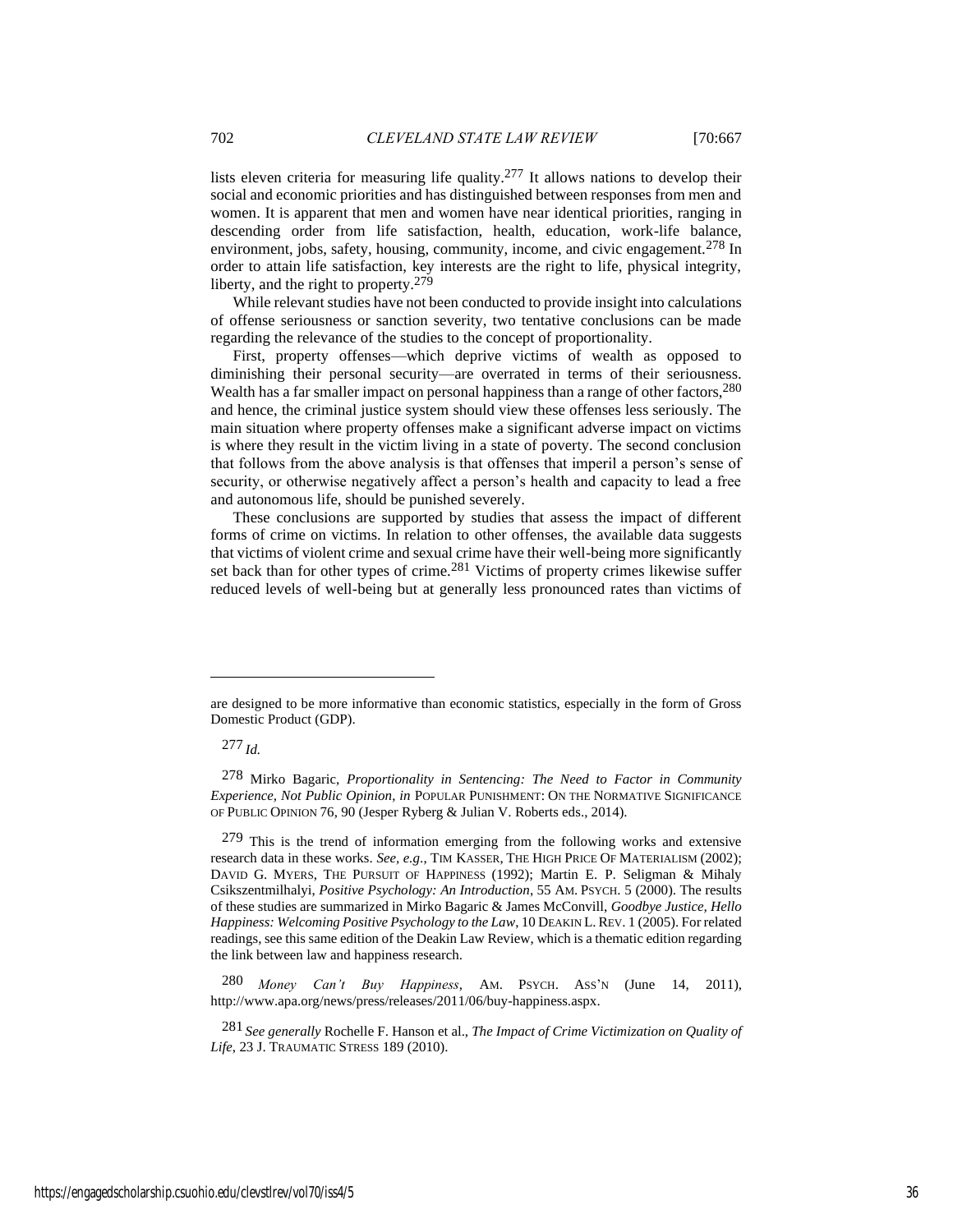sexual and violent crime.282 Homicide offenses involve the irreversible destruction of life and hence cause the most harm of any form of crime.

The other side of the proportionality equation—measuring punishment severity is less contentious. Ryberg contends that this is because of the underlying belief that the "answer is pretty straightforward" as imprisonment is clearly the harshest disposition.283 Imprisonment is the harshest commonly applied sanction because, as previously discussed, it has a severe impact on the well-being of offenders.284

The final problem regarding proportionality is how to match the severity of the punishment to the seriousness of the offense. In light of the above discussion, this is relatively straightforward. The type and degree of punishment imposed on offenders should set their well-being back in an amount equal to that which the crime set back the well-being of the victim.285

The above approach assesses both the hardship of punishment and the severity of crime as they relate to well-being. This enables at least a crude match to be made, which stems from a number of premises. The crime which causes the most damage to victims is homicide. The form of homicide which is the most serious is murder, given that this is the form of killing which has the highest level of moral culpability. The most serious sanction is imprisonment and the harshest form of this is life imprisonment. Thus, on this crude matching life imprisonment is appropriate unless there is a reason to the contrary.

As noted above, prison is a harsh disposition that causes considerable hardship to offenders. This is especially true when the incidental deprivations are also factored into the calculus. The hardship is obviously exacerbated by long terms of imprisonment and most of all by life terms. The level of suffering caused by a life term prison term is so significant as to be crushing. Yet, it is less hurtful than the suffering inflicted on a victim of homicide. Victims of such acts are subjected to the greatest harm possible, in the form of the destruction of their lives and hence ability to undergo any future experiences. The principle of proportionality commands that a harsh penalty be imposed for offenders who deliberately kill others. No other response is capable of acknowledging the intrinsic value of life and devastation arising from the loss of life. An argument that life imprisonment is too severe a punishment for murderers is only tenable if the sole or main reference point is the plight of the offender. Proportionality does not permit this one-sided, blinkered approach.

Thus, life imprisonment for murder is an appropriate and in fact necessary sanction. However, it is plausible that some adjustments are necessary to this

284 *See supra* Part II.

<sup>282</sup> *See* Adriaan J.M. Denkers & Frans Willem Winkel, *Crime Victims' Well-Being and Fear in a Prospective and Longitudinal Study*, 5 INT'L REV. VICTIMOLOGY 141, 155–56 (1998).

<sup>283</sup> RYBERG, *supra* not[e 272,](#page-35-0) at 102.

<sup>285</sup> This is in keeping with the approach of some other theorists. Von Hirsch asserts that an interests analysis, similar to the living standard analysis he adopts for gauging crime seriousness, should be used to estimate the severity of penalties. Andrew Von Hirsch & Nils Jareborg, *Gauging Criminal Harm: A Living-Standard Analysis*, 11 OXFORD J. LEGAL STUD. 1, 34–35 (1991). Ashworth states that proportionality at the outer limits "excludes punishments which impose far greater hardships on the offender than does the crime on victims and society in general." ANDREW ASHWORTH, SENT'G AND CRIM. JUST. 97 (2d ed. 1995).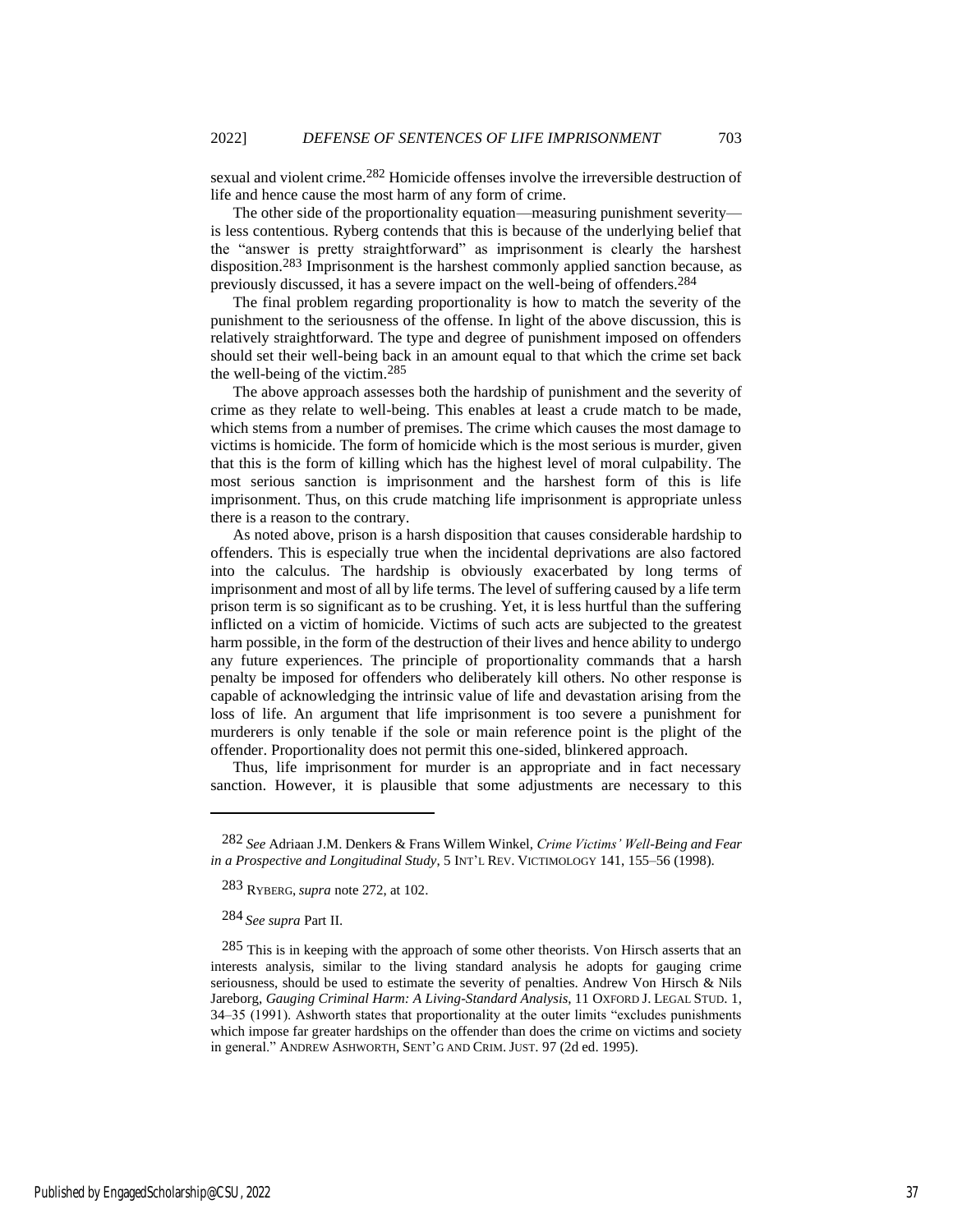approach. This stems from the need for consistency in sentencing, which is most strongly reflected in the parity principle that requires offenders who commit the same crimes to be subjected to the same punishment. This principle can be undermined considerably in the case of life terms as a result of the significant deviations in age of the offenders. A life term for 20-year-old can result in a 60-year prison term, whereas for a 65-year-old offender, it is 15 years. In order to provide some limits to this disparity, life terms should have a nominal period of 30 years. However, this needs to be treated seriously such that the default position is that offenders should not be released after this period until and unless they present no risk to the community of reoffending. This needs to be accommodated in two ways. The first is via a positive rating on a risk and needs assessment tool, and secondly, for the rest of their lives, they should be subjected to electronic monitoring and sensor surveillance.<sup>286</sup>

The reform proposal also accommodates the principle that very young offenders are less culpable than adults because their cognitive state is not as well developed and they are more amenable to rehabilitation. Moreover, the U.S. Supreme Court has held that mandatory life terms for juveniles are unlawful.287 However, life terms are lawful for homicide offenses, so long as they are not mandatory.288 According to the Supreme Court in *Roper v. Simmons*, juveniles lack the ability to reason, have less impulse control, and are more susceptible to peer pressure, which, in turn, makes them less culpable than adults.289 Similarly, in *Graham v. Florida*, a 16-year-old was convicted of attempted armed robbery and armed burglary for which he was sentenced to life without parole.<sup>290</sup> But the Supreme Court overturned the conviction, noting the fundamental differences between adults and children.291 According to the Court, juvenile actions are less likely to demonstrate negative moral character, which supports better rehabilitation outcomes.<sup>292</sup> In *Miller v. Alabama*, the Court held that the child's education and status as a juvenile should be taken into account in sentencing decisions.<sup>293</sup> The Court had three scientific reasons for this decision: children lack maturity, which can make them reckless and impulsive; children "are more vulnerable . . . to negative influences and outside pressures"; and a child's moral character is not completely developed like an adult's, indicating that a child's actions

291 *Id.* at 82.

292 *Id.* at 68.

<sup>286</sup> *See* Mirko Bagaric et al., *Prison Abolition: From Naïve Idealism to Technological Pragmatism*, 111 J. CRIM. L. & CRIMINOLOGY 351, 396–405 (2021).

<sup>287</sup> Miller v. Alabama, 567 U.S. 460, 479 (2012); *see also* Melissa Quinn, *Supreme Court Declines to Put New Limits on Juvenile Life-Without-Parole Sentences*, CBS NEWS (Apr. 22, 2021, 12:29 PM), https://www.cbsnews.com/news/united-states-supreme-court-juvenile-lifewithout-parole-sentences/.

<sup>288</sup> *See* JOSH ROVNER, SENT'G PROJECT, JUVENILE LIFE WITHOUT PAROLE: AN OVERVIEW (2021), https://www.sentencingproject.org/publications/juvenile-life-without-parole.

<sup>289</sup> Roper v. Simmons, 543 U.S. 551, 569–70 (2005).

<sup>290</sup> Graham v. Florida, 560 U.S. 48, 57 (2010).

<sup>293</sup> Miller v. Alabama, 567 U.S. 460, 479 (2012).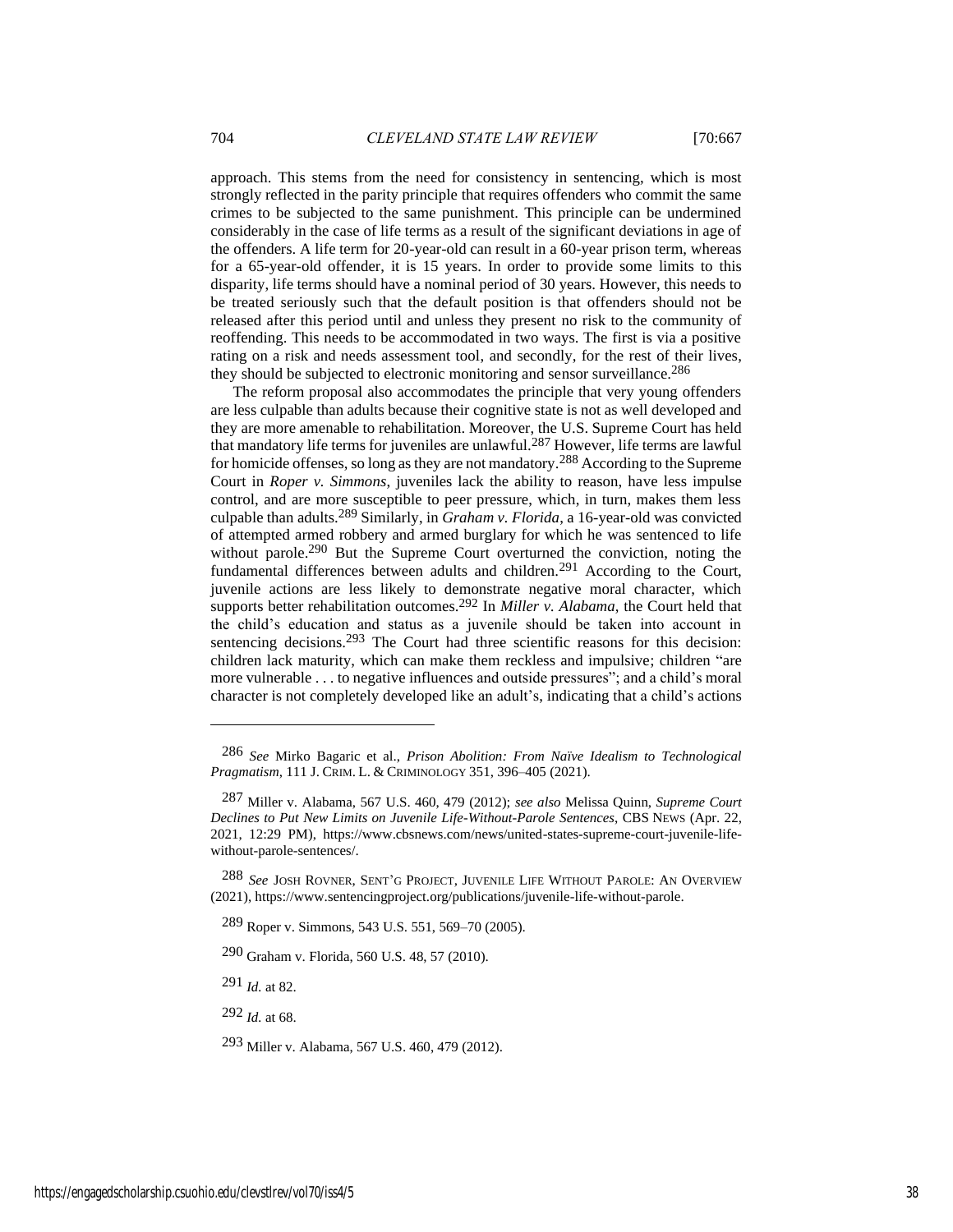are not likely to be "evidence of irrebuttable depravity."294 And in *J.D.B. v. North Carolina*, the Court held that juveniles have a different perception of the criminal justice system than adults, and for this reason, they may be easily influenced by police and their environments, making them more vulnerable and less apt to understand the legal system as an adult would.295 Most recently, in *State v. Haag*, the Supreme Court of the State of Washington held that a 46-year minimum term amounts to a de facto life sentence and hence was unconstitutional.296

## VI. CRUELTY: IMPLICATION OF MAIN ARGUMENT AGAINST LIFE SENTENCES: ABOLITION OF LIFE TERMS FOR ALL OTHER OFFENSES

The main argument against life sentences is that they diminish the hope of freedom and hence are cruel. They are in fact harsher than they seem because there are numerous incidental pains of imprisonment that go beyond the mere deprivation of liberty. Adam Gopnik has noted that prisons also inflict numerous other forms of suffering on offenders,  $297$  including restrictions to goods and services;  $298$  a ban on sexual relationships and the ability to reproduce;<sup>299</sup> a severe limitation on the capacity to engage in family relationship;  $300$  and exposing them to an increased risk of sexual and physical victimization<sup>301</sup> (in excess of 70,000 prisoners are raped in America annually). Once released from prison, there are ongoing hardships in the form of a

298 GRESHAM M. SYKES, THE SOCIETY OF CAPTIVES: A STUDY OF A MAXIMUM SECURITY PRISON 67–68 (1st Princeton Classic ed. 2007).

299 *Id.* at 70; *see also* Robert Johnson & Hans Toch, *Introduction*, *in* THE PAINS OF IMPRISONMENT 17 (Robert Johnson & Hans Toch, eds., 1982).

300 Mirko Bagaric et al., *A Principled Strategy for Addressing the Incarceration Crisis: Redefining Excessive Imprisonment as a Human Rights Abuse*, 38 CARDOZO L.REV. 1663, 1667, 1699 (2017).

301 *Id.* at 1667. *See* National Standards To Prevent, Detect, and Respond to Prison Rape, 77 Fed. Reg. 37,105, 37,111 (June 20, 2012) (to be codified at 28 C.F.R. pts. 115, 121) ("The RIA concludes that in 2008 more than 209,400 persons were victims of sexual abuse in prisons, jails, and juvenile facilities, of which at least 78,500 prison and jail inmates and 4,300 youth in juvenile facilities were victims of the most serious forms of sexual abuse, including forcible rape and other nonconsensual sexual acts involving injury, force, or high incidence.").

<sup>294</sup> *Id.* at 471 (citing *Roper*, 543 U.S. at 569–70).

<sup>295</sup> J.D.B. v. North Carolina, 564 U.S. 261, 271–77 (2011).

<sup>296</sup> State v. Haag, 495 P.3d 241, 251 (2021).

<sup>297</sup> Adam Gopnik, *The Caging of America: Why Do We Lock Up So Many People?*, NEW YORKER (Jan. 22 2012), https://www.newyorker.com/magazine/2012/01/30/the-caging-ofamerica#:~:text=Why%20do%20we%20lock%20up%20so%20many%20people%3F&text=A %20prison%20is%20a%20trap,the%20most%20part%2C%20nothing%20happens.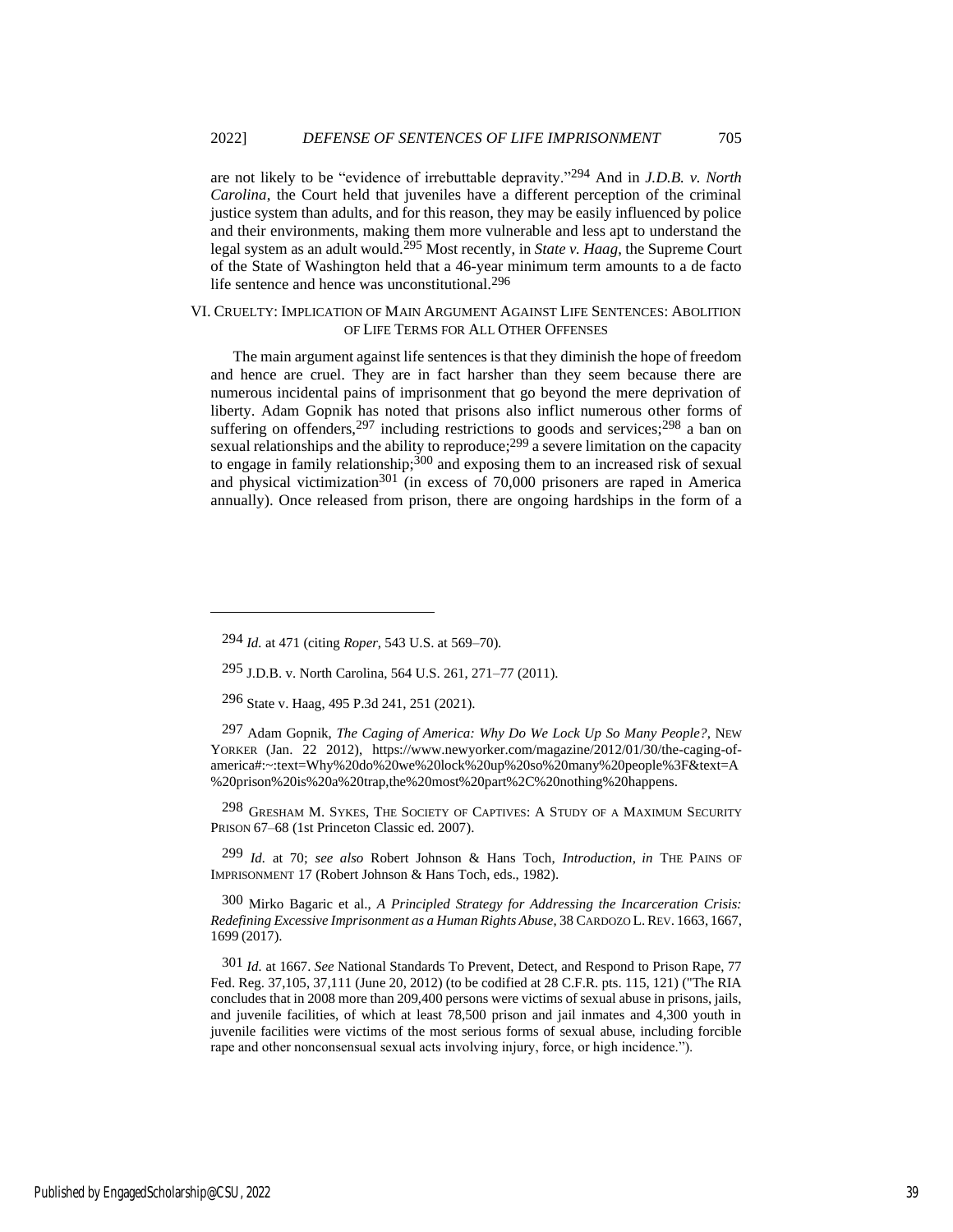reduction in their life expectancy<sup>302</sup> and reduced employment prospects and level of earnings.303

Prison can also have negative consequences on the families of inmates. Incarceration significantly increases the chances of divorce304 and often leads to the children of offenders experiencing considerable difficulties.<sup>305</sup> A report by David Murphey and P. Mae Cooper found the children of inmates experienced a greater number of traumatic life events, emotional problems, and difficulties at school. 306 Similarly, Fondacaro et al. noted that "[p]arental incarceration is more specifically associated with an increase in child aggression, problem behavior, delinquency, arrests, and limited educational attainment."307 Thus, it follows the prison is a harsh sanction, and any recommendation which involves the use of imprisonment must factor these additional burdens into the calculus.

The harshness of prison has been used as a basis for some commentators to argue against life terms. Thus, it has been argued that life terms are "*de facto* alternative for states that abolish the death penalty."308 LWOP sentences further "retain many of the worst conditions of confinement . . . as well as still effectively sentencing the prisoner to death. It is in almost every way a death row."309 Life sentences are "unnecessarily punitive and often disproportionately used for low-level, non-violent crimes."310 Although one of the goals of imprisonment is rehabilitation, life sentences go "directly against this aim, by removing the prospect of rehabilitation and thereby undermining the right to human dignity."311

304 NATIONAL RESEARCH COUNCIL, *supra* note 29, at 277.

305 DAVID MURPHEY & P. MAE COOPER, PARENTS BEHIND BARS: WHAT HAPPENS TO THEIR CHILDREN? 1–2 (Oct. 2015), https://www.childtrends.org/wp-content/uploads/2015/10/2015- 42ParentsBehindBars.pdf.

306 *Id.* at 2.

307 Mark R. Fondacaro et al., *The Rebirth of Rehabilitation in Juvenile and Criminal Justice: New Wine in New Bottles*, 41 OHIO N.U. L. REV. 697, 711 (2015).

308 Stephen Lurie, *The Death Penalty Is Cruel. But So Is Life Without Parole.*, NEW REPUBLIC (June 16, 2015), https://newrepublic.com/article/121943/death-row-crueler-and-more-unusualpenalty-execution.

309 *Id.*

310 Katie Reade, *Life Imprisonment: A Practice in Desperate Need of Reform*, PENALTY REFORM INT'L BLOG (June 11, 2018), https://www.penalreform.org/blog/life-imprisonment-apractice-in-desperate-need-of/.

<sup>302</sup> Anne C. Spaulding et al., *Prisoner Survival Inside and Outside of the Institution: Implications for Health-Care Planning*, 173 AM. J. EPIDEMIOLOGY 479, 482 (2011).

<sup>303</sup> NATIONAL RESEARCH COUNCIL, *supra* note 29, at 247. One study estimated the earnings reduction to be as high as forty percent. Bruce Western & Becky Pettit, *Incarceration & Social Inequality*, DAEDALUS, Summer 2010, at 13.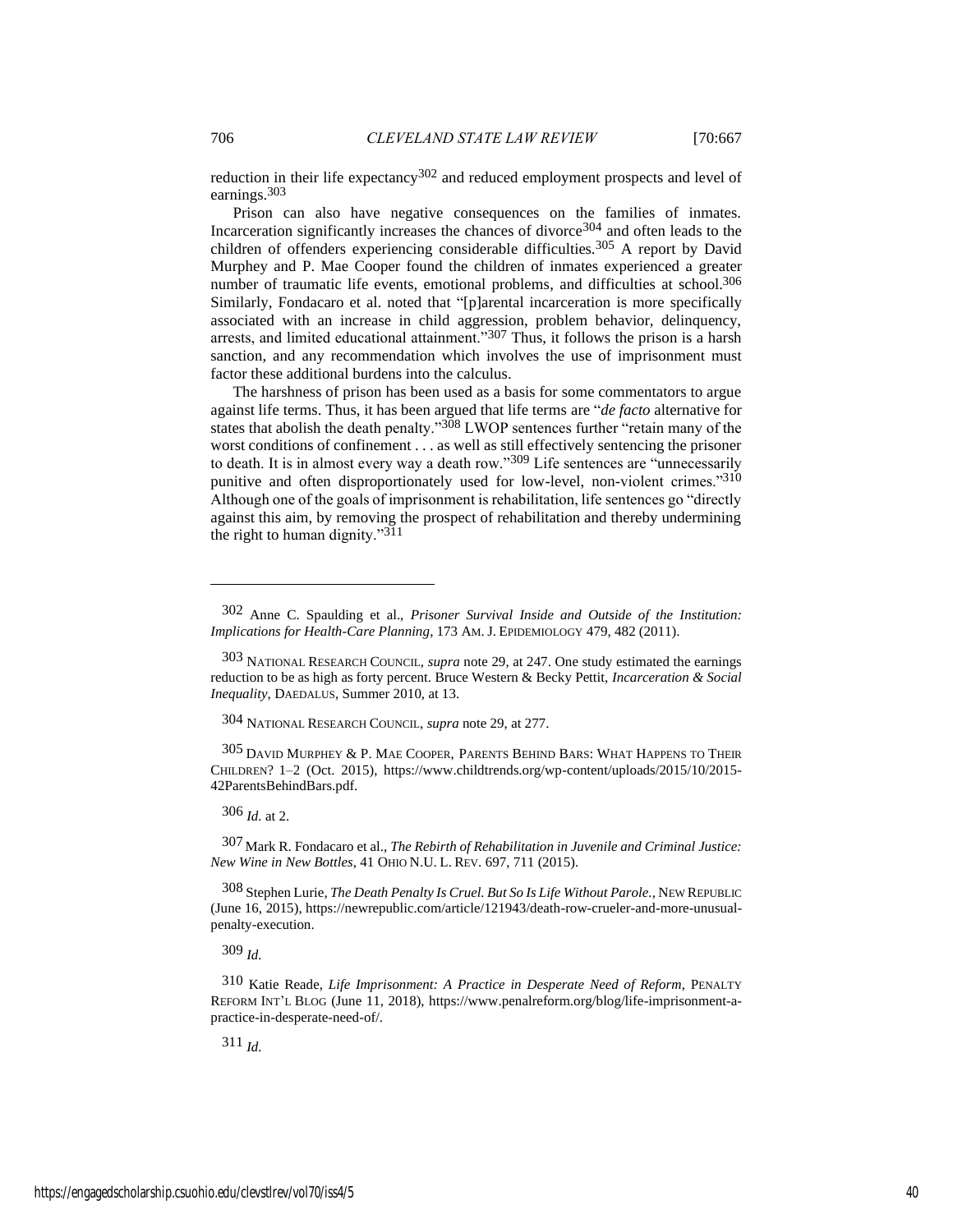While it is incontestable that life terms are harsh, it is equally incontestable that deliberately killing another person is a horrendous act. And hence this does not negate that view that the proportionality principle requires life terms for first-degree murderers. However, the suffering that is manifest from imprisonment does entail that life terms should not be imposed for other crimes. No other criminal act causes a degree of suffering similar to that stemming from a life term. Thus, life terms should be abolished for all other offenses.

#### VII. CONCLUDING REMARKS

Life prison terms are harsh. They do not deter other offenders from committing serious offenses. They offer a degree of protection to the community from the further commission of violent offenses by offenders. However, most offenders who serve very long prison terms do not again commit serious offenses and, hence, in relation to any particular offender, it cannot be said that they need to be imprisoned for life in order to protect the community. This will remain the situation until and unless predictive reoffending techniques are developed which can distinguish, with a high degree of confidence, offenders who will commit further serious offenders from those who will not. Despite this, there is a sound argument for imposing life terms for a small category of offenders.

The principle of proportionality is the main guiding determinant regarding the severity of punishment that should be imposed on offenders. This is so, irrespective of which theory of punishment is adopted. To preserve the integrity of the criminal justice system, the severity of the crime should be matched by the harshness of the penalty. There is no precise methodology for matching these variables. However, in relation to the extremes of criminal behavior and punishment, it is possible to make informed observations regarding the objective and relative calibration of certain crimes and punishments. To this end, there is no question that homicide offenses are the most serious crimes in our system of law. They involve the destruction of life. This is unfixable, final, and tragic. The most serious homicide offenses are those which involve the intentional destruction of life. The culpability and loss that follows from the commission of a murder must be met with a very harsh penalty in order to acknowledge the gravamen of the damage and sanctity of human life. Anything less than this undermines the severity of the crime and the importance of the right to life.

Apart from the death penalty, the harshest sanction in our system of law is imprisonment. Life imprisonment is the most severe form of this sanction. It is a stern punishment, depriving inmates of that which is meaningful in their lives. There is no doubt that it causes considerable suffering for people. The suffering is in fact more than is manifest from the deprivation of liberty and includes the increased risk of becoming a victim of sexual violence, reduced life, and the near-total negation of family relationships. Thus, the pain is immense. Yet, in order for it to reflect the suffering and damage inflicted on others, there is no other manner in which to achieve an appropriate calibration. The suffering stemming from life imprisonment is lasting but not as definitive and deep as the total destruction of life. There can be no doubt that on the basis of the principle of proportionality, life imprisonment is not harsh a sanction for murder. Given that prison has a temporal aspect, 50 years' imprisonment is obviously more severe than 15 years' imprisonment. Thus, to inject some degree uniformity in this regard, a nominal term of years should be equated to life. To this end, we suggest that it should mean a minimum of 30 years. Offenders should only be released at this point if a risk and needs assessment tool deems them to be at negligible risk of reoffending. No other offense types should be met with life imprisonment, and